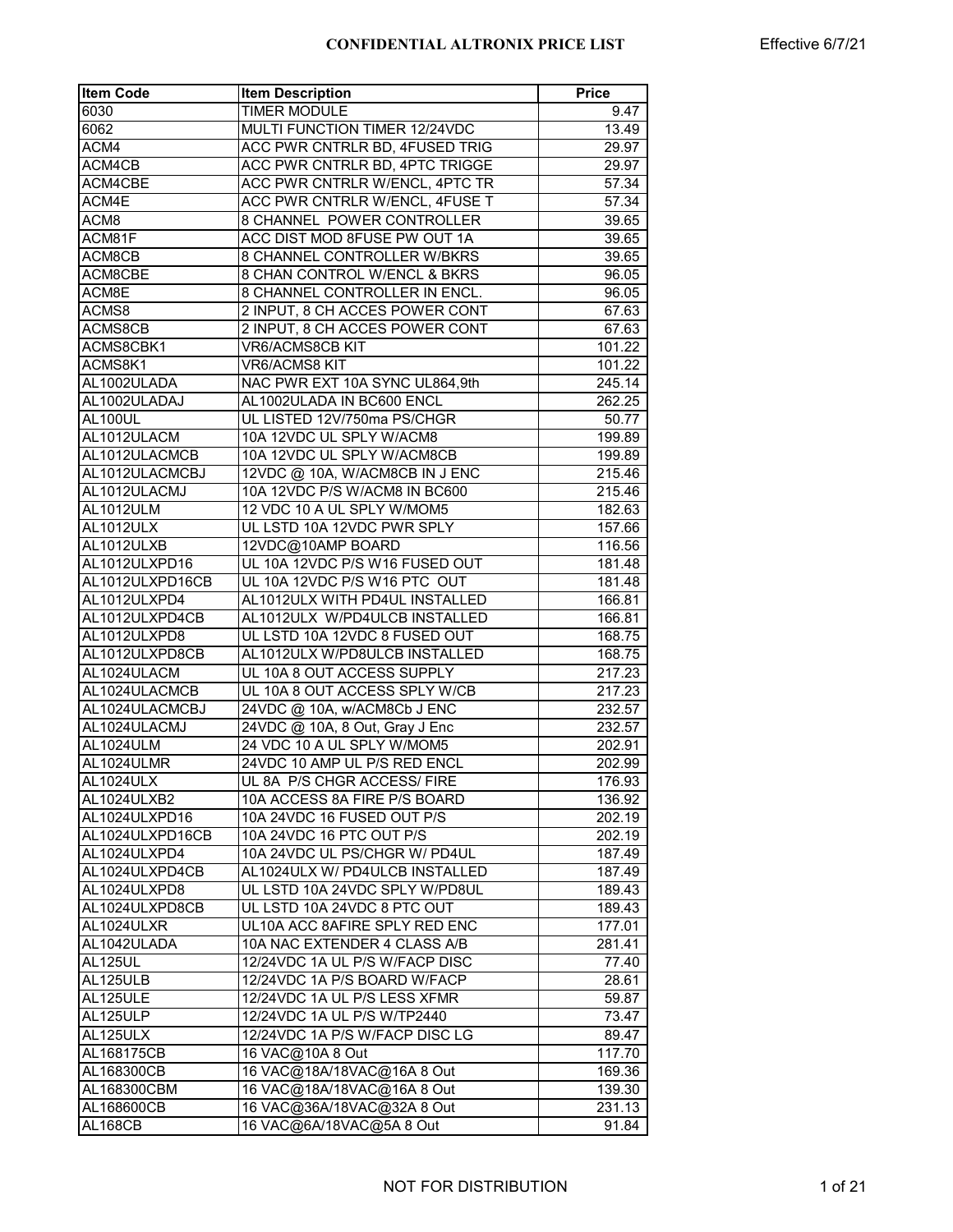| <b>Item Code</b> | <b>Item Description</b>        | <b>Price</b> |
|------------------|--------------------------------|--------------|
| <b>AL175UL</b>   | 12/24VDC 1.75A UL PWR SPLY/CGR | 80.48        |
| AL175ULB         | 12/24VDC 1.75A UL PS/CGR Bd    | 42.76        |
| AL175ULX         | 12/24VDC 1.75A.UL PS/CGR LG CB | 94.37        |
| AL175ULX2        | UL LISTED 1.75 A SPLY W/LATCH  | 128.98       |
| AL176UL          | 12/24VDC 1.75A UL PS/CGR SPV   | 78.23        |
| AL176ULB         | 12/24VDC 1.75A UL PS/CG SPV Bd | 42.76        |
| AL176ULX         | AL176UL 1.75A PS/CGR LG CB     | 89.75        |
| AL201UL          | 12VDC 1.75A UL BURG/ACCESS SPL | 62.76        |
| AL201ULB         | 12 VDC 1.75A SPVISED P/S BOARD | 42.76        |
| AL300ULM         | UL 12/24VDC 2.5A P/S W/MOM5    | 137.82       |
| AL300ULMR        | 12/24 VDC 2.5A UL LISTED P/S   | 137.82       |
| AL300ULPD4       | UL LSTD 2.5A SPLY W/4 FUSE OU  | 122.39       |
| AL300ULPD4CB     | UL LSTD 2.5A SPLY W/4 PTC OU   | 122.39       |
| AL300ULPD8       | 12/24VDC 2.5A W/PD8            | 124.34       |
| AL300ULPD8CB     | 12/24VDC 2.5A W/PD8ULCB        | 124.34       |
| AL300ULX         | 12/24 VDC 2.5A UL LISTED P/S   | 111.57       |
|                  | 12/24 2.5 A INTEGERAL P/S BRD  |              |
| AL300ULXB2       |                                | 80.93        |
| AL300ULXD        | 12/24VDC 2.5AMP P/S 115/230 IN | 123.59       |
| AL300ULXPD16     | 12/24VDC 2.5A 16 OUT UL P/S    | 141.05       |
| AL300ULXPD16CB   | 12/24VDC 2.5A 16 PTC OUT UL P/ | 141.05       |
| AL300ULXR        | 12/24 VDC UL LSTD P/S RED CABT | 112.37       |
| AL400UL          | UL LISTED 12-24V 4A PS/CHGR    | 114.09       |
| AL400UL3         | UL TRI OUT 5, 12 & 24 VDC SPLY | 179.12       |
| AL400UL3X        | UL TRI OUT 5, 12 & 24 VDC SPLY | 189.43       |
| AL400ULACM       | 12/24 VDC UL SPLY W/ ACM8      | 163.32       |
| AL400ULACMCB     | UL LST 12/24 VDC SPLY W/ACM8CB | 163.32       |
| AL400ULACMCBJ    | 12/24 VDC SPLY W/ACM8CB J ENCL | 179.11       |
| AL400ULACMJ      | 12/24DC 4/3A, 8 Out Gray J Enc | 179.11       |
| AL400ULB         | 12/24VDC4AMP UL PWR SPLY BOARD | 72.69        |
| AL400ULM         | 12vdc 4A/24vdc 3A UL p/s w/mom | 143.65       |
| AL400ULMR        | 4A UL ACCESS P/S W/MOM5 RED CA | 143.65       |
| AL400ULPD4       | AL400 ULX W/PD4 INSTALL        | 128.23       |
| AL400ULPD4CB     | AL400 ULX W/PD4CB4UL INSTALL   | 128.23       |
| AL400ULPD4CBR    | 12@4A/24@3A/4PTC OUT           | 128.23       |
| AL400ULPD4R      | 12@4A/24@3A/4FUSE OUT          | 128.23       |
| AL400ULPD8       | 12/24VDC 4A P/S W/PD8 INSTALL  | 130.17       |
| AL400ULPD8CB     | AL400 ULX W/PD8CBUL INSTALL    | 130.17       |
| AL400ULX         | AL400UL UL PS W/LARGE GRY CABT | 117.67       |
| AL400ULXB2       | 12VDC @ 4A, 24VDC @ 3A BOARD   | 95.95        |
| AL400ULXPD16     | AL400ULX W/2 PD8 INSTALLED     | 147.03       |
| AL400ULXPD16CB   | AL400ULX W/2 PD8CB INSTALLED   | 147.03       |
| AL400ULXPD16R    | AL400ULXR W/TWO PD8 INSTALLED  | 147.11       |
| AL400ULXR        | AL400ULX PS IN RED ENCLOSURE   | 117.39       |
| AL600UL3         | UL LSTD TRI OUT 5,12,24VDC P/S | 235.98       |
| AL600UL3X        | UL LSTD TRI OUT 5,12,24VDC P/S | 246.28       |
| AL600ULACM       | 6A 12/24 VDC UL SPLY W/ACM8    | 196.95       |
| AL600ULACMCB     | 6 A 12/24VDC UL SPLY W/ACM8CB  | 196.95       |
| AL600ULACMCBJ    | 6A 12/24VDC P/S W ACM8CB J CAB | 212.29       |
| AL600ULACMJ      | 6A 12/24VDC P/S W ACM8 Gray J  |              |
|                  | 12VDC/24VDC 6A PS/CHGR         | 212.29       |
| AL600ULB         |                                | 86.53        |
| AL600ULM         | 12/24VDC 6A UL LSTD P/S W/MOM5 | 182.04       |
| AL600ULMR        | 6A UL ACCESS P/S W/MOM5 RED CA | 182.04       |
| AL600ULPD4       | UL 12/24VDC 6A P/S W/PD4 INST. | 166.62       |
| AL600ULPD4CB     | UL 12/24VDC 6A P/S W/PD4ULCB   | 166.62       |
| AL600ULPD8       | UL 12/24VDC 6A P/S W/PD8UL IN  | 169.91       |
| AL600ULPD8CB     | UL 12/24VDC 6A P/S W/PD8ULCB   | 169.91       |
| AL600ULX         | UL PWRSPPY 12/24V,6A GRY CABNT | 155.69       |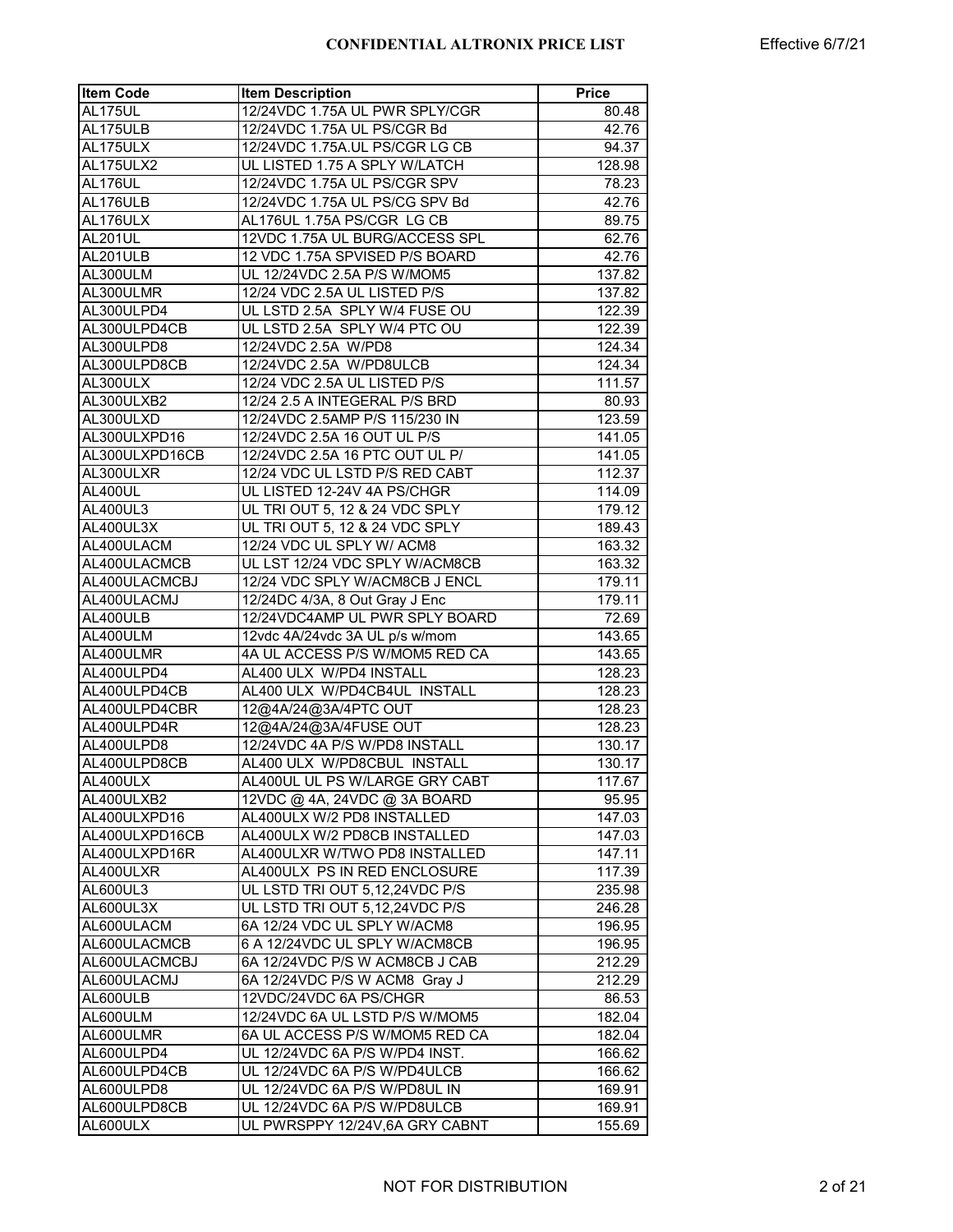| <b>Item Code</b>  | <b>Item Description</b>          | <b>Price</b> |
|-------------------|----------------------------------|--------------|
| AL600ULXB         | 12/24 @ 6A INTEGERAL P/S BRD     | 116.56       |
| AL600ULXD         | 6A 12/24 VDC UL SPLY 115/230     | 165.23       |
| AL600ULXPD16      | UL 12/24VDC 6A P/S W/2 PD8 INS   | 181.91       |
| AL600ULXPD16CB    | UL 12/24VDC 6A P/S W/2 PD8ULCB   | 181.91       |
| AL600ULXR         | UL PWRSPPY 12/24V,6A RED CABNT   | 157.28       |
| AL602ULADA        | 6A 4 ZONE NAC EXTENDER W/SYNC    | 203.28       |
| AL602ULADAJ       | 6.5 A 24VDC EXPANDER IN JE       | 220.54       |
| AL624             | 6/12/24 VDC POWER SUPPLY/CHGR    | 8.76         |
| AL62412C          | 12VDC 1.2A P/S KIT W/4AH BAT     | 36.04        |
| AL62412CX         | 12VDC 1.2A P/S CHGR KIT 7AH BT   | 39.36        |
| AL62424C          | 24VDC 750ma P/S CHGR KIT 4AH     | 56.47        |
| <b>AL624E</b>     | AL624 +BC100                     | 38.48        |
| AL624ET           | AL624 +BC100+TP1620              | 43.37        |
| AL642ULADA        | 6.5A NAC EXTENDER 4 CLASS A/B    | 234.01       |
| AL802ULADA        | 8 A 24VDC ADA EXPANDER           | 236.51       |
| AL802ULADAJ       | 8 A 24VDC EXPANDER IN J EN       | 253.56       |
| AL842ULADA        | 8 A NAC EXTENDER 4 CLASS A/B     | 272.19       |
| ALEOL10           | EIGHT (8) 10K EOL RESISTOR       | 7.18         |
| ALSD1             | <b>SIREN DRIVER</b>              | 9.86         |
| ALSD <sub>2</sub> | LOW CURRENT SIREN DRIVER         | 7.34         |
| ALTV1224C         | 8-12VDC 8-24VAC 7A 16 OUT P/     | 155.60       |
| ALTV1224C4        | 12VDC 2.5A/24VAC 4A 4 FUSE P/S   | 104.49       |
| ALTV1224DC        | 12/24VDC 4A 8 FUSE CCTV P/S      | 99.07        |
| ALTV1224DC1       | 12/24 VDC 4A 16 FUSE CCTV P/S    | 107.82       |
| ALTV1224DC1CB     | 12/24 VDC 4A 16 FUSE CCTV P/S    | 107.82       |
| ALTV1224DC2       | 12/24 VDC 6A 16 FUSE CCTV P/S    | 113.65       |
| ALTV2416          | 24VAC/8A/16OUT CCTV P/S          | 87.14        |
| ALTV2416300UCBM   | ALTV2416300ULCBM-24AC@12.5A/2    | 127.88       |
| ALTV2416300UL     | 24AC12.5A/28AC10A,16Fuse,UL,PS   | 152.76       |
| ALTV2416300ULCB   | 24AC12.5A/28AC10A,16PTC,UL,PS    | 152.76       |
| ALTV2416300ULM    | 24AC12.5A/28AC10A,16Fuse,UL,PS   | 127.88       |
| ALTV2416350       | 24VAC/14.A 28VAC/12A 16fuse PS   | 150.89       |
| ALTV2416350CB     | 24VAC/14A 28VAC/12A 16 PTC PS    | 150.89       |
| ALTV2416600       | 24VAC/28A 28VAC/24A 16 fuse PS   | 202.17       |
| ALTV2416600CB     | 24VAC/28A 28VAC/24A 16 PTC PS    | 202.17       |
| ALTV2416600UL     | 24AC25A/28AC20A,16Fuse,UL,PS     | 206.12       |
| ALTV2416600ULCB   | 24AC25A/28AC20A,16PTC,UL,PS      | 206.12       |
| ALTV2416CB        | 24VAC/8A/16 PTC CCTV P/S         | 87.14        |
| ALTV2416ULCBI     | 16 ISOLATED PTC OUT CCTV P/S     | 278.21       |
| ALTV2416ULCBI3    | 16 ISO PTC OUT CCTV P/S 3 LC     | 278.21       |
| ALTV2416ULCBX     | 24VAC/7A/16 PTC UL CCTV P/S      | 107.48       |
| ALTV2416ULI       | 16 ISOLATED FUSED OUT CCTV P/S   | 278.21       |
| ALTV2416ULI3      | 16 ISO FUSED OUT CCTV P/S 3 LC   | 278.21       |
| ALTV2416ULX       | 24VAC 7A 16 FUSE UL CCTV P/S     | 107.48       |
| ALTV2432300UCB3   | 24VAC@125A/32PTC LINE CORD       | 174.95       |
| ALTV2432300UL     | 24AC12.5A/28AC10A,32Fuse, UL, PS | 174.95       |
| ALTV2432300ULCB   | 24AC12.5A/28AC10A,32PTC,UL,PS    | 174.95       |
| ALTV2432350       | 24VAC/14A 28VAC/12A 32 fuse PS   | 182.00       |
| ALTV2432350CB     | 24VAC/14A 28VAC/12A 32 PTC PS    | 182.00       |
| ALTV2432600       | 24VAC/28A 28VAC/24A 32 fuse PS   | 226.28       |
| ALTV2432600CB     | 24VAC/28A 28VAC/24A 32 PTC PS    | 226.28       |
| ALTV2432600UL     | 24AC25A/28AC20A,32Fuse,UL,PS     | 227.54       |
| ALTV2432600ULCB   | 24AC25A/28AC20A,32PTC,UL,PS      | 227.54       |
| ALTV244           | 24 VAC/4A/4 OUT CCTV P/S         | 52.09        |
| ALTV244175        | 24 VAC /7.25A/4 OUT CCTV P/S     | 99.11        |
| ALTV244175CB      | 24 VAC /7.25A/4 PTC CCTC P/S     | 99.11        |
| ALTV244175UL      | 24VAC/7.25A/4 OUT UL CCTV P/S    | 99.71        |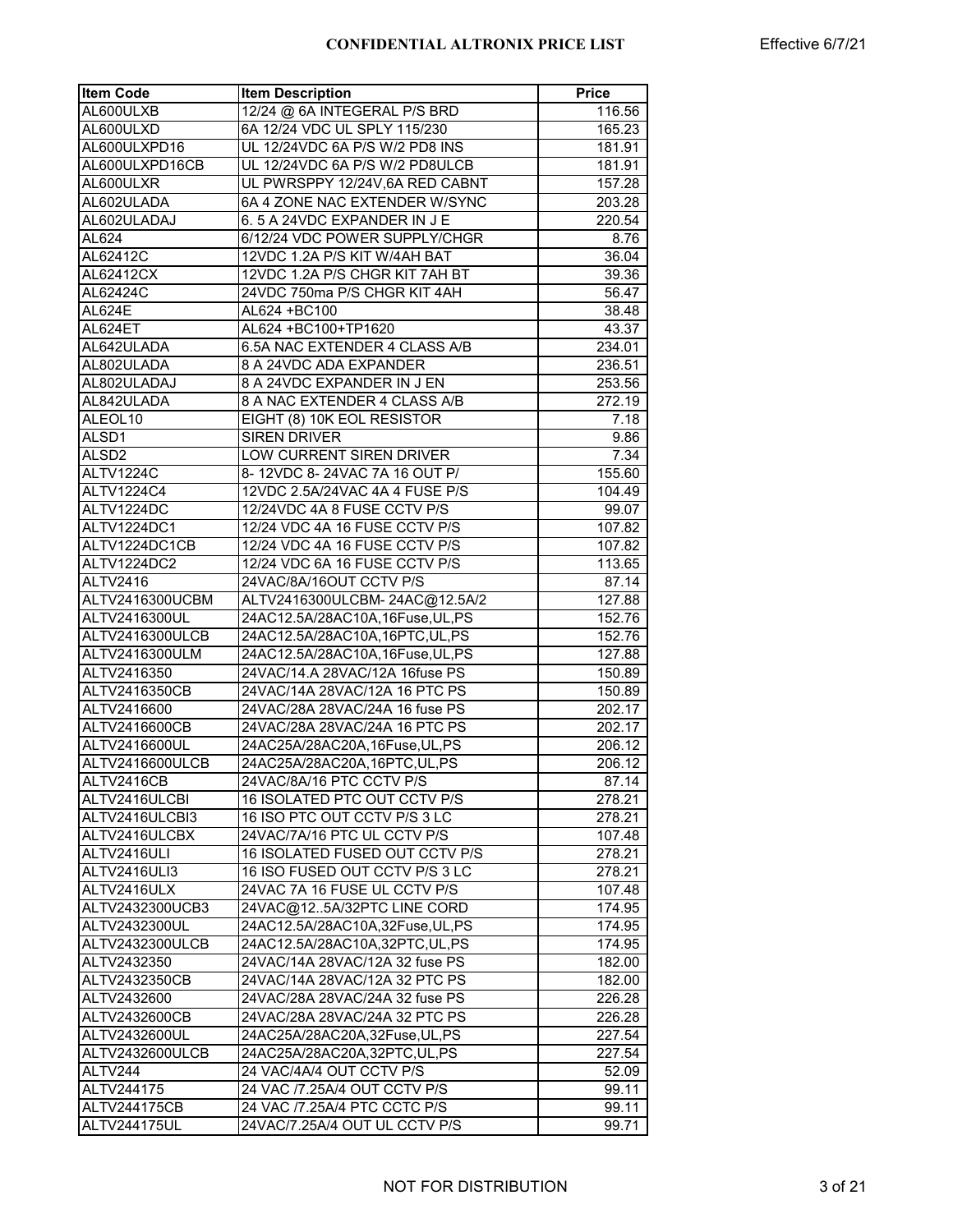| <b>Item Code</b> | <b>Item Description</b>                                      | <b>Price</b> |
|------------------|--------------------------------------------------------------|--------------|
| ALTV244175ULCB   | 24VAC 4PTC OUTPUT UL CCTV P/S                                | 99.71        |
| ALTV244300       | 24VAC/12A/4 OUT CCTV P/S                                     | 115.25       |
| ALTV244300CB     | 24VAC/12A/4 PTC CCTV P/S                                     | 115.25       |
| ALTV244CB        | 24VAC/4A/4 PTC CCTV P/S                                      | 52.09        |
| ALTV244UL        | 24VAC/3.5A/4 OUT UL CCTV P/S                                 | 59.06        |
| ALTV244ULCB      | 24VAC/3.5A/4 PTC UL CCTV P/S                                 | 59.06        |
| ALTV248          | 24VAC/4A/8 OUT CCTV P/S                                      | 54.18        |
| ALTV248175UL     | 24AC@7A/28AC@6.25A, 8 Fus, UL                                | 100.11       |
| ALTV248175ULCB   | 24AC@7A/28AC@6.25A, 8 PTC, UL                                | 100.11       |
| ALTV248300       | 24VAC/14A 28VAC/12A 8 OUT P/S                                | 120.39       |
| ALTV248300CB     | 24VAC/12/8 PTC CCTV P/S                                      | 120.39       |
| ALTV248300UL     | 24AC12.5A/28AC10A,8Fuse,UL,PS                                | 123.26       |
| ALTV248300ULCB   | 24AC12.5A/28AC10A,8PTC,UL,PS                                 | 123.26       |
| ALTV248300ULM    | 24AC12.5A/28AC10A,8Fuse,UL,PS,                               | 117.07       |
| ALTV248600       | 24VAC/28A 28VAC/24A 8 fuse P/S                               | 198.68       |
| ALTV248600CB     | 24VAC/28A 28VAC/24A 8 PTC P/S                                | 198.68       |
| ALTV248600UL     | 24AC25A/28AC20A,8Fuse,UL,PS                                  | 199.59       |
| ALTV248600ULCB   | 24AC25A/28AC20A,8PTC,UL,PS                                   | 199.59       |
| ALTV248CB        | 24VAC/4A/8 PTC CCTV P/S                                      | 54.18        |
| ALTV248UL        | 24 VAC/3.5A/8 OUT UL CCTV P/S                                | 61.06        |
| ALTV248ULCB      | 24VAC @ 3.5A, 8 PTC, UL P/S                                  | 61.06        |
| ALTV248ULCBHI    | 8 ISOLATED PTC OUT CCTV P/S                                  | 184.40       |
| ALTV248ULCBMI    | 8 ISO PTC OUT CCTV MIN ENC                                   | 159.11       |
| ALTV248ULCBMI3   | 24VAC @ 14A,8 PTC ISD UL SM E                                | 159.11       |
| ALTV248ULHI      | 8 ISOLATED FUSED OUT CCTV P/S                                | 184.40       |
| ALTV248ULHI3     | 8 ISO FUSED OUT CCTV P/S 3 LC                                | 188.72       |
| ALTV248ULMI      | 8 ISO FUSED OUT CCTV MINI ENCL                               | 159.11       |
| ALTV248ULMI3     | 8 ISO FUSEOUT CCTV MIN ENC 3LC                               | 159.11       |
| ALTV615DC1016    | 6-15VDC 10A 16 FUSE CCTV P/S                                 |              |
| ALTV615DC1016CB  | 6-15VDC 10A 16 PTC CCTV P/S                                  | 128.15       |
| ALTV615DC416UCB  |                                                              | 128.15       |
|                  | ALTV615DC416ULCB, 6-15VDC, 4A,<br>6-15VDC 16 FUSE 4A CCTV UL | 103.85       |
| ALTV615DC416UL   |                                                              | 103.85       |
| ALTV615DC4UL     | 6-15 VDC 4OUT 2.5AMP CCTV P/S                                | 50.25        |
| ALTV615DC616UCB  | ALTV615DC616ULCB, 6-15VDC, 6A,                               | 123.68       |
| ALTV615DC616UL   | 6-15VDC 6A 16 FUSE CCTV UL                                   | 123.68       |
| ALTV615DC8UL     | 6-15VDC @ 4A, 8 FUSE OUT UL                                  | 93.71        |
| ALTV615DC8ULCB   | 6-15VDC @ 4A 8 PTC OUT UL                                    | 93.71        |
| AT4              | <b>4 ZONE ANNUAL EVENT TIMER</b>                             | 127.56       |
| AT4B             | 365 DAY 4 OUT. TIMER BOARD ONLY                              | 122.65       |
| <b>BC100</b>     | SMALL BATTERY ENCLOSURE                                      | 25.22        |
| <b>BC1240</b>    | ENCL FITS ONE 12V 40AH BATTERY                               | 54.94        |
| <b>BC200</b>     | <b>BATTERY CABINET W/SHELF</b>                               | 40.77        |
| <b>BC300</b>     | <b>LARGE BATTERY CABINET</b>                                 | 39.71        |
| <b>BC300R</b>    | LARGE RED BATTERY CABINET                                    | 39.71        |
| <b>BC400</b>     | X-LARGE GRAY BATTERY CABINETBC                               | 50.61        |
| <b>BC400R</b>    | X-LARGE RED BATTERY CABINET                                  | 50.69        |
| <b>BC400SG</b>   | BC400G W/BCS4G BATT.SHELF                                    | 62.73        |
| BC400SR          | BC400R W/BCS4R BATT.SHELF                                    | 62.73        |
| <b>BC400T</b>    | <b>ENCL P/S/SUB-ASSEM/XFMR</b>                               | 50.61        |
| <b>BC402</b>     | ENCL FITS IP/S & 2SUB-ASSEMBLY                               | 58.49        |
| <b>BC600</b>     | JUMBO RED BATTERY ENCLOSURE                                  | 72.13        |
| <b>BC600G</b>    | JUMBO GREY BATTERY ENCLOSURE                                 | 72.13        |
| <b>BC750</b>     | 2-P/S & 2-SUB-ASSEMBLY ENCL                                  | 151.68       |
| <b>BC800</b>     | MAXIM ENCLOSURE grey finish 19                               | 256.36       |
| BC901MY          | ALTRONIX/MERCURY ENCLOSURE                                   | 202.01       |
| BCS4G            | BATTERY SHELF FOR BC 400G                                    | 15.82        |
| BCS4R            | BATTERY SHELF FOR BC 400rR                                   | 15.82        |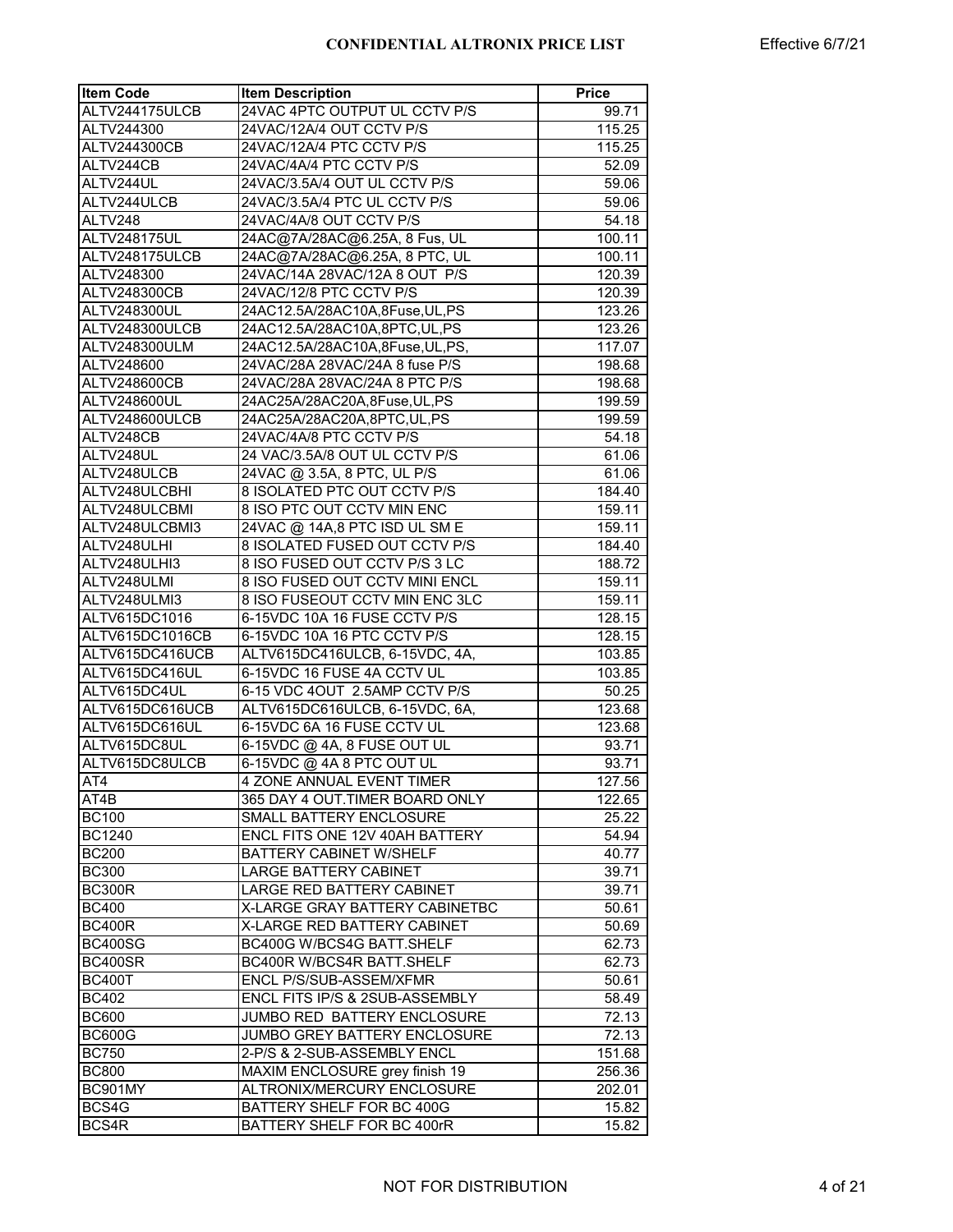| <b>Item Code</b> | <b>Item Description</b>           | <b>Price</b> |
|------------------|-----------------------------------|--------------|
| BF <sub>1</sub>  | BLADE FUSE 1A PACKAGE of 100      | 29.16        |
| <b>BF10</b>      | 10A BLADE FUSE (RED) PK 25        | 8.91         |
| <b>BF15</b>      | 15A BLADE FUSE (BLUE) PK 25       | 7.63         |
| BF <sub>3</sub>  | 3A BLADE FUSE (VIOLET) PK25       | 7.63         |
| BF <sub>5</sub>  | 5A BLADE FUSE (BROWN) PKG 25      | 7.63         |
| BL <sub>2</sub>  | PAIR RED&BLACK 8"BAT LEADS        | 1.61         |
| BL <sub>3</sub>  | RED&BLACK 18"BAT LEADS            | 1.75         |
| <b>BL3KSP</b>    | 18" RD/BK BATTERY & 4 YL LEADS    | 3.37         |
| BL <sub>4</sub>  | 8" YELLOW BATTERY JUMPER          | 1.44         |
| BL <sub>6</sub>  | 68" RED & BLACK BATTERY LEADS     | 3.93         |
| BNC24J           | 24"BNC MALE/MALE COAX JMPR CBL    | 2.85         |
| BR <sub>1</sub>  | BRACKET FOR POWER DIST MODULES    | 25.53        |
| <b>BT1212</b>    | 12V/12AH BATTERY                  | 36.74        |
| <b>BT124</b>     | 12V/4AH BATTERY                   | 13.01        |
| BT1240           | 12VDC/40AH BATTERY                | 99.70        |
|                  | 12V/7.0AH BATTERY                 | 16.33        |
| BT126            |                                   |              |
| <b>BTL125</b>    | 12VDC/4.5AH LITHIUM BATTERY       | 54.67        |
| CAB4             | <b>TRANSFORMER CABINET (GREY)</b> | 26.70        |
| CAM1             | <b>CABINET LOCK</b>               | 3.06         |
| CAM30            | CAM LOCK - CAT30 KEY              | 4.81         |
| CKL1             | LATCH LOCK FOR TROVE WALL         | 3.63         |
| CLIP1            | 2 PK ST3 DIN RAIL MOUNT CLIPS     | 3.57         |
| CP <sub>2</sub>  | <b>CONVERSION PLATE FOR BC400</b> | 15.35        |
| D <sub>10</sub>  | 10" DIN RAIL BRACKET              | 3.06         |
| DCL <sub>1</sub> | DIN RAIL MOUNTING CLIP, 35MM      | 5.60         |
| DK <sub>1</sub>  | ST3 W / 2 DIN RAIL MOUNT CLIPS    | 10.23        |
| DL <sub>3</sub>  | DOOR TIMER W/SOUNDER              | 30.54        |
| DL <sub>1</sub>  | <b>DOOR TIMER</b>                 | 23.52        |
| DP4              | 4 OUTPUT DIN DISTRIBUTION BD.     | 24.39        |
| DPS1             | 6/12/24 VDC 1.2A P/S CHGR         | 15.49        |
| DPS3             | 6/12/24 VDC 2.5A P/S CHGR DIN     | 28.66        |
| DPS5             | 6,9,12,24 VDC 4A DIN P/S CHGR     | 39.14        |
| DPT724A          | DIN RAIL MOUNT ANNUAL TIMER       | 63.63        |
| DTMR1            | 12/24VDC DIN MOUNT TIMER          | 23.62        |
| EBRIDGE100RM     | 1CH EOC RCVR PASS POE+ 100MBPS    | 98.86        |
| EBRIDGE100RMT    | EOC KIT PASSES POE+ 100MBPS       | 197.73       |
| EBRIDGE100SPR    | EoC PoE+ RCV For EBRIDGE200WPM    | 98.86        |
| EBRIDGE100ST     | 1CH EOC MIN TR PAS POE 100MBPS    | 98.86        |
| EBRIDGE100STR    | EOC MIN KIT PAS POE+ 100MBPS      | 197.73       |
| EBRIDGE100TM     | 1CH EOC TRNS PASS POE+ 100MBPS    | 98.86        |
| EBRIDGE1600PCRM  | 16CH EOC RCV PASS POE+ 100MBPS    | 1,713.87     |
| EBRIDGE16CR      | 16 OUTPUT ETHERNET/COAX RCVR      | 1,549.31     |
| EBRIDGE16PCRM    | 16OUT IP/COAX PASS POE/POE+ RC    | 1,549.31     |
| EBRIDGE16PCRX    | 16 OUTPUT IP/COAX POE/POE+ RCV    | 1,549.31     |
| EBRIDGE1CR       | ETHERNET/COAX RECVR               | 74.06        |
| EBRIDGE1CRT      | ETHERNET/COAX RCVR + TRNSCVR      |              |
|                  |                                   | 140.70       |
| EBRIDGE1CT       | ETHERNET/COAX TRNCVR              | 74.06        |
| EBRIDGE1PCR      | <b>IP/COAX RCVR W/POE</b>         | 94.86        |
| EBRIDGE1PCRM     | IP/COAX PASS POE/POE+ RCVR        | 94.86        |
| EBRIDGE1PCRMT    | IP/COAX PASS POE/POE+ RCVR/TRS    | 175.75       |
| EBRIDGE1PCRT     | IP/COAX RCVR/TRNSCVR W/POE        | 175.75       |
| EBRIDGE1PCRTX    | IP/COAX w/POE/POE+ RCVR/TRSCR     | 175.75       |
| EBRIDGE1PCRX     | IP/COAX w/POE/POE+ RCVR           | 94.86        |
| EBRIDGE1PCT      | <b>IP/COAX TRNCVR W/POE</b>       | 88.89        |
| EBRIDGE1PCTX     | IP/COAX w/POE/POE+ TRSCR          | 88.89        |
| EBRIDGE1ST       | IP&POE+/COAX/MINI TRANS           | 88.89        |
| EBRIDGE1STR      | IP&POE+/COAX, REC/MIN TRNS KIT    | 183.76       |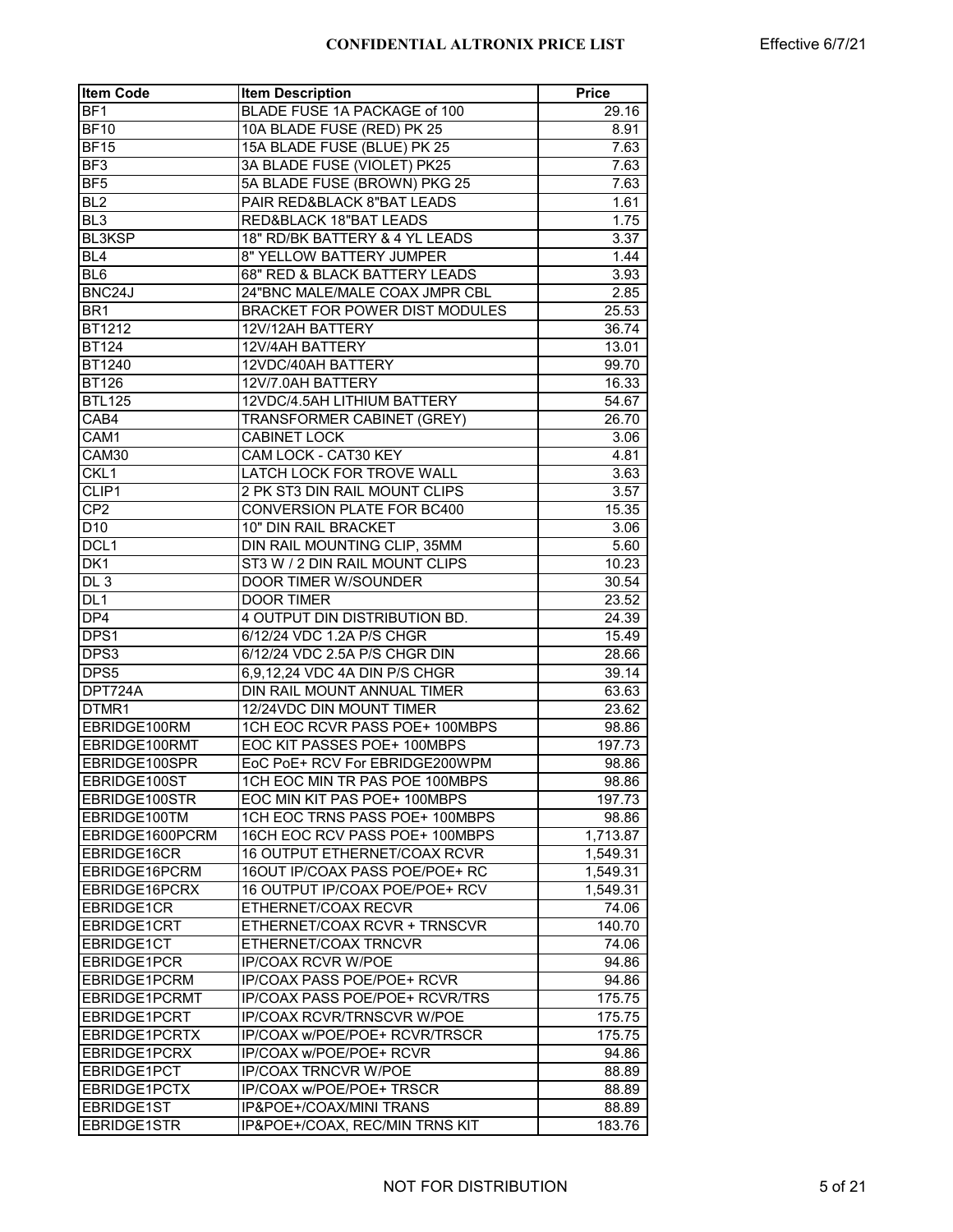| <b>Item Code</b>  | <b>Item Description</b>        | <b>Price</b> |
|-------------------|--------------------------------|--------------|
| EBRIDGE200WPM     | EBRIDGE200WP w/MANAGEMENT      | 195.54       |
| EBRIDGE200WPMH    | EBRIDGE200WPM W/GLANDS         | 198.58       |
| EBRIDGE400PCRM    | 4CH EOC RCVR PASS POE+ 100MBPS | 402.44       |
| EBRIDGE400PCRMB   | 4OUT IP/COAX PASS THRU POE+ BD | 362.76       |
| <b>EBRIDGE4CR</b> | 4 OUTPUT ETHERNET/COAX RCVR    | 358.12       |
| EBRIDGE4PCRM      | 4OUT IP/COAX PASS POE/POE+ RCV | 363.34       |
| EBRIDGE4PCRX      | 4 OUTPUT IP/COAX POE/POE+ RCVR | 363.34       |
| EBRIDGE4SK        | EBRIDGE100SPR/4SPT KIT         | 323.20       |
| EBRIDGE4SPT       | EoC PoE+ 4 PORT TRANSCEIVER    | 243.16       |
| EBRIDGE800E       | 8PORT EOC RCVR POE+ SW 100MBPS | 989.96       |
| EBRIDGE800PCRM    |                                |              |
|                   | 8CH EOC RCVR PASS POE+ 100MBPS | 852.85       |
| EBRIDGE8E         | 8PORT EOC RCVR POE+ SW 25MBPS  | 911.77       |
| EBRIDGE8PCRM      | 8OUT IP/COAX PASS POE/POE+ RCV | 774.66       |
| EBRIDGE8PCRX      | 8 OUTPUT IP/COAX POE/POE+ RCV  | 774.66       |
| EFLOW102N         | 12VDC @ 10A, 2 OUT, FAI        | 171.40       |
| EFLOW102N16       | 12VDC @ 10A, 16 FUSE, FAI      | 195.98       |
| EFLOW102N16D      | 12VDC @ 10A, 16 PTC, FAI       | 195.98       |
| EFLOW102N8        | 12VDC @ 10A, 8 FUSE, FAI       | 183.90       |
| EFLOW102N8D       | 12VDC @ 10A, 8 PTC, FAI        | 183.90       |
| EFLOW102NA8       | EFLOW102NX PWR SPLY W/ACM8     | 213.05       |
| EFLOW102NA8D      | EFLOW102NX PWR SPLY W/ACM8CB   | 213.05       |
| EFLOW102NB        | 12VDC @ 10 amp BOARD           | 131.21       |
| EFLOW102NX        | 12VDC @ 10A, 2 OUT, FAI XL ENC | 175.66       |
| EFLOW102NX16      | 12VDC @ 10A, 16 FUSE, FAI XL E | 201.01       |
| EFLOW102NX16D     | 12VDC @ 10A, 16 FUSE, FAI XL E | 201.01       |
| EFLOW102NX8       | 12VDC @ 10A, 8 FUSE, FAI XL EN | 188.16       |
| EFLOW102NX8D      | 12VDC @ 10A, 8 PTC, FAI XL     | 188.16       |
| EFLOW104N         | 24VDC @ 10A, 2 OUT, FAI        | 190.83       |
| EFLOW104N16       | 24VDC @ 10A, 16 FUSE, FAI      | 215.50       |
| EFLOW104N16D      | 24VDC @ 10A, 16 PTC, FAI       | 215.50       |
| EFLOW104N8        | 24VDC @ 10A, 8 FUSE, FAI       | 202.85       |
| EFLOW104N8D       | $24VDC@$ 10A, 8 PTC, FAI       | 202.85       |
| EFLOW104NA8       | EFLOW104NX PWR SPLY W/ACM8     | 232.49       |
| EFLOW104NA8D      | EFLOW104NX PWR SPLY W/ACM8CB   | 232.49       |
| EFLOW104NA8DQM    | 24DC@10A/PTC NET AC PW CTR/115 | 431.55       |
| EFLOW104NA8QM     | 24DC@10A/FUSE NET AC PWCTR/115 | 431.55       |
| EFLOW104NB        | 24VDC @ 10 amp BOARD           | 151.47       |
| EFLOW104NK8       | 24&12VDC@6A/8FUSE OUT/115      | 250.44       |
| EFLOW104NK8D      | 24&12VDC@6A/8PTC OUT, 115VAC   | 250.44       |
| EFLOW104NK8DQP    | 24 & 12VDC@6A/8PTC LINQ, 115V  | 383.88       |
| EFLOW104NK8QP     | 24 & 12VDC@6A/8FUSE LINQ8/115V | 383.88       |
| EFLOW104NKA8      | 24&12VDC@6A/8OUT, 115VAC       | 316.64       |
| EFLOW104NKA8D     | 24 & 12VDC@6A/8PTC ACM, 115V   | 316.64       |
| EFLOW104NKA8DQM   | 12&24DC@6A/NET ACC/PTC/115     | 483.84       |
| EFLOW104NKA8QM    | 12&24DC@6A/NET ACC PWR CTR/115 | 483.84       |
| EFLOW104NX        | 24VDC @ 10A, 2 OUT, FAI XL ENC | 195.10       |
| EFLOW104NX16      | 24VDC @ 10A, 16 FUSE, FAI XL E | 220.44       |
| EFLOW104NX16D     | 24VDC @ 10A, 16 FUSE, FAI XL E | 219.91       |
| EFLOW104NX8       | 24VDC @ 10A, 8 FUSE, FAI XL EN | 207.60       |
| EFLOW104NX8D      |                                | 207.60       |
|                   | 24VDC @ 10A, 8 PTC, FAI XL ENC |              |
| EFLOW3N           | 12/24VDC @ 2A, 2 OUT, FAI      | 127.18       |
| EFLOW3N4          | 12/24VDC @ 2A, 4 FUSE, FAI     | 137.74       |
| EFLOW3N4D         | 12/24VDC @ 2A, 4 PTC, FAI      | 137.74       |
| EFLOW3NB          | 12VDC or 24VDC @ 2 amp BOARD   | 95.75        |
| EFLOW3NX          | 12/24VDC @ 2A, 2 OUT, FAI XL E | 131.44       |
| EFLOW3NX4         | 12/24VDC @ 2A, 4 FUSE, FAI XL  | 142.00       |
| EFLOW3NX4D        | 12/24VDC @ 2A, 4 FUSE, FAI XL  | 142.00       |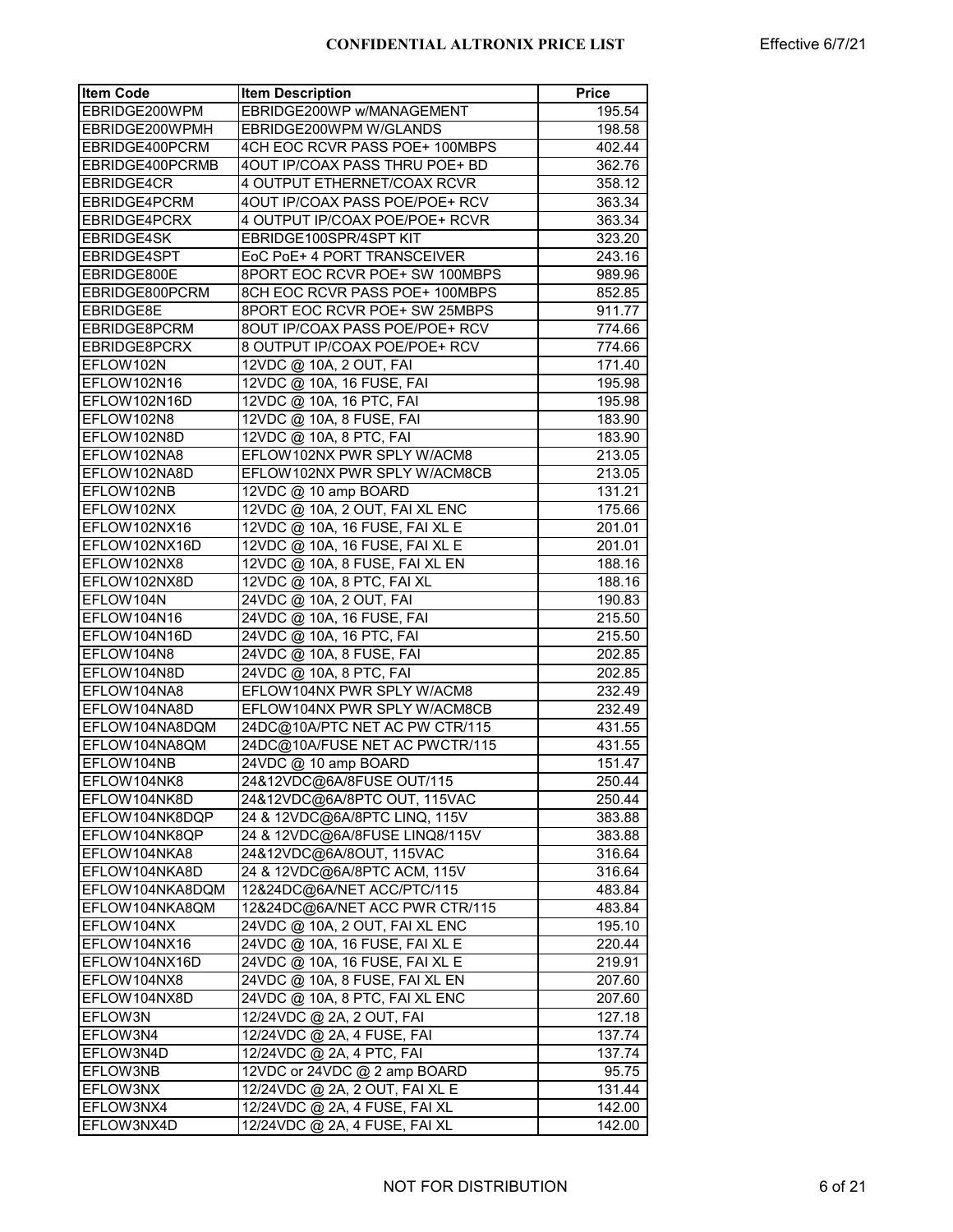| <b>Item Code</b>  | <b>Item Description</b>         | <b>Price</b> |
|-------------------|---------------------------------|--------------|
| EFLOW4N           | 12/24VDC @ 4A, 2 OUT, FAI       | 133.01       |
| EFLOW4N8          | 12/24VDC @ 4A, 8 FUSE, FAI      | 145.51       |
| EFLOW4N8D         | 12/24VDC @ 4A, 8 PTC, FAI       | 145.51       |
| EFLOW4NA8         | EFLOW4NX PWR SPLY W/ACM8        | 186.70       |
| EFLOW4NA8D        | EFLOW4NX PWR SPLY W/ACM8CB      | 186.70       |
| EFLOW4NB          | 12VDC or 24VDC @ 4 amp BOARD    | 110.69       |
| EFLOW4NX          | 12/24VDC @ 4A, 2 OUT, FAI XL E  | 137.27       |
| EFLOW4NX8         | 12/24VDC @ 4A, 8 FUSE, FAI XL   | 149.77       |
| EFLOW4NX8D        | 12/24VDC @ 4A, 8 PTC, FAI XL E  | 149.77       |
| EFLOW6N           | 12/24VDC @ 6A, 2 OUT, FAI       | 171.40       |
| EFLOW6N16         | 12/24VDC @ 6A, 16 FUSE, FAI     | 195.98       |
| EFLOW6N16D        | 12/24VDC @ 6A, 16 PTC, FAI      | 195.98       |
| EFLOW6N8          | 12/24VDC @ 6A, 8 FUSE, FAI      | 183.90       |
| EFLOW6N8D         | 12/24VDC @ 6A, 8 PTC, FAI       | 183.90       |
| EFLOW6NA8         | EFLOW6NX PWR SPLY W/ACM8        | 213.05       |
| EFLOW6NA8D        | EFLOW6NX PWR SPLY W/ACM8CB      | 213.05       |
| EFLOW6NA8DR       | EFLOW6NX P/S W/ACM8CB, RED ENC  | 212.03       |
| EFLOW6NB          | 12VDC or 24VDC @ 6 amp BOARD    | 131.21       |
| EFLOW6NX          | 12/24VDC @ 6A, 2 OUT, FAI XL E  | 175.66       |
| EFLOW6NX16        | 12/24VDC @ 6A, 16 FUSE, FAI XL  | 201.01       |
| EFLOW6NX16D       | 12/24VDC @ 6A, 16 PTC, FAI XL   | 201.01       |
| EFLOW6NX8         | 12/24VDC @ 6A, 8 FUSE, FAI XL   | 188.16       |
| EFLOW6NX8D        | 12/24VDC @ 6A, 8 FUSE, FAI XL   | 188.16       |
| ENTRADA2DMK       | IP ACCESS FACP REC/TRANS KIT    | 148.87       |
| FIRESWITCH108     | 10A MANAGED NAC EXTENDER        | 335.13       |
| <b>FTK100</b>     | TECH FIBER TERMINATION KIT      | 1,270.11     |
| FUSE <sub>1</sub> | 3.5 AMP REPL. FUSES PK 100      | 25.45        |
| FUSE2             | 5.0 AMP REPL FUSES PK100        | 30.30        |
| FUSE3             | 10 AMP REPLACEMENT FUSES PK100  | 30.30        |
| FUSE4             | 1 AMP REPL. FUSES PK 100        | 29.09        |
| FUSE <sub>5</sub> | 5AMP SLO BLOW FUSE PK 100       | 36.36        |
| GI1               | <b>GREEN GROUNDING LEAD</b>     | 0.51         |
| HUBSAT42D         | HubSat4D 4 AC Balun/Combiner    | 183.58       |
| HUBSAT42DI        | HubSat4DI 4 AC Balun/Comb, ISO  | 186.98       |
| HUBSAT43D         | HubSat4D 4 DC Balun/Combiner    | 203.50       |
| HUBSAT43DI        | HubSat4DI 4 DC Balun/Comb, ISO  | 206.90       |
| HUBSAT4D          | 4CH UTP Wall 750 Vid PTC, Pwr   | 137.44       |
| <b>HUBSAT4DI</b>  | 4CH UTP Wall 750 Vid Pwr, ISO   | 140.85       |
| HUBSAT82D         | HubSat8D 8 AC Balun/Combiner    | 348.90       |
| HUBSAT82DI        | HubSat8D 8 AC Balun/Comb, ISO   | 355.70       |
| HUBSAT83D         | HubSat8D 8 DC Balun/Combiner    | 388.75       |
| HUBSAT83DI        | HubSat8Di 8 DC Balun/Comb, ISO  | 395.55       |
| HUBSAT8D          | 8CH UTP Wall 750 Vid PTC, Pwr   | 256.63       |
| HUBSAT8DI         | 8CH UTP Wall 750 Vid Pwr, ISO   | 263.44       |
| HUBWAY162CD       | HubWay16CD w/16 AC Balun/Combi  | 743.91       |
| HUBWAY162D        | HubWay16D w/16 AC Balun/Combin  | 743.91       |
| HUBWAY162DI       | HubWay16Di w/16 AC Balun/Combi  | 866.38       |
| HUBWAY163CD       | HubWay16CD w/16 DC Balun/Combi  | 824.54       |
| HUBWAY163D        | HubWay16D w/16 DC Balun/Combin  | 824.54       |
| HUBWAY163DI       | HubWay16Di w/16 DC Balun/Combi  | 946.99       |
| HUBWAY16CD        | 16CH UTP Hub 750 Vid PTC w/Pwr  | 561.26       |
| HUBWAY16D         | 16CH UTP Hub 750 Vid PTC w/Pwr  | 561.26       |
| HUBWAY16DI        | 16CH UTP Hub 750' PTC, w/lsl Pw | 683.71       |
| HUBWAY82CD        | Hubway8CD w/8 AC HubWay Av Com  | 370.43       |
| HUBWAY82CDS       | Hubway8CDS w/8 AC HubWay Av Co  | 370.43       |
| HUBWAY82D         | Hubway8D w/8 AC HubWay Av Comb  | 370.43       |
| HUBWAY82DI        | HubWay8Di w/8 AC Balun/Combine  | 431.66       |
|                   |                                 |              |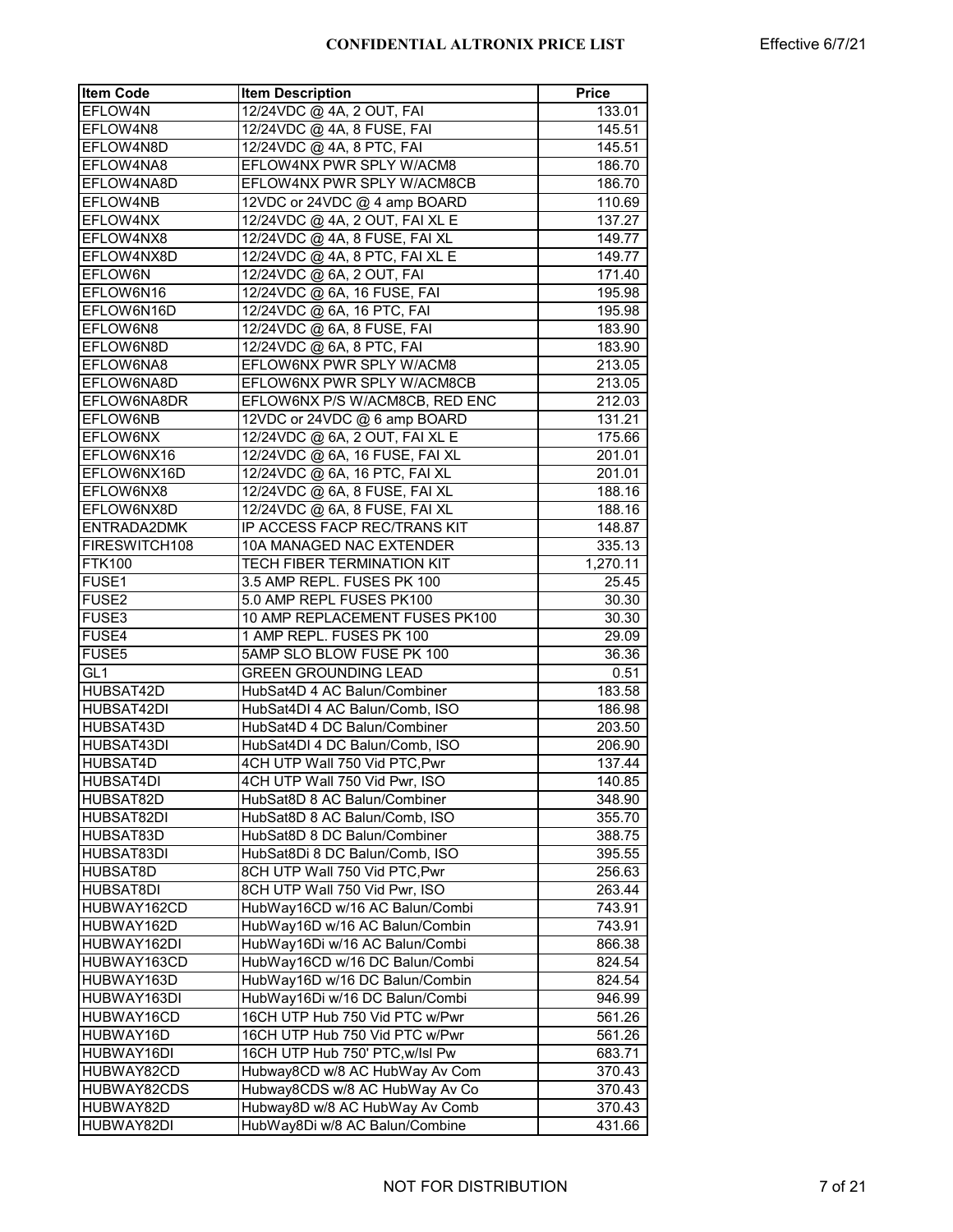| <b>Item Code</b>   | <b>Item Description</b>        | <b>Price</b> |
|--------------------|--------------------------------|--------------|
| HUBWAY82DS         | Hubway8DS w/8 AC HubWay Av Com | 370.43       |
| HUBWAY83CD         | HubWay8CD w/8 DC Video Balun C | 412.27       |
| HUBWAY83CDS        | HubWay8CDS w/8 DC Video Balun  | 412.27       |
| HUBWAY83D          | HubWay8D w/8 DC Balun/Combiner | 412.27       |
| HUBWAY83DI         | HubWay8Di w/8 DC Balun/Combine | 473.50       |
| HUBWAY83DS         | HubWay8DS w/8 DC Video Balun C | 412.27       |
| HUBWAY8CD          | 8CH UTP Hub 750 Vid PTC, w/Pwr | 280.63       |
| HUBWAY8CDS         | 8 Ch UTP PTC Pas Hub Vid-Data- | 280.63       |
| HUBWAY8D           | 8CH UTP Hub 750 Vid PTC, w/Pwr | 280.63       |
| HUBWAY8DI          | 8CH UTP Hub 750 Vid PTC, w/lsl | 341.84       |
| HUBWAY8DS          | 8 Ch UTP PTC Pas Hub Vid-Data- | 280.63       |
| <b>HUBWAYAV</b>    | AC VID BALUN VID/DATA/POWER    | 13.45        |
| HUBWAYAV2          | SLIM VID BALUN VID/DATA/POWER  | 13.45        |
| HUBWAYAV2PK        | 8-PK BALUN 24VAC CAMERAS       | 93.03        |
| <b>HUBWAYAVP</b>   | SLIM VID BALUN VID/POWER       | 13.45        |
| <b>HUBWAYAVPK</b>  | 8-PK BALUN 24VAC CAMERAS       | 93.03        |
| <b>HUBWAYAVPPK</b> | 8-PK BALUN HUBWAYAVP           | 93.03        |
| <b>HUBWAYDV</b>    | DC VID BALUN VID/DATA/POWER    | 19.26        |
| <b>HUBWAYDVI</b>   | DC BALUN ISOLATED              | 23.92        |
| <b>HUBWAYDVIPK</b> | 8-PK BALUN ISO 12VDC CAMERAS   | 162.37       |
| <b>HUBWAYDVPK</b>  | 8-PK BALUN 12VDC CAMERAS       | 131.81       |
| HUBWAYEX16S        | ACTIVE UTP HUB 16 CAM IND PORT | 1,033.67     |
| HUBWAYEX16SP       | ACTIVE UTP HUB 16 CAM W/INTGRL | 1,249.71     |
| <b>HUBWAYEXP</b>   | POWER INJECTOR USE W/HUBWAY    | 370.77       |
| HUBWAYLD162CD      | HubWayLD16CD 16 AC Balun/Combi | 1,120.21     |
| HUBWAYLD162D       | HubWayLD16D 16 AC Balun/Combin | 1,120.21     |
| HUBWAYLD162DI      | HubWayLD16Di 16 AC Balun/Combi | 1,242.67     |
| HUBWAYLD163CD      | HubWayLD16CD 16 DC Balun/Combi | 1,203.89     |
| HUBWAYLD163D       | HubWayLD16D 16 DC Balun/Combin | 1,203.89     |
| HUBWAYLD163DI      | HubWayLD16Di 16 DC Balun/Combi | 1,326.35     |
| HUBWAYLD16CD       | 16CH UTP Hub 3000 Vid PTC      | 940.61       |
| HUBWAYLD16D        | 16CH UTP Hub 3000 Vid PTC      | 940.61       |
| HUBWAYLD16DI       | 16CH UTP Hub 3000 Isol PTC     | 1,063.07     |
| HUBWAYLD82CD       | HubwayLD8CD w/8 AC HubWayAv Co | 622.23       |
| HUBWAYLD82CDS      | HubwayLD8CDS w/8 AC HubWayAv C | 622.23       |
| HUBWAYLD82D        | HubWayLD8D 8 AC Balun/Combiner | 622.23       |
| HUBWAYLD82DI       | HubWayLD8Di 8 AC Balun/Combine | 683.46       |
| HUBWAYLD82DS       | HubwayLD8DS w/8 AC HubWayAv Co | 622.23       |
| HUBWAYLD83CD       | HubwayLD8CD w/8 DC HubWayDv Co | 664.07       |
| HUBWAYLD83CDS      | HubwayLD8CDS w/8 DC HubWayDv C | 664.07       |
| HUBWAYLD83D        | HubWayLD8D 8 DC Balun/Combiner | 664.07       |
| HUBWAYLD83DI       | HubWayLD8Di 8 DC Balun/Combine | 725.29       |
| HUBWAYLD83DS       | HubwayLD8DS w/8 DC HubWayDv Co | 664.07       |
| HUBWAYLD8CD        | 8CH UTP Hub 3000 Vid PTC, Pwr  | 532.42       |
| HUBWAYLD8CDS       | 8 Ch UTP Act Hub PTC Vid-Data- | 532.42       |
| HUBWAYLD8D         | 8CH UTP Hub 3000 Vid PTC, Pwr  | 532.42       |
| HUBWAYLD8DI        | 8CH UTP 3000 Vid PTC, Isl Pwr  | 593.66       |
| HUBWAYLD8DS        | 8 Ch UTP Act Hub PTC Vid-Data- | 532.42       |
| HUBWAYLDH16        | 16Ch UTP Active Hub Vid-Data   | 851.07       |
| HUBWAYLDH8         | 8 Ch UTP Active Hub Vid-Data   | 442.87       |
| LB2032             | 3 V LITHIUM BATT AT4/PT724A    | 2.03         |
| LC <sub>1</sub>    | 2 CONDUCTOR LINE CORD          | 1.22         |
| LC <sub>2</sub>    | 3 CONDUCTOR LINE CORD          | 2.55         |
| LC4                | 3WIRE LINECORD W/STRAIN RELIEF | 3.77         |
| LINQ <sub>2</sub>  | EFLOW P/S NETWORK ADAPTER      | 66.33        |
| LINQ8ACM           | 8 FUSE NETWORK ACCESS PWR CONT | 181.13       |
| LINQ8ACMCB         | 8 PTC NETWORK ACCESS PWR CONT  | 181.13       |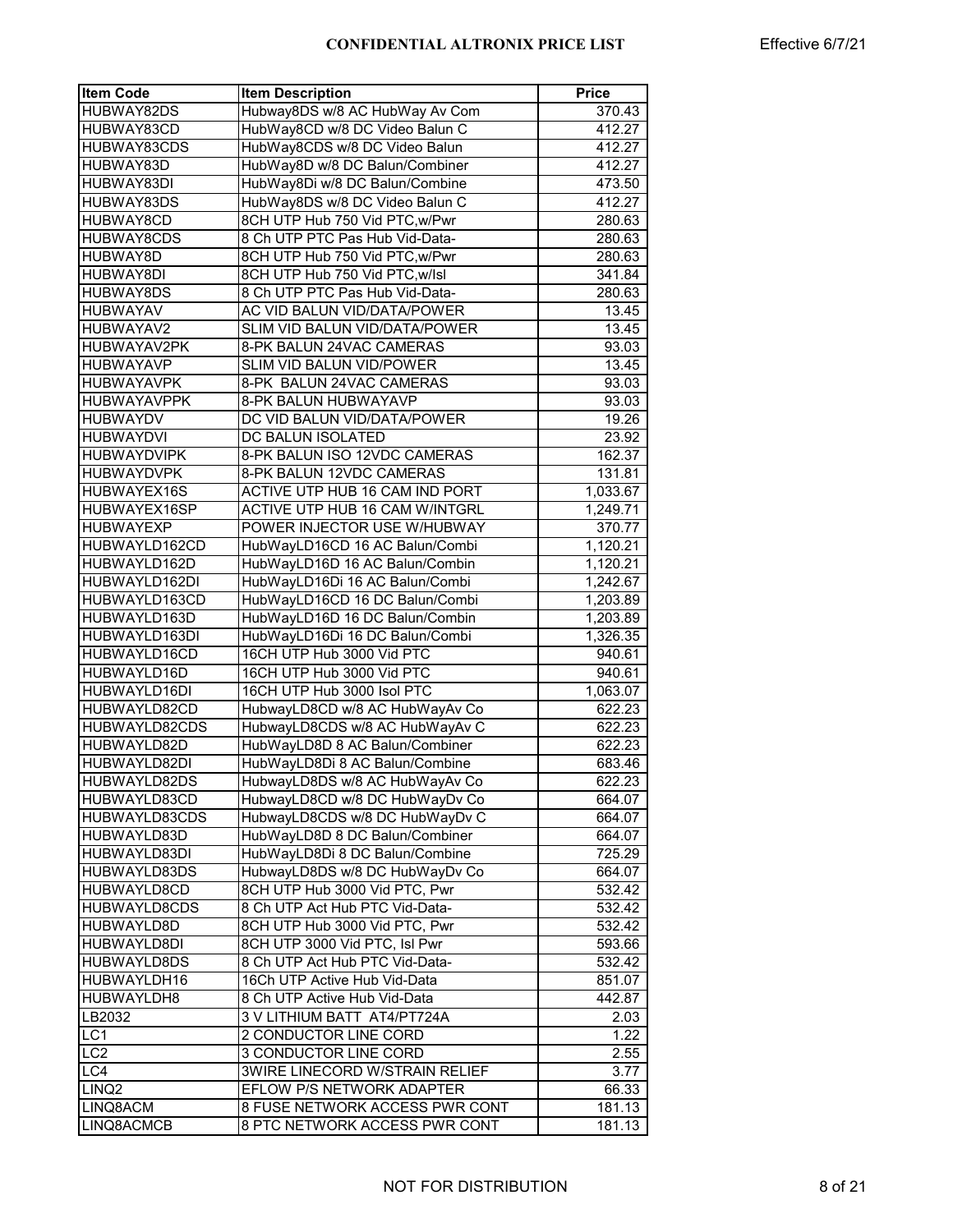| 8 FUSE NETWORKED PWR DIST MOD<br>LINQ8PD<br>129.86<br>8 PTC NETWORKED PWR DIST MOD<br>129.86<br>12" JUMPER CABLE FOR LINQ2<br>1.83<br>24" JUMPER CABLE FOR LINQ2<br>2.29<br>LINQJ24<br>LINQ2 W/SNMP CAPABILITY<br>LINQT2<br>66.17<br><b>LPD</b><br>LOW POWER DISCONNECT MODULE<br>8.60<br>LPD7<br>7V LOW PWR DISCONNECT MOD<br>11.15<br><b>LPDHT</b><br>HI-TEMP LOW PWR DISCONNECT MOD<br>18.33<br>LPS3<br>LPS3 12/24V 2.5A PWR SPLY<br>31.35<br>LPS3AC<br>12/24 2.5A W/PWR FAIL<br>42.66<br>LPS3C12X<br>12V, 2.5A, PWR SPPY, LG CAB<br>96.99<br>LPS3C24X<br>24V, 2.5A, PwrSppy, LGCAB,<br>106.70<br>LPS3WP12<br>12 VDC 2.5A WEATHERPROOF P/S<br>137.25<br>LPS3WP24<br>24 VDC 2.5A WEATHERPROOF P/S<br>137.25<br>LPS5C12X<br>3.5A 12VDC LINEAR P/S IN ENCL<br>133.48<br>LPS5C24X<br>3.5 A 24 VDC LINEAR P/S IN ENC<br>133.48<br>MAXFIT11F<br>2-12V/24V@4A/2-ACM8/BC750<br>471.35<br>MAXFIT11FD<br>2-12V/24V@4A/2-ACM8CB/BC750<br>471.35<br>MAXFIT11FE<br>12/24VDC@8A P/S IN MAXFIT ENCL<br>305.27<br>12/24VDC@10A P/S IN MAXFIT ENC<br>MAXFIT13FE<br>309.89<br>MAXFIT33F<br>2-12V/24V@6A/2-ACM8/BC750<br>480.35<br>2-12V/24V@6A/2-ACM8CB/BC750<br>MAXFIT33FD<br>480.35<br>MAXFIT33FE<br>12/24VDC@12A P/S IN MAXFIT ENC<br>328.10<br>MAXFIT35FE<br>12/24DC6A&12DC10A P/S MAXF ENC<br>331.91<br>MAXFIT37FE<br>12/24DC6A&24DC10A P/S MAXF ENC<br>358.82<br>MAXFIT3F<br>12V/24V@6A/2-ACM8/BC750<br>396.63<br>MAXFIT3F8AP<br>EFLOW6NB PWR SPLY & ACM8/PD8UL<br>308.93<br>MAXFIT3FD<br>12V/24V@6A/2-ACM8CB/BC750<br>396.63<br>MAXFIT3FE<br>12/24VDC@6A P/S IN MAXFIT ENCL<br>236.08<br>MAXFIT55F<br>2-12V@10A/2-ACM8/BC750<br>493.36<br>MAXFIT55FD<br>2-12V@10A/2-ACM8CB/BC750<br>493.36<br>MAXFIT55FE<br>12VDC@20A P/S MAXFIT ENCL<br>337.43<br>2-EFLOW102N/2-PD16WCB/BC750<br>MAXFIT55P32D<br>417.12<br>MAXFIT5F<br>12V@10A/2-ACM8/BC750<br>403.10<br>MAXFIT5F8AP<br>EFLOW102NB P/S & ACM8/PD8UL<br>314.04<br>MAXFIT5FD<br>12V@10A/2-ACM8CB/BC750<br>403.10<br>MAXFIT5FE<br>12VDC@10A P/S IN MAXFIT ENCL<br>241.33<br>MAXFIT75F<br>24V@10A&12V@10A/2-ACM8/BC750<br>504.70<br>MAXFIT75FD<br>24V@10A&12V@10A/2-ACM8CB/BC750<br>504.70<br>MAXFIT75FE<br>12DC@10A&24DC@10A P/S MAXFT EN<br>343.39<br>MAXFIT77F<br>2-24V@10A/2-ACM8/BC750<br>516.11<br>MAXFIT77FD<br>2-24V@10A/2-ACM8CB/BC750<br>516.11<br>MAXFIT77FE<br>24VDC@20A P/S MAXFIT ENCL<br>389.11<br>MAXFIT7F<br>24V@10A/2-ACM8/BC750<br>417.60<br>MAXFIT7F16AP<br>EFLOW104NB P/S & 2-ACM8/PD16W<br>412.54<br>MAXFIT7F16APQ<br>EFLOW104N/2-LINQ8ACM/PD16W<br>704.13<br>MAXFIT7F16APS<br>EFLOW104NB/VR6/2-ACMS8/PD16W<br>505.05<br>MAXFIT7F16DAPQ<br>EFLOW104N/2-LINQ8ACMCB/PD16WCB<br>612.29<br>MAXFIT7F8AP<br>EFLOW104NB P/S & ACM8/PD8UL<br>342.49<br>MAXFIT7F8APS<br>EFLOW104NB P/S & ACM8/VR6/PDS8<br>398.56<br>MAXFIT7FD<br>24V@10A/2-ACM8CB/BC750<br>417.60<br>MAXFIT7FE<br>24VDC@10A P/S IN MAXFIT ENCL<br>247.59<br>MAXIMAL11<br>12VDC@8A/24VDC@6A 16 FUSED OUT<br>498.73<br>MAXIMAL11D<br>12VDC@8A/24VDC@6A, 16 PTC OUT<br>498.73<br>MAXIMAL11E<br>12VDC@8A/24VDC@6A, 2 OUT<br>404.09<br>MAXIMAL11F<br>2-EFLOW4NB PWR SPLY & 2-ACM8<br>540.46<br>MAXIMAL11FD<br>2-EFLOW4NB PWR SPLY & 2-ACM8CB<br>540.46 | <b>Item Code</b> | <b>Item Description</b> | <b>Price</b> |
|---------------------------------------------------------------------------------------------------------------------------------------------------------------------------------------------------------------------------------------------------------------------------------------------------------------------------------------------------------------------------------------------------------------------------------------------------------------------------------------------------------------------------------------------------------------------------------------------------------------------------------------------------------------------------------------------------------------------------------------------------------------------------------------------------------------------------------------------------------------------------------------------------------------------------------------------------------------------------------------------------------------------------------------------------------------------------------------------------------------------------------------------------------------------------------------------------------------------------------------------------------------------------------------------------------------------------------------------------------------------------------------------------------------------------------------------------------------------------------------------------------------------------------------------------------------------------------------------------------------------------------------------------------------------------------------------------------------------------------------------------------------------------------------------------------------------------------------------------------------------------------------------------------------------------------------------------------------------------------------------------------------------------------------------------------------------------------------------------------------------------------------------------------------------------------------------------------------------------------------------------------------------------------------------------------------------------------------------------------------------------------------------------------------------------------------------------------------------------------------------------------------------------------------------------------------------------------------------------------------------------------------------------------------------------------------------------------------------------------------------------------------------------------------------------------------------------------------------------------------------------------------------------------------------------------------------------------------------------------------------------------------------------------------------------------------------------------------------------------------------------------------------------------------------|------------------|-------------------------|--------------|
|                                                                                                                                                                                                                                                                                                                                                                                                                                                                                                                                                                                                                                                                                                                                                                                                                                                                                                                                                                                                                                                                                                                                                                                                                                                                                                                                                                                                                                                                                                                                                                                                                                                                                                                                                                                                                                                                                                                                                                                                                                                                                                                                                                                                                                                                                                                                                                                                                                                                                                                                                                                                                                                                                                                                                                                                                                                                                                                                                                                                                                                                                                                                                                     |                  |                         |              |
|                                                                                                                                                                                                                                                                                                                                                                                                                                                                                                                                                                                                                                                                                                                                                                                                                                                                                                                                                                                                                                                                                                                                                                                                                                                                                                                                                                                                                                                                                                                                                                                                                                                                                                                                                                                                                                                                                                                                                                                                                                                                                                                                                                                                                                                                                                                                                                                                                                                                                                                                                                                                                                                                                                                                                                                                                                                                                                                                                                                                                                                                                                                                                                     | LINQ8PDCB        |                         |              |
|                                                                                                                                                                                                                                                                                                                                                                                                                                                                                                                                                                                                                                                                                                                                                                                                                                                                                                                                                                                                                                                                                                                                                                                                                                                                                                                                                                                                                                                                                                                                                                                                                                                                                                                                                                                                                                                                                                                                                                                                                                                                                                                                                                                                                                                                                                                                                                                                                                                                                                                                                                                                                                                                                                                                                                                                                                                                                                                                                                                                                                                                                                                                                                     | LINQJ12          |                         |              |
|                                                                                                                                                                                                                                                                                                                                                                                                                                                                                                                                                                                                                                                                                                                                                                                                                                                                                                                                                                                                                                                                                                                                                                                                                                                                                                                                                                                                                                                                                                                                                                                                                                                                                                                                                                                                                                                                                                                                                                                                                                                                                                                                                                                                                                                                                                                                                                                                                                                                                                                                                                                                                                                                                                                                                                                                                                                                                                                                                                                                                                                                                                                                                                     |                  |                         |              |
|                                                                                                                                                                                                                                                                                                                                                                                                                                                                                                                                                                                                                                                                                                                                                                                                                                                                                                                                                                                                                                                                                                                                                                                                                                                                                                                                                                                                                                                                                                                                                                                                                                                                                                                                                                                                                                                                                                                                                                                                                                                                                                                                                                                                                                                                                                                                                                                                                                                                                                                                                                                                                                                                                                                                                                                                                                                                                                                                                                                                                                                                                                                                                                     |                  |                         |              |
|                                                                                                                                                                                                                                                                                                                                                                                                                                                                                                                                                                                                                                                                                                                                                                                                                                                                                                                                                                                                                                                                                                                                                                                                                                                                                                                                                                                                                                                                                                                                                                                                                                                                                                                                                                                                                                                                                                                                                                                                                                                                                                                                                                                                                                                                                                                                                                                                                                                                                                                                                                                                                                                                                                                                                                                                                                                                                                                                                                                                                                                                                                                                                                     |                  |                         |              |
|                                                                                                                                                                                                                                                                                                                                                                                                                                                                                                                                                                                                                                                                                                                                                                                                                                                                                                                                                                                                                                                                                                                                                                                                                                                                                                                                                                                                                                                                                                                                                                                                                                                                                                                                                                                                                                                                                                                                                                                                                                                                                                                                                                                                                                                                                                                                                                                                                                                                                                                                                                                                                                                                                                                                                                                                                                                                                                                                                                                                                                                                                                                                                                     |                  |                         |              |
|                                                                                                                                                                                                                                                                                                                                                                                                                                                                                                                                                                                                                                                                                                                                                                                                                                                                                                                                                                                                                                                                                                                                                                                                                                                                                                                                                                                                                                                                                                                                                                                                                                                                                                                                                                                                                                                                                                                                                                                                                                                                                                                                                                                                                                                                                                                                                                                                                                                                                                                                                                                                                                                                                                                                                                                                                                                                                                                                                                                                                                                                                                                                                                     |                  |                         |              |
|                                                                                                                                                                                                                                                                                                                                                                                                                                                                                                                                                                                                                                                                                                                                                                                                                                                                                                                                                                                                                                                                                                                                                                                                                                                                                                                                                                                                                                                                                                                                                                                                                                                                                                                                                                                                                                                                                                                                                                                                                                                                                                                                                                                                                                                                                                                                                                                                                                                                                                                                                                                                                                                                                                                                                                                                                                                                                                                                                                                                                                                                                                                                                                     |                  |                         |              |
|                                                                                                                                                                                                                                                                                                                                                                                                                                                                                                                                                                                                                                                                                                                                                                                                                                                                                                                                                                                                                                                                                                                                                                                                                                                                                                                                                                                                                                                                                                                                                                                                                                                                                                                                                                                                                                                                                                                                                                                                                                                                                                                                                                                                                                                                                                                                                                                                                                                                                                                                                                                                                                                                                                                                                                                                                                                                                                                                                                                                                                                                                                                                                                     |                  |                         |              |
|                                                                                                                                                                                                                                                                                                                                                                                                                                                                                                                                                                                                                                                                                                                                                                                                                                                                                                                                                                                                                                                                                                                                                                                                                                                                                                                                                                                                                                                                                                                                                                                                                                                                                                                                                                                                                                                                                                                                                                                                                                                                                                                                                                                                                                                                                                                                                                                                                                                                                                                                                                                                                                                                                                                                                                                                                                                                                                                                                                                                                                                                                                                                                                     |                  |                         |              |
|                                                                                                                                                                                                                                                                                                                                                                                                                                                                                                                                                                                                                                                                                                                                                                                                                                                                                                                                                                                                                                                                                                                                                                                                                                                                                                                                                                                                                                                                                                                                                                                                                                                                                                                                                                                                                                                                                                                                                                                                                                                                                                                                                                                                                                                                                                                                                                                                                                                                                                                                                                                                                                                                                                                                                                                                                                                                                                                                                                                                                                                                                                                                                                     |                  |                         |              |
|                                                                                                                                                                                                                                                                                                                                                                                                                                                                                                                                                                                                                                                                                                                                                                                                                                                                                                                                                                                                                                                                                                                                                                                                                                                                                                                                                                                                                                                                                                                                                                                                                                                                                                                                                                                                                                                                                                                                                                                                                                                                                                                                                                                                                                                                                                                                                                                                                                                                                                                                                                                                                                                                                                                                                                                                                                                                                                                                                                                                                                                                                                                                                                     |                  |                         |              |
|                                                                                                                                                                                                                                                                                                                                                                                                                                                                                                                                                                                                                                                                                                                                                                                                                                                                                                                                                                                                                                                                                                                                                                                                                                                                                                                                                                                                                                                                                                                                                                                                                                                                                                                                                                                                                                                                                                                                                                                                                                                                                                                                                                                                                                                                                                                                                                                                                                                                                                                                                                                                                                                                                                                                                                                                                                                                                                                                                                                                                                                                                                                                                                     |                  |                         |              |
|                                                                                                                                                                                                                                                                                                                                                                                                                                                                                                                                                                                                                                                                                                                                                                                                                                                                                                                                                                                                                                                                                                                                                                                                                                                                                                                                                                                                                                                                                                                                                                                                                                                                                                                                                                                                                                                                                                                                                                                                                                                                                                                                                                                                                                                                                                                                                                                                                                                                                                                                                                                                                                                                                                                                                                                                                                                                                                                                                                                                                                                                                                                                                                     |                  |                         |              |
|                                                                                                                                                                                                                                                                                                                                                                                                                                                                                                                                                                                                                                                                                                                                                                                                                                                                                                                                                                                                                                                                                                                                                                                                                                                                                                                                                                                                                                                                                                                                                                                                                                                                                                                                                                                                                                                                                                                                                                                                                                                                                                                                                                                                                                                                                                                                                                                                                                                                                                                                                                                                                                                                                                                                                                                                                                                                                                                                                                                                                                                                                                                                                                     |                  |                         |              |
|                                                                                                                                                                                                                                                                                                                                                                                                                                                                                                                                                                                                                                                                                                                                                                                                                                                                                                                                                                                                                                                                                                                                                                                                                                                                                                                                                                                                                                                                                                                                                                                                                                                                                                                                                                                                                                                                                                                                                                                                                                                                                                                                                                                                                                                                                                                                                                                                                                                                                                                                                                                                                                                                                                                                                                                                                                                                                                                                                                                                                                                                                                                                                                     |                  |                         |              |
|                                                                                                                                                                                                                                                                                                                                                                                                                                                                                                                                                                                                                                                                                                                                                                                                                                                                                                                                                                                                                                                                                                                                                                                                                                                                                                                                                                                                                                                                                                                                                                                                                                                                                                                                                                                                                                                                                                                                                                                                                                                                                                                                                                                                                                                                                                                                                                                                                                                                                                                                                                                                                                                                                                                                                                                                                                                                                                                                                                                                                                                                                                                                                                     |                  |                         |              |
|                                                                                                                                                                                                                                                                                                                                                                                                                                                                                                                                                                                                                                                                                                                                                                                                                                                                                                                                                                                                                                                                                                                                                                                                                                                                                                                                                                                                                                                                                                                                                                                                                                                                                                                                                                                                                                                                                                                                                                                                                                                                                                                                                                                                                                                                                                                                                                                                                                                                                                                                                                                                                                                                                                                                                                                                                                                                                                                                                                                                                                                                                                                                                                     |                  |                         |              |
|                                                                                                                                                                                                                                                                                                                                                                                                                                                                                                                                                                                                                                                                                                                                                                                                                                                                                                                                                                                                                                                                                                                                                                                                                                                                                                                                                                                                                                                                                                                                                                                                                                                                                                                                                                                                                                                                                                                                                                                                                                                                                                                                                                                                                                                                                                                                                                                                                                                                                                                                                                                                                                                                                                                                                                                                                                                                                                                                                                                                                                                                                                                                                                     |                  |                         |              |
|                                                                                                                                                                                                                                                                                                                                                                                                                                                                                                                                                                                                                                                                                                                                                                                                                                                                                                                                                                                                                                                                                                                                                                                                                                                                                                                                                                                                                                                                                                                                                                                                                                                                                                                                                                                                                                                                                                                                                                                                                                                                                                                                                                                                                                                                                                                                                                                                                                                                                                                                                                                                                                                                                                                                                                                                                                                                                                                                                                                                                                                                                                                                                                     |                  |                         |              |
|                                                                                                                                                                                                                                                                                                                                                                                                                                                                                                                                                                                                                                                                                                                                                                                                                                                                                                                                                                                                                                                                                                                                                                                                                                                                                                                                                                                                                                                                                                                                                                                                                                                                                                                                                                                                                                                                                                                                                                                                                                                                                                                                                                                                                                                                                                                                                                                                                                                                                                                                                                                                                                                                                                                                                                                                                                                                                                                                                                                                                                                                                                                                                                     |                  |                         |              |
|                                                                                                                                                                                                                                                                                                                                                                                                                                                                                                                                                                                                                                                                                                                                                                                                                                                                                                                                                                                                                                                                                                                                                                                                                                                                                                                                                                                                                                                                                                                                                                                                                                                                                                                                                                                                                                                                                                                                                                                                                                                                                                                                                                                                                                                                                                                                                                                                                                                                                                                                                                                                                                                                                                                                                                                                                                                                                                                                                                                                                                                                                                                                                                     |                  |                         |              |
|                                                                                                                                                                                                                                                                                                                                                                                                                                                                                                                                                                                                                                                                                                                                                                                                                                                                                                                                                                                                                                                                                                                                                                                                                                                                                                                                                                                                                                                                                                                                                                                                                                                                                                                                                                                                                                                                                                                                                                                                                                                                                                                                                                                                                                                                                                                                                                                                                                                                                                                                                                                                                                                                                                                                                                                                                                                                                                                                                                                                                                                                                                                                                                     |                  |                         |              |
|                                                                                                                                                                                                                                                                                                                                                                                                                                                                                                                                                                                                                                                                                                                                                                                                                                                                                                                                                                                                                                                                                                                                                                                                                                                                                                                                                                                                                                                                                                                                                                                                                                                                                                                                                                                                                                                                                                                                                                                                                                                                                                                                                                                                                                                                                                                                                                                                                                                                                                                                                                                                                                                                                                                                                                                                                                                                                                                                                                                                                                                                                                                                                                     |                  |                         |              |
|                                                                                                                                                                                                                                                                                                                                                                                                                                                                                                                                                                                                                                                                                                                                                                                                                                                                                                                                                                                                                                                                                                                                                                                                                                                                                                                                                                                                                                                                                                                                                                                                                                                                                                                                                                                                                                                                                                                                                                                                                                                                                                                                                                                                                                                                                                                                                                                                                                                                                                                                                                                                                                                                                                                                                                                                                                                                                                                                                                                                                                                                                                                                                                     |                  |                         |              |
|                                                                                                                                                                                                                                                                                                                                                                                                                                                                                                                                                                                                                                                                                                                                                                                                                                                                                                                                                                                                                                                                                                                                                                                                                                                                                                                                                                                                                                                                                                                                                                                                                                                                                                                                                                                                                                                                                                                                                                                                                                                                                                                                                                                                                                                                                                                                                                                                                                                                                                                                                                                                                                                                                                                                                                                                                                                                                                                                                                                                                                                                                                                                                                     |                  |                         |              |
|                                                                                                                                                                                                                                                                                                                                                                                                                                                                                                                                                                                                                                                                                                                                                                                                                                                                                                                                                                                                                                                                                                                                                                                                                                                                                                                                                                                                                                                                                                                                                                                                                                                                                                                                                                                                                                                                                                                                                                                                                                                                                                                                                                                                                                                                                                                                                                                                                                                                                                                                                                                                                                                                                                                                                                                                                                                                                                                                                                                                                                                                                                                                                                     |                  |                         |              |
|                                                                                                                                                                                                                                                                                                                                                                                                                                                                                                                                                                                                                                                                                                                                                                                                                                                                                                                                                                                                                                                                                                                                                                                                                                                                                                                                                                                                                                                                                                                                                                                                                                                                                                                                                                                                                                                                                                                                                                                                                                                                                                                                                                                                                                                                                                                                                                                                                                                                                                                                                                                                                                                                                                                                                                                                                                                                                                                                                                                                                                                                                                                                                                     |                  |                         |              |
|                                                                                                                                                                                                                                                                                                                                                                                                                                                                                                                                                                                                                                                                                                                                                                                                                                                                                                                                                                                                                                                                                                                                                                                                                                                                                                                                                                                                                                                                                                                                                                                                                                                                                                                                                                                                                                                                                                                                                                                                                                                                                                                                                                                                                                                                                                                                                                                                                                                                                                                                                                                                                                                                                                                                                                                                                                                                                                                                                                                                                                                                                                                                                                     |                  |                         |              |
|                                                                                                                                                                                                                                                                                                                                                                                                                                                                                                                                                                                                                                                                                                                                                                                                                                                                                                                                                                                                                                                                                                                                                                                                                                                                                                                                                                                                                                                                                                                                                                                                                                                                                                                                                                                                                                                                                                                                                                                                                                                                                                                                                                                                                                                                                                                                                                                                                                                                                                                                                                                                                                                                                                                                                                                                                                                                                                                                                                                                                                                                                                                                                                     |                  |                         |              |
|                                                                                                                                                                                                                                                                                                                                                                                                                                                                                                                                                                                                                                                                                                                                                                                                                                                                                                                                                                                                                                                                                                                                                                                                                                                                                                                                                                                                                                                                                                                                                                                                                                                                                                                                                                                                                                                                                                                                                                                                                                                                                                                                                                                                                                                                                                                                                                                                                                                                                                                                                                                                                                                                                                                                                                                                                                                                                                                                                                                                                                                                                                                                                                     |                  |                         |              |
|                                                                                                                                                                                                                                                                                                                                                                                                                                                                                                                                                                                                                                                                                                                                                                                                                                                                                                                                                                                                                                                                                                                                                                                                                                                                                                                                                                                                                                                                                                                                                                                                                                                                                                                                                                                                                                                                                                                                                                                                                                                                                                                                                                                                                                                                                                                                                                                                                                                                                                                                                                                                                                                                                                                                                                                                                                                                                                                                                                                                                                                                                                                                                                     |                  |                         |              |
|                                                                                                                                                                                                                                                                                                                                                                                                                                                                                                                                                                                                                                                                                                                                                                                                                                                                                                                                                                                                                                                                                                                                                                                                                                                                                                                                                                                                                                                                                                                                                                                                                                                                                                                                                                                                                                                                                                                                                                                                                                                                                                                                                                                                                                                                                                                                                                                                                                                                                                                                                                                                                                                                                                                                                                                                                                                                                                                                                                                                                                                                                                                                                                     |                  |                         |              |
|                                                                                                                                                                                                                                                                                                                                                                                                                                                                                                                                                                                                                                                                                                                                                                                                                                                                                                                                                                                                                                                                                                                                                                                                                                                                                                                                                                                                                                                                                                                                                                                                                                                                                                                                                                                                                                                                                                                                                                                                                                                                                                                                                                                                                                                                                                                                                                                                                                                                                                                                                                                                                                                                                                                                                                                                                                                                                                                                                                                                                                                                                                                                                                     |                  |                         |              |
|                                                                                                                                                                                                                                                                                                                                                                                                                                                                                                                                                                                                                                                                                                                                                                                                                                                                                                                                                                                                                                                                                                                                                                                                                                                                                                                                                                                                                                                                                                                                                                                                                                                                                                                                                                                                                                                                                                                                                                                                                                                                                                                                                                                                                                                                                                                                                                                                                                                                                                                                                                                                                                                                                                                                                                                                                                                                                                                                                                                                                                                                                                                                                                     |                  |                         |              |
|                                                                                                                                                                                                                                                                                                                                                                                                                                                                                                                                                                                                                                                                                                                                                                                                                                                                                                                                                                                                                                                                                                                                                                                                                                                                                                                                                                                                                                                                                                                                                                                                                                                                                                                                                                                                                                                                                                                                                                                                                                                                                                                                                                                                                                                                                                                                                                                                                                                                                                                                                                                                                                                                                                                                                                                                                                                                                                                                                                                                                                                                                                                                                                     |                  |                         |              |
|                                                                                                                                                                                                                                                                                                                                                                                                                                                                                                                                                                                                                                                                                                                                                                                                                                                                                                                                                                                                                                                                                                                                                                                                                                                                                                                                                                                                                                                                                                                                                                                                                                                                                                                                                                                                                                                                                                                                                                                                                                                                                                                                                                                                                                                                                                                                                                                                                                                                                                                                                                                                                                                                                                                                                                                                                                                                                                                                                                                                                                                                                                                                                                     |                  |                         |              |
|                                                                                                                                                                                                                                                                                                                                                                                                                                                                                                                                                                                                                                                                                                                                                                                                                                                                                                                                                                                                                                                                                                                                                                                                                                                                                                                                                                                                                                                                                                                                                                                                                                                                                                                                                                                                                                                                                                                                                                                                                                                                                                                                                                                                                                                                                                                                                                                                                                                                                                                                                                                                                                                                                                                                                                                                                                                                                                                                                                                                                                                                                                                                                                     |                  |                         |              |
|                                                                                                                                                                                                                                                                                                                                                                                                                                                                                                                                                                                                                                                                                                                                                                                                                                                                                                                                                                                                                                                                                                                                                                                                                                                                                                                                                                                                                                                                                                                                                                                                                                                                                                                                                                                                                                                                                                                                                                                                                                                                                                                                                                                                                                                                                                                                                                                                                                                                                                                                                                                                                                                                                                                                                                                                                                                                                                                                                                                                                                                                                                                                                                     |                  |                         |              |
|                                                                                                                                                                                                                                                                                                                                                                                                                                                                                                                                                                                                                                                                                                                                                                                                                                                                                                                                                                                                                                                                                                                                                                                                                                                                                                                                                                                                                                                                                                                                                                                                                                                                                                                                                                                                                                                                                                                                                                                                                                                                                                                                                                                                                                                                                                                                                                                                                                                                                                                                                                                                                                                                                                                                                                                                                                                                                                                                                                                                                                                                                                                                                                     |                  |                         |              |
|                                                                                                                                                                                                                                                                                                                                                                                                                                                                                                                                                                                                                                                                                                                                                                                                                                                                                                                                                                                                                                                                                                                                                                                                                                                                                                                                                                                                                                                                                                                                                                                                                                                                                                                                                                                                                                                                                                                                                                                                                                                                                                                                                                                                                                                                                                                                                                                                                                                                                                                                                                                                                                                                                                                                                                                                                                                                                                                                                                                                                                                                                                                                                                     |                  |                         |              |
|                                                                                                                                                                                                                                                                                                                                                                                                                                                                                                                                                                                                                                                                                                                                                                                                                                                                                                                                                                                                                                                                                                                                                                                                                                                                                                                                                                                                                                                                                                                                                                                                                                                                                                                                                                                                                                                                                                                                                                                                                                                                                                                                                                                                                                                                                                                                                                                                                                                                                                                                                                                                                                                                                                                                                                                                                                                                                                                                                                                                                                                                                                                                                                     |                  |                         |              |
|                                                                                                                                                                                                                                                                                                                                                                                                                                                                                                                                                                                                                                                                                                                                                                                                                                                                                                                                                                                                                                                                                                                                                                                                                                                                                                                                                                                                                                                                                                                                                                                                                                                                                                                                                                                                                                                                                                                                                                                                                                                                                                                                                                                                                                                                                                                                                                                                                                                                                                                                                                                                                                                                                                                                                                                                                                                                                                                                                                                                                                                                                                                                                                     |                  |                         |              |
|                                                                                                                                                                                                                                                                                                                                                                                                                                                                                                                                                                                                                                                                                                                                                                                                                                                                                                                                                                                                                                                                                                                                                                                                                                                                                                                                                                                                                                                                                                                                                                                                                                                                                                                                                                                                                                                                                                                                                                                                                                                                                                                                                                                                                                                                                                                                                                                                                                                                                                                                                                                                                                                                                                                                                                                                                                                                                                                                                                                                                                                                                                                                                                     |                  |                         |              |
|                                                                                                                                                                                                                                                                                                                                                                                                                                                                                                                                                                                                                                                                                                                                                                                                                                                                                                                                                                                                                                                                                                                                                                                                                                                                                                                                                                                                                                                                                                                                                                                                                                                                                                                                                                                                                                                                                                                                                                                                                                                                                                                                                                                                                                                                                                                                                                                                                                                                                                                                                                                                                                                                                                                                                                                                                                                                                                                                                                                                                                                                                                                                                                     |                  |                         |              |
|                                                                                                                                                                                                                                                                                                                                                                                                                                                                                                                                                                                                                                                                                                                                                                                                                                                                                                                                                                                                                                                                                                                                                                                                                                                                                                                                                                                                                                                                                                                                                                                                                                                                                                                                                                                                                                                                                                                                                                                                                                                                                                                                                                                                                                                                                                                                                                                                                                                                                                                                                                                                                                                                                                                                                                                                                                                                                                                                                                                                                                                                                                                                                                     |                  |                         |              |
|                                                                                                                                                                                                                                                                                                                                                                                                                                                                                                                                                                                                                                                                                                                                                                                                                                                                                                                                                                                                                                                                                                                                                                                                                                                                                                                                                                                                                                                                                                                                                                                                                                                                                                                                                                                                                                                                                                                                                                                                                                                                                                                                                                                                                                                                                                                                                                                                                                                                                                                                                                                                                                                                                                                                                                                                                                                                                                                                                                                                                                                                                                                                                                     |                  |                         |              |
|                                                                                                                                                                                                                                                                                                                                                                                                                                                                                                                                                                                                                                                                                                                                                                                                                                                                                                                                                                                                                                                                                                                                                                                                                                                                                                                                                                                                                                                                                                                                                                                                                                                                                                                                                                                                                                                                                                                                                                                                                                                                                                                                                                                                                                                                                                                                                                                                                                                                                                                                                                                                                                                                                                                                                                                                                                                                                                                                                                                                                                                                                                                                                                     |                  |                         |              |
|                                                                                                                                                                                                                                                                                                                                                                                                                                                                                                                                                                                                                                                                                                                                                                                                                                                                                                                                                                                                                                                                                                                                                                                                                                                                                                                                                                                                                                                                                                                                                                                                                                                                                                                                                                                                                                                                                                                                                                                                                                                                                                                                                                                                                                                                                                                                                                                                                                                                                                                                                                                                                                                                                                                                                                                                                                                                                                                                                                                                                                                                                                                                                                     |                  |                         |              |
|                                                                                                                                                                                                                                                                                                                                                                                                                                                                                                                                                                                                                                                                                                                                                                                                                                                                                                                                                                                                                                                                                                                                                                                                                                                                                                                                                                                                                                                                                                                                                                                                                                                                                                                                                                                                                                                                                                                                                                                                                                                                                                                                                                                                                                                                                                                                                                                                                                                                                                                                                                                                                                                                                                                                                                                                                                                                                                                                                                                                                                                                                                                                                                     |                  |                         |              |
|                                                                                                                                                                                                                                                                                                                                                                                                                                                                                                                                                                                                                                                                                                                                                                                                                                                                                                                                                                                                                                                                                                                                                                                                                                                                                                                                                                                                                                                                                                                                                                                                                                                                                                                                                                                                                                                                                                                                                                                                                                                                                                                                                                                                                                                                                                                                                                                                                                                                                                                                                                                                                                                                                                                                                                                                                                                                                                                                                                                                                                                                                                                                                                     |                  |                         |              |
|                                                                                                                                                                                                                                                                                                                                                                                                                                                                                                                                                                                                                                                                                                                                                                                                                                                                                                                                                                                                                                                                                                                                                                                                                                                                                                                                                                                                                                                                                                                                                                                                                                                                                                                                                                                                                                                                                                                                                                                                                                                                                                                                                                                                                                                                                                                                                                                                                                                                                                                                                                                                                                                                                                                                                                                                                                                                                                                                                                                                                                                                                                                                                                     |                  |                         |              |
|                                                                                                                                                                                                                                                                                                                                                                                                                                                                                                                                                                                                                                                                                                                                                                                                                                                                                                                                                                                                                                                                                                                                                                                                                                                                                                                                                                                                                                                                                                                                                                                                                                                                                                                                                                                                                                                                                                                                                                                                                                                                                                                                                                                                                                                                                                                                                                                                                                                                                                                                                                                                                                                                                                                                                                                                                                                                                                                                                                                                                                                                                                                                                                     |                  |                         |              |
|                                                                                                                                                                                                                                                                                                                                                                                                                                                                                                                                                                                                                                                                                                                                                                                                                                                                                                                                                                                                                                                                                                                                                                                                                                                                                                                                                                                                                                                                                                                                                                                                                                                                                                                                                                                                                                                                                                                                                                                                                                                                                                                                                                                                                                                                                                                                                                                                                                                                                                                                                                                                                                                                                                                                                                                                                                                                                                                                                                                                                                                                                                                                                                     |                  |                         |              |
|                                                                                                                                                                                                                                                                                                                                                                                                                                                                                                                                                                                                                                                                                                                                                                                                                                                                                                                                                                                                                                                                                                                                                                                                                                                                                                                                                                                                                                                                                                                                                                                                                                                                                                                                                                                                                                                                                                                                                                                                                                                                                                                                                                                                                                                                                                                                                                                                                                                                                                                                                                                                                                                                                                                                                                                                                                                                                                                                                                                                                                                                                                                                                                     |                  |                         |              |
|                                                                                                                                                                                                                                                                                                                                                                                                                                                                                                                                                                                                                                                                                                                                                                                                                                                                                                                                                                                                                                                                                                                                                                                                                                                                                                                                                                                                                                                                                                                                                                                                                                                                                                                                                                                                                                                                                                                                                                                                                                                                                                                                                                                                                                                                                                                                                                                                                                                                                                                                                                                                                                                                                                                                                                                                                                                                                                                                                                                                                                                                                                                                                                     |                  |                         |              |
|                                                                                                                                                                                                                                                                                                                                                                                                                                                                                                                                                                                                                                                                                                                                                                                                                                                                                                                                                                                                                                                                                                                                                                                                                                                                                                                                                                                                                                                                                                                                                                                                                                                                                                                                                                                                                                                                                                                                                                                                                                                                                                                                                                                                                                                                                                                                                                                                                                                                                                                                                                                                                                                                                                                                                                                                                                                                                                                                                                                                                                                                                                                                                                     |                  |                         |              |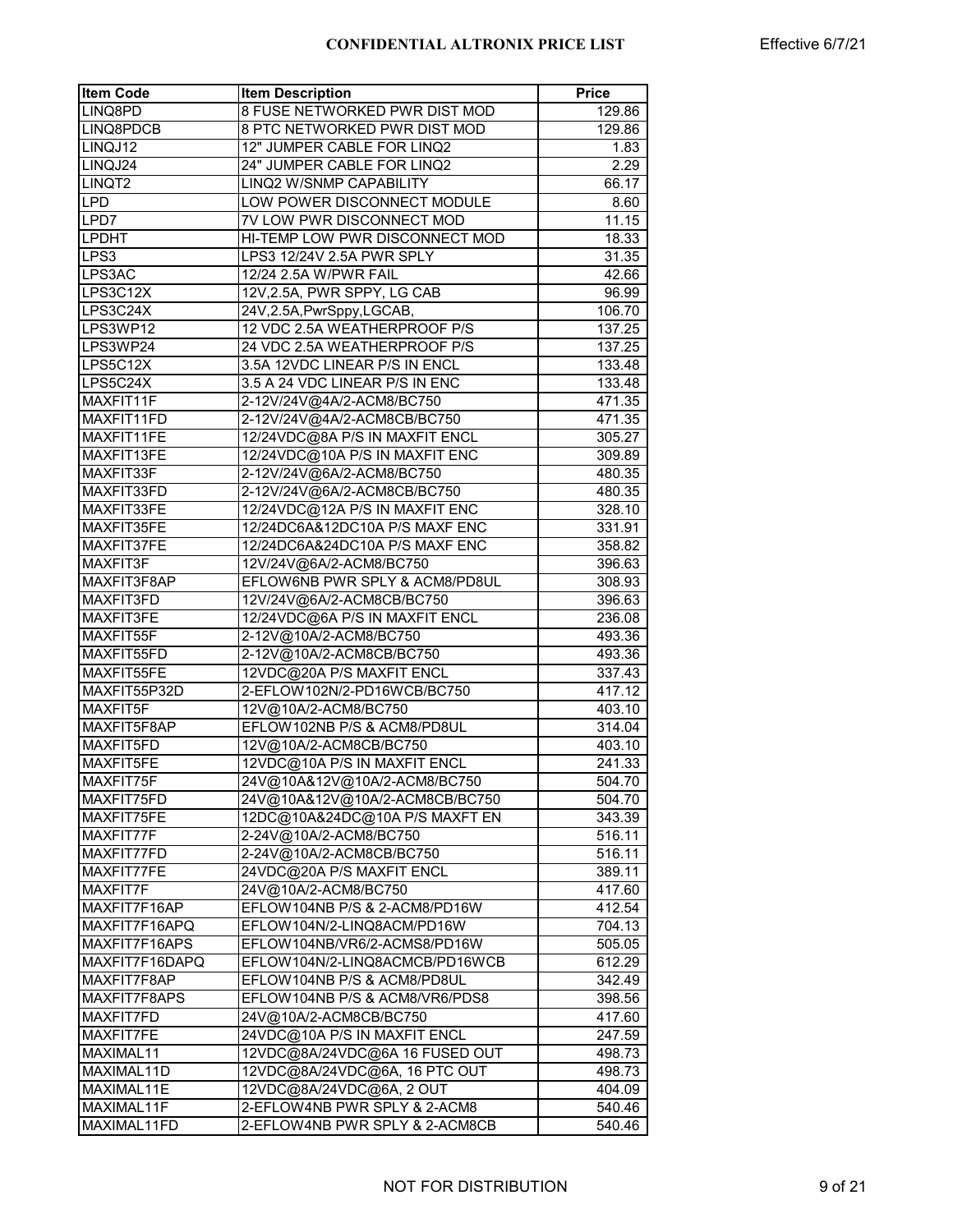| <b>Item Code</b> | <b>Item Description</b>        | <b>Price</b>     |
|------------------|--------------------------------|------------------|
| MAXIMAL11FE      | 2-EFLOW4NB PWR SPLY            | 449.40           |
| MAXIMAL13E       | 12VDC@7A/24VDC@6A, 2 OUT       | 409.60           |
| MAXIMAL13FE      | EFLOW4NB & EFLOW6NB PWR SPLY   | 450.71           |
| MAXIMAL1R        | 12VDC@4A/24VDC@3A, 16 FUSED OU | 357.25           |
| MAXIMAL1RD       | 12VDC@4A/24VDC@3A, 16 PTC OUT  | 357.25           |
| MAXIMAL1RH       | 12VDC@4A/24VDC@3A, 8 FUSED OUT | 293.79           |
| MAXIMAL1RHD      | 12VDC@4A/24VDC@3A, 8 PTC OUT R | 293.79           |
| MAXIMAL3         | 12VDC/24VDC@6A, 16 FUSED OUT   | 455.55           |
| MAXIMAL33        | 12VDC@6A/24VDC@6A 16 FUSED OUT | 509.75           |
| MAXIMAL33D       | 12VDC@6A/24VDC@6A, 16 PTC OUT  | 509.75           |
| MAXIMAL33E       | 12VDC@6A/24VDC@6A, 2 OUT       | 415.07           |
| MAXIMAL33F       | 2-EFLOW6NB PWR SPLY & 2-ACM8   | 539.16           |
| MAXIMAL33FD      | 2-EFLOW6NB PWR SPLY & 2-ACM8CB | 539.16           |
| MAXIMAL33FE      | 2-EFLOW6NB PWR SPLY            | 444.51           |
| MAXIMAL33R       | 12VDC/24VDC@12A, 16 FUSED OUT  | 429.58           |
| MAXIMAL33RD      | 12VDC/24VDC@12A, 16 PTC OUT, R | 429.58           |
| MAXIMAL35E       | 12VDC@16A/24VDC@6A, 2 OUT      | 421.45           |
| MAXIMAL35FE      | EFLOW6NB & EFLOW102NB PWR SPLY |                  |
| MAXIMAL37E       | 12VDC@6A/24VDC@16A, 2 OUT      | 460.21<br>435.90 |
| MAXIMAL37FE      | EFLOW6NB & EFLOW104NB PWR SPLY | 465.05           |
|                  |                                |                  |
| MAXIMAL3D        | 12VDC/24VDC@6A, 16 PTC OUT     | 455.55           |
| MAXIMAL3F        | EFLOW6NB PWR SPLY W/2-ACM8     | 471.41           |
| MAXIMAL3FD       | EFLOW6NB PWR SPLY W/2-ACM8CB   | 471.41           |
| MAXIMAL3R        | 12VDC/24VDC@6A, 16 FUSED OUT,  | 375.34           |
| MAXIMAL3RD       | 12VDC/24VDC@6A, 16 PTC OUT, RA | 375.34           |
| MAXIMAL3RH       | 12VDC/24VDC@6A, 8 FUSED OUT, R | 307.24           |
| MAXIMAL3RHD      | 12VDC/24VDC@6A, 8 PTC OUT, RAC | 307.24           |
| MAXIMAL5         | 12VDC@10A, 16 FUSED OUT        | 461.95           |
| MAXIMAL55        | 12VDC@20A, 16 FUSED OUT        | 522.51           |
| MAXIMAL55D       | 12VDC@20A, 16 PTC OUT          | 522.51           |
| MAXIMAL55E       | 12VDC@20A, 2 OUT               | 427.85           |
| MAXIMAL55F       | 2-EFLOW102NB PWR SPLY & 2-ACM8 | 560.23           |
| MAXIMAL55FD      | 2-EFLOW102NB P/S & 2-ACM8CB    | 560.23           |
| MAXIMAL55FE      | 2-EFLOW102NB PWR SPLY          | 441.50           |
| MAXIMAL5D        | 12VDC@10A, 16 PTC OUT          | 461.95           |
| MAXIMAL5F        | EFLOW102NB PWR SPLY W/2-ACM8   | 482.60           |
| MAXIMAL5FD       | EFLOW102NB PWR SPLY W/2-ACM8CB | 482.60           |
| MAXIMAL7         | 24VDC@10A, 16 FUSED OUT        | 476.38           |
| MAXIMAL75        | 12VDC@10A/24VDC@10A 16 FUSED O | 536.93           |
| MAXIMAL75D       | 12VDC@6A/24VDC@6A 16 PTC OUT   | 536.93           |
| MAXIMAL75E       | 12VDC@10A/24VDC@10A2 OUT       | 442.26           |
| MAXIMAL75F       | EFLOW102&104NB PW SPY & 2-ACM8 | 562.36           |
| MAXIMAL75FD      | EFLOW102&104NB & 2-ACM8CB      | 562.36           |
| MAXIMAL75FE      | EFLOW102&104NB PWR SPLY        | 470.05           |
| MAXIMAL77        | 24VDC@20A 16 FUSED OUT         | 551.39           |
| MAXIMAL77D       | 24VDC@20A 16 PTC OUT           | 551.39           |
| MAXIMAL77E       | 24VDC@20A 2 OUT                | 456.72           |
| MAXIMAL77F       | 2-EFLOW104NB PWR SPLY & 2-ACM8 | 587.66           |
| MAXIMAL77FD      | 2-EFLOW104NB P/S & 2-ACM8CB    |                  |
| MAXIMAL77FE      | 2-EFLOW104NB PWR SPLY          | 587.66<br>482.18 |
|                  |                                |                  |
| MAXIMAL7D        | 24VDC@10A 16 PTC OUT           | 476.38           |
| MAXIMAL7F        | EFLOW104NB PWR SPLY W/2-ACM8   | 489.10           |
| MAXIMAL7FD       | EFLOW104NB PWR SPLY W/2-ACM8CB | 489.10           |
| MM1              | Mounting Magnet; includes scre | 5.68             |
| <b>MM12</b>      | Mounting Magnets 12 Pack; incl | 21.94            |
| <b>MM24</b>      | Mounting Magnets 24 Pack; incl | 39.67            |
| MM4              | Mounting Magnets 4 Pack; inclu | 10.11            |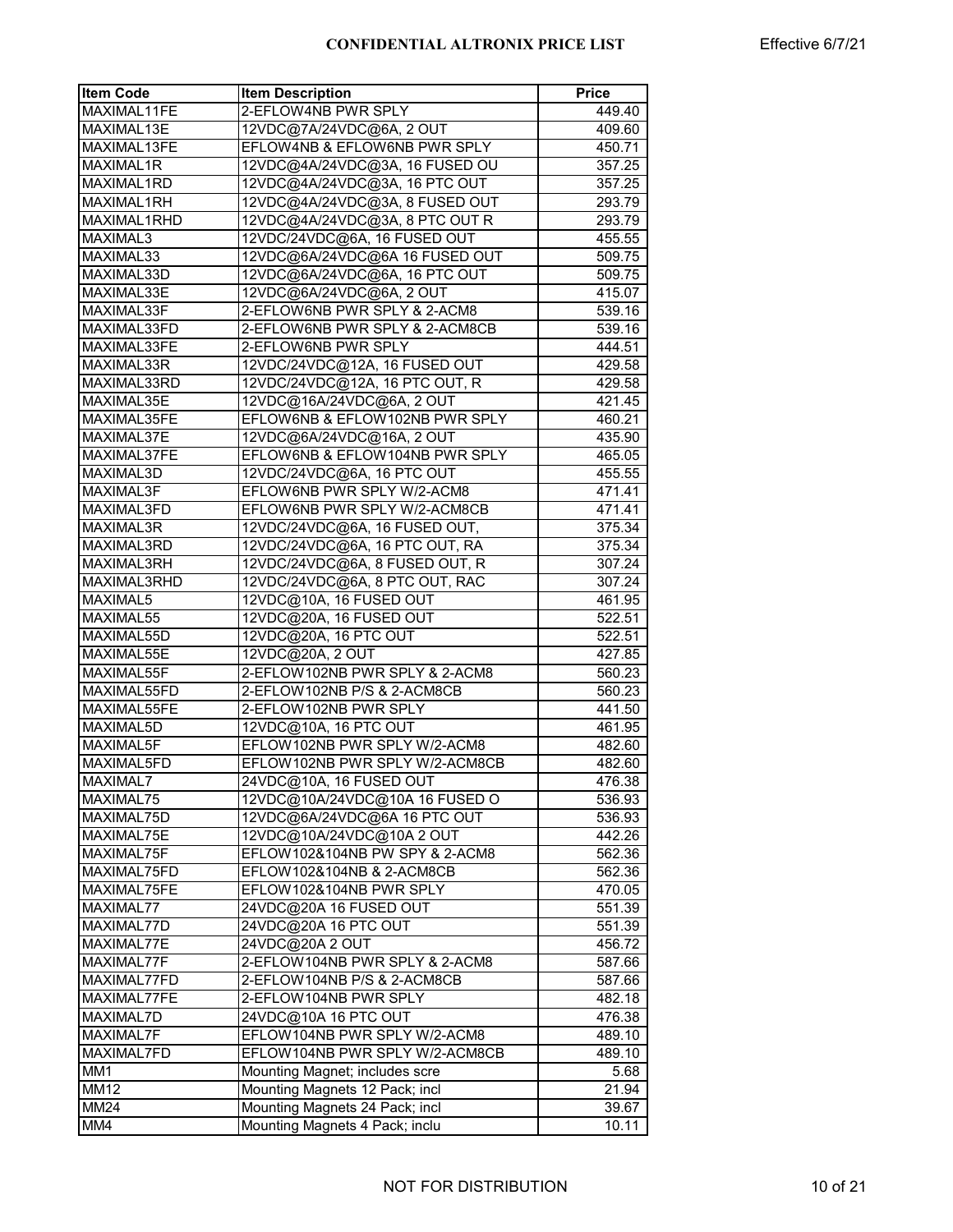| <b>Item Code</b>                | <b>Item Description</b>                                      | <b>Price</b> |
|---------------------------------|--------------------------------------------------------------|--------------|
| MM8                             | Mounting Magnets 8 Pack; inclu                               | 16.03        |
| MOM <sub>5</sub>                | MULTI-OUTPUT P/S INTERFACE                                   | 21.63        |
| MOM5C                           | MULTI-OUT P/S INTERFACE W/CAB                                | 39.50        |
| NETWAY1                         | 1 PORT MIDSPAN POE                                           | 32.58        |
| NETWAY112                       | 1 PORT MIDSPAN POE 12VDC                                     | 32.58        |
| NETWAY112X                      | SINGLE PT 30W INJECTOR/12V IN                                | 39.70        |
| NETWAY1512                      | POE SPLITTER 12V/15W                                         | 33.59        |
| NETWAY16                        | 16 PORT MIDSPAN POE                                          | 423.08       |
| NETWAY16G                       | 16PORT MANAGE POE+ MIDSPN 480W                               | 631.57       |
| NETWAY16M                       | 16 PORT MANAGED MIDSPAN POE                                  | 452.23       |
| NETWAY1BT                       | SINGLE PORT 90W INJECTOR 480W                                | 109.74       |
| NETWAY1D                        | MIDSPAN POE/POE+/HI POE/56VDC                                | 101.51       |
| NETWAY1DWP                      | <b>OUTDOOR HI-POE MIDSPAN</b>                                | 166.39       |
| NETWAY1DWPB                     | NETWAY1DWP REPLACEMENT BOARD                                 | 82.44        |
| NETWAY1DWPH                     | OUT HI-POE MIDSPAN W/GLANDS                                  | 169.50       |
| NETWAY1E                        | 1 PORT MIDSPAN POE & POE +                                   | 117.36       |
| NETWAY1EV                       | 1 PORT MIDSPAN POE & POE +                                   | 117.36       |
| NETWAY1P                        | 1 PORT MIDSPAN POE W/TP2440                                  | 41.84        |
| NETWAY1X                        | 1 PORT MIDSPAN POE/POE+                                      | 39.70        |
| NETWAY1XP                       | 1 PORT MIDSPAN POE/POE+ & XFMR                               | 47.84        |
| NETWAY3012                      | POE SPLITTER 12V/30W                                         | 43.78        |
| NETWAY4BT                       | 4PORT MANAGE 90W MIDSPN 480W                                 | 526.51       |
| NETWAY4EB                       | 4PORT POE+ SW 1G SFP BOARD                                   | 229.61       |
| NETWAY4EBTB                     | 4-PT FIBER MEDIA CONV/BT/1SFP                                | 285.80       |
| NETWAY4EBTWPN                   | 4PT FIB MED CONV/1SFP/BT/NEMA4                               | 428.67       |
| NETWAY4ELWPX                    | 4P SWITCH/SFP/PS LIPO4/LGNEMA4                               | 446.96       |
| NETWAY4EPL                      | 4PORT POE+ SW 1G SFP BACKPLANE                               | 352.06       |
| NETWAY4ES                       | 4-PORT MANAGED POE/POE+ SWITCH                               | 244.91       |
| NETWAY4ESK                      | 4-PORT MNGED POE/POE+ SWITCH K                               | 362.26       |
| NETWAY4EWP                      | 4PORT POE+ SW 1G SFP NEMA4                                   | 395.94       |
| NETWAY4EWPN                     | 4PT POE+ SW/NOPS 1G SFP NEMA4                                | 372.47       |
| NETWAY4EWPX                     | 4PORT POE+ SW 1G SFP NEMA4 LG                                | 446.96       |
| NETWAY4EX                       | 4PORT POE+ SW 1G SFP NEMA1                                   | 365.33       |
| NETWAY5B                        | 5-PORT SWITCH/10/100/1000MBPS                                | 96.86        |
| NETWAY8                         | 8 PORT MIDSPAN POE                                           | 251.55       |
| NETWAY8BT                       | 8PORT MANAGE 90W MIDSPN 480W                                 | 715.87       |
| NETWAY8E                        | 8PORT MANAGED POE+ SWITCH 240W                               | 425.02       |
| NETWAY8G                        | 8PORT MANAGED POE+ MIDSPN 240W                               |              |
|                                 |                                                              | 360.55       |
| NETWAY8GL                       | 8PORT MANAGE 30W MIDSPN 240W                                 | 409.15       |
| NETWAY8GP                       | 8PORT MANAGE 60W MIDSPN 480W                                 | 631.57       |
| NETWAY8M                        | 8 PORT MANAGED MIDSPAN POE                                   | 273.33       |
| NETWAYSP16A                     | 16PORT FIBER MEDIA CONV, 1U                                  | 1,755.20     |
| NETWAYSP1A                      | <b>MEDIA CONVERTER/REPEATER</b>                              | 45.81        |
| NETWAYSP1BT                     | 802.3BT POE CONVERTER/INJECTOR                               | 189.06       |
| NETWAYSP1BTWP<br>NETWAYSP1BTWPN | 802.3BT (4PPOE) INJ/OUTDOOR<br>802.3BT CONV/INJECTOR/OUTDOOR | 350.31       |
|                                 |                                                              | 327.57       |
| NETWAYSP1BTWPX                  | 802.3BT (4PPOE) INJ/LG OUTDOOR                               | 401.48       |
| NETWAYSP1P                      | ETHER OVER FIBER MED CONV/INJ                                | 132.34       |
| NETWAYSP2P                      | 2PT ETHER OVER FIB MED CON/INJ                               | 229.05       |
| NETWAYSP3B                      | 3-PORT FIBER MEDIA CONVERTER                                 | 229.61       |
| NETWAYSP3LWPX                   | 3PT SWITCH/PS/LIPO4/LG NEMA4                                 | 446.96       |
| NETWAYSP3PL                     | 3PORT FIBER MEDIA CONV/PS/BP                                 | 352.06       |
| NETWAYSP3WP                     | 3PORT POE+ SW 1G SFP NEMA4                                   | 395.94       |
| NETWAYSP3WPN                    | 3-PORT FIBER MEDIA CONV/NEMA4                                | 372.47       |
| NETWAYSP3WPX                    | 3PT FIBER MED CONV/PS/NEMA4 LG                               | 446.96       |
| NETWAYSP3X                      | 3PT FIBER MEDIA CONV/PS/NEMA1                                | 365.33       |
| NETWAYSP4                       | 4-PORT FIBER TRANSCEIVER, 1U                                 | 892.90       |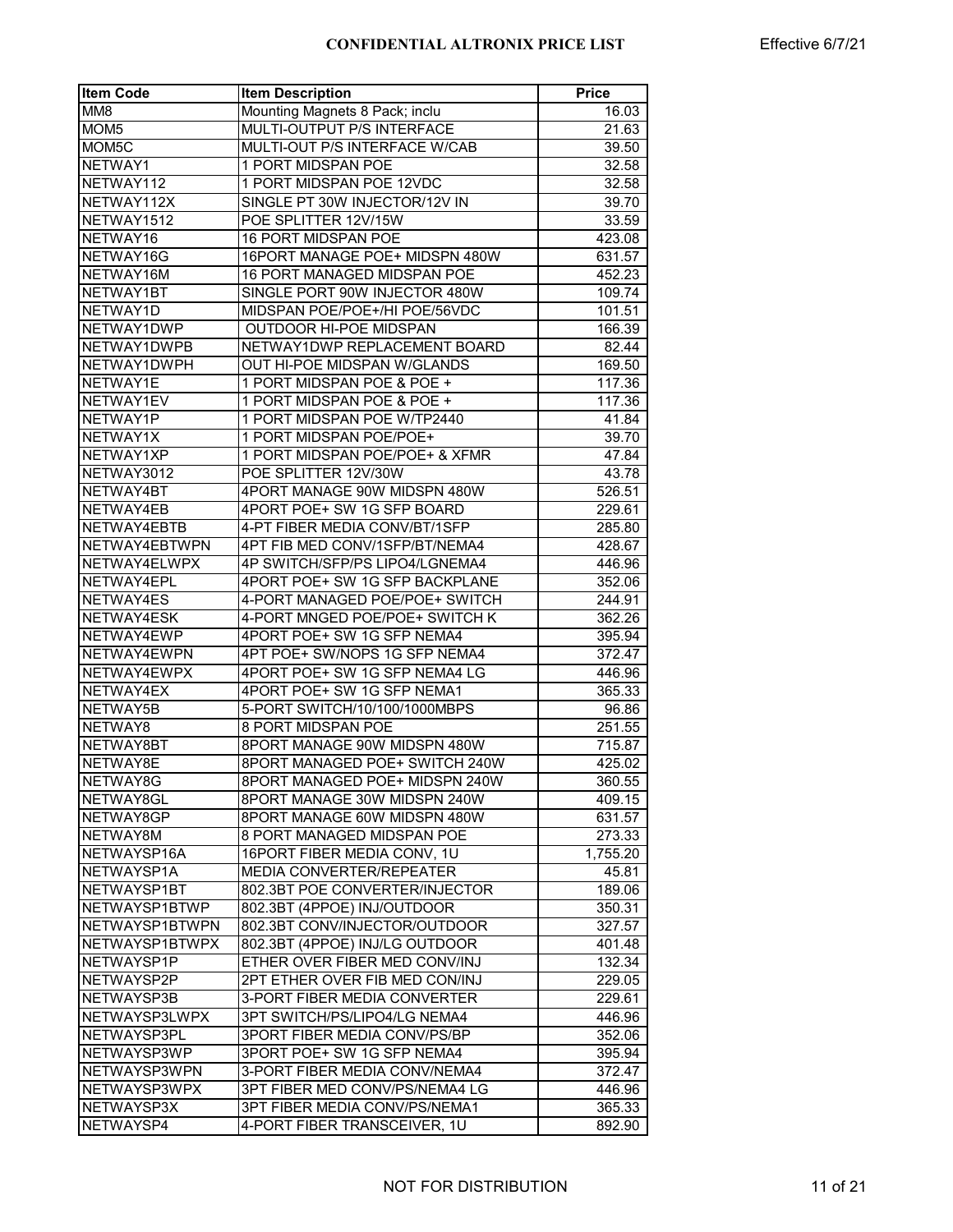| <b>Item Code</b> | <b>Item Description</b>              | <b>Price</b> |
|------------------|--------------------------------------|--------------|
| NETWAYSP4B       | 4-PORT FIBER MEDIA CONV, 2SFP        | 318.39       |
| NETWAYSP4BTB     | 4-PT FIBER MEDIA CONV/BT/2SFP        | 374.58       |
| NETWAYSP4BTWP    | 4PT FB MD CONV/2SFP/BT/PS            | 683.15       |
| NETWAYSP4BTWPN   | 4PT FIB MED CONV/2SFP/BT/NEMA4       | 517.45       |
| NETWAYSP4BTWPX   | 4PT FL MED CON/2SFP/PS/LGNEMA4       | 734.17       |
| NETWAYSP4LWPX    | 4P SWITCH/2SFP/PS LIPO4/LNEMA4       | 535.75       |
| NETWAYSP4P       | 4-PORT FIBER TRANS/MIDSPAN, 1U       | 989.86       |
| NETWAYSP4P2      | 4PT FIB MED CONV, CL 2, PS, 1U       | 989.86       |
| NETWAYSP4PL      | 4PT FIBER MED CONV/2SFP/PS/BP        | 440.84       |
| NETWAYSP4PLN     | 4PT FIBER MED CONV/2SFP/BP           | 356.55       |
| NETWAYSP4PX      | 4PT MED CONV, 480W PS, 1U            | 1,237.25     |
| NETWAYSP4WP      | 4PT FIB MED CONV/2SFP/PS/NEMA4       | 484.73       |
| NETWAYSP4WPN     | 4PT FIBER MED CONV/2SFP/NEMA4        | 461.25       |
| NETWAYSP4WPX     | 4PT FI MED CON/2SFP/PS/LGNEMA4       | 535.75       |
| NETWAYSP4X       | 4PT FIB MED CONV/2SFP/PS/NEMA1       | 454.10       |
| NETWAYSP8A       | 8PORT FIBER MEDIA CONV, 1U           | 898.01       |
|                  |                                      |              |
| NETWAYSP8B       | 8-PORT FIBER MEDIA CONV, 2SFP        | 547.99       |
| NETWAYSP8LPL     | 8PT FIBMEDCONV/2SFP/PS/LITH/BP       | 638.52       |
| NETWAYSP8LWPX    | 8P SWITCH/2SFP/PS LIPO4/LNEMA4       | 765.35       |
| NETWAYSP8LX      | 8p SWITCH/2SFP/PS LiFEPO4            | 683.71       |
| NETWAYSP8PL      | 8PT FIBER MED CONV/2SFP/PS/BP        | 670.45       |
| NETWAYSP8PLN     | 8PT FIBER MED CONV/2SFP/BP           | 586.15       |
| NETWAYSP8WP      | 8PT FIB MED CONV/2SFP/PS/NEMA4       | 714.33       |
| NETWAYSP8WPN     | 8PT FIBER MED CONV/2SFP/NEMA4        | 686.78       |
| NETWAYSP8WPX     | 8PT FI MED CON/2SFP/PS/LGNEMA4       | 765.35       |
| NETWAYSP8X       | 8PT FIB MED CONV/2SFP/PS/NEMA1       | 683.71       |
| <b>NETWAYXT</b>  | ETHERNET REPEATER POE                | 72.10        |
| <b>NETWAYXTG</b> | <b>1G ETHERNET REPEATER POE/POE+</b> | 86.33        |
| NETWAYXTL        | 1G ETHERNET REPEAT W/FP, POE         | 74.83        |
| <b>NETWAYXTX</b> | ETHERNET REPEATER POE                | 76.64        |
| OLS120           | 12/24VDC 4 AMP OLS PS/CHGR BD        | 71.26        |
| <b>OLS120D2</b>  | 1A@12V & 2A@24V 115/230VAC           | 99.77        |
| OLS120D2X        | 1A@12V & 2A@24V 115/230VAC, EN       | 129.02       |
| <b>OLS180</b>    | 12/24 VDC 6 A OLS SUPPLY             | 86.53        |
| <b>OLS20</b>     | 12 VDC 1A, 24 VDC 500mA P/S CH       | 26.32        |
| OLS200           | 12 VDC 10 A OLS SUPPLY               | 96.71        |
| OLS20E           | 12VDC@1A OR 24VDC@.5A IN BC100       | 73.34        |
| <b>OLS250</b>    | 24VDC 10A PWR SPLY BOARD             | 126.75       |
| OLS75            | 12/24VDC 2.5AMP OLS BOARD            | 55.99        |
| P1A2K            | SINGLE STR SFP, WORKS W/P1B2K        | 28.69        |
| P1AB2K           | P1A2K AND P1B2K BIDI SFP MOD         | 57.38        |
| P1B2K            | SINGLE STR SFP, WORKS W/P1A2K        | 28.69        |
| P1GCE            | COPPER SFP MODULE / 100M             | 36.93        |
| P1MM             | MULTIMODE SFP 1.25GBPS               | 28.70        |
| P1SM10           | SINGLEMODE SFP 10KM 1.25GBPS         | 29.39        |
| PACE16PRM        | 16CH IP EXTENDER RCVR 100MBPS        | 1,681.23     |
| PACE1KL          | 10BASE-T1L/802.3CG ETH MED AD        | 102.87       |
| PACE1KRT         | 1KM SING PAIR ETHERNET&POE/UTP       | 207.34       |
| PACE1PRD         | IP EXT RCVR For EBRIDGE200WPM        | 98.86        |
|                  | 1CH IP EXTENDER RCVR 100MBPS         |              |
| PACE1PRM         |                                      | 99.10        |
| PACE1PRMT        | IP&POE+/EXTENDERS/UTP&CAT5E          | 197.73       |
| PACE1PTM         | 1CH IP EXTENDER TRANS 100MBPS        | 99.10        |
| PACE1ST          | IP&POE+/CAT5E/MINI TRANS             | 98.86        |
| PACE1STR         | IP&POE+/CAT5E/REC&MINI TRANS         | 198.20       |
| PACE4PRM         | 4CH IP EXTENDER RCVR 100MBPS         | 396.66       |
| PACE8PRM         | 8CH IP EXTENDER RCVR 100MBPS         | 840.61       |
| PD16W            | 16 Fused Output Power Distribu       | 24.67        |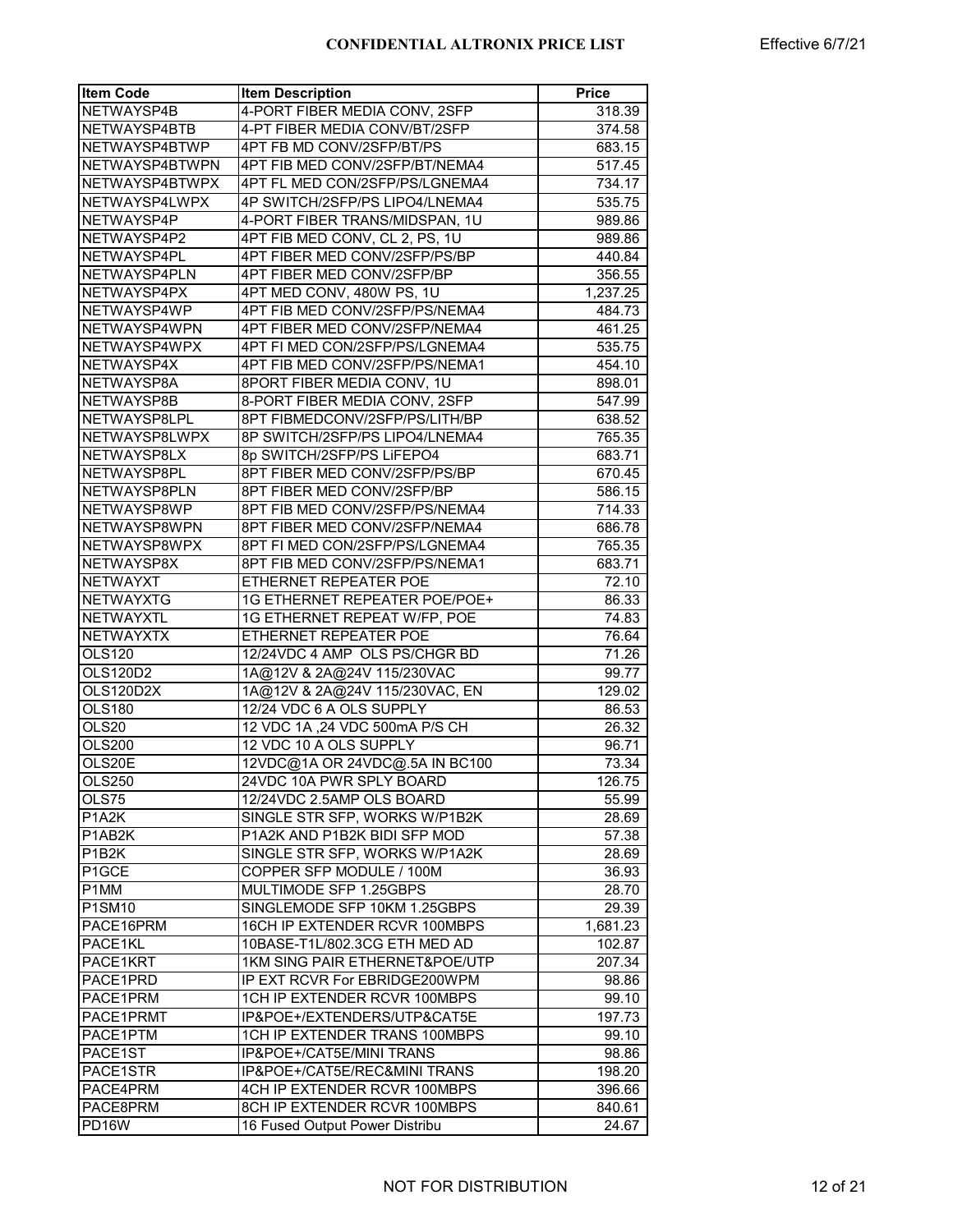| <b>Item Code</b>    | <b>Item Description</b>          | Price  |
|---------------------|----------------------------------|--------|
| PD16WCB             | 16 PTC Output Power Distributi   | 24.67  |
| PD2WP30             | REPLACEMENT BRD WAYPOINT30AU     | 40.37  |
| PD <sub>4</sub>     | POWER DISTRIBUTION UNIT          | 14.69  |
| PD4CB               | POWER DIST.BOARD W/CKT BKRS      | 14.69  |
| PD4UL               | UL POWER DISTRIBUTION UNIT       | 15.18  |
| PD4ULCB             | UL POWER DISTRIB UNIT W/CB       | 15.18  |
| PD <sub>8</sub>     | POWER DISTRIBUTION UNIT          | 16.64  |
| PD8CB               | POWR DISTRBUTN UNIT W/CKT BRKR   | 16.64  |
| PD8UL               | UL 8 OUT POWER DISTRIB UNIT      | 17.12  |
| PD8ULCB             | UL 8 OUT POWER DIST UNIT W/CB    | 17.12  |
| PDS8                | 8 FUSED, 2 INPUT PWR DIST MOD    | 24.65  |
| PDS8CB              | 8 PTC, 2 INPUT PWR DIST MOD      | 24.65  |
| PDS8CBK1            | VR6/PDS8CB KIT                   | 58.60  |
| PDS8K1              | VR6/PDS8 KIT                     | 58.60  |
| PM212               | 12VDC/1A SUPERVISED PS/CHGR      | 19.19  |
| PM224               | 24V 750ma SPRVISED PS/CHGR       | 19.19  |
| PMK1                | POLE MOUNT KIT OUTDOOR           | 71.97  |
| PMK <sub>2</sub>    | WP2 POLE MOUNT KIT OUTDOOR       | 75.20  |
| <b>POE201</b>       | P/S FOR NETWAY4E SERIES          | 111.98 |
| <b>POE240</b>       | 56VDC 240W P/S BD CHRGR          | 165.30 |
| POE60               | 56VDC 75W P/S BD LITHIUM CHRGR   | 126.57 |
| PT2724              | 365DAY 2 CHANNEL TMR             | 81.44  |
| $\overline{PT724A}$ | 365DAY 24HR TMR REPLACES PT724   | 54.46  |
| PT724AE             | 365DAY 24HR TMR IN ENCL.         | 73.47  |
| R1224DC16CB         | 12/24VDC 18A 16 PTC RACK         | 309.07 |
| R2416300UL          | 24AC12.5A/28AC10A,16Fuse,UL,PS   | 204.55 |
| R2416300ULCB        | 24AC12.5A/28AC10A,16PTC,UL,PS    | 204.55 |
| R2416600UL          | 24AC25A/28AC20A,16Fuse,UL,PS     | 256.20 |
| R2416600ULCB        | 24AC25A/28AC20A,16PTC,UL,PS      | 256.20 |
| <b>R2416UL</b>      | 24VAC @ 7A, 16 Outputs, UL       | 180.55 |
| R2416ULCB           | 24VAC @ 7A, 16 Out, PTC, UL      | 180.55 |
| R2416ULCBI          | 16 PTC OUT RACK P/S ISOLATED     | 326.92 |
| <b>R2416ULI</b>     | 16 FUSE OUT RACK P/S ISOLATED    | 326.92 |
| R2432300UL          | 24AC12.5A/28AC10A,32Fuse, UL, PS | 242.49 |
| R2432300ULCB        | 24AC12.5A/28AC10A,32PTC,UL,PS    | 242.49 |
| R2432600UL          | 24AC25A/28AC20A,32Fuse, UL, PS   | 282.62 |
| R2432600ULCB        | 24AC25A/28AC20A,32PTC,UL,PS      | 282.62 |
| <b>R248UL</b>       | 24 VAC @ 3.5 Amp, 8 Out, UL      | 156.18 |
| R248ULCB            | 24 VAC @ 3.5 Amp, 8 Out, UL      | 156.18 |
| R248ULCBI           | 8 PTC OUT RACK P/S ISOLATED      | 239.22 |
| R248ULI             | 8 FUSE OUT RACK P/S ISOLATED     | 239.22 |
| R615DC1016          | 6-15VDC 10A 16 FUSE RACK P/S     | 203.25 |
| R615DC1016CB        | 6-15VDC 10A 16 PTC RACK P/S      | 203.25 |
| R615DC416UL         | 6-15 VDC 4A 16 FUSE RACK UL      | 183.62 |
| R615DC416ULCB       | 6-15VDC 4A 16 PTC RACK UL        | 183.62 |
| R615DC616UL         | 6-15VDC 6A 16 FUSE RACK P/S UL   | 193.44 |
| R615DC616ULCB       | 6-15VDC 6A 16 PTC RACK UL        | 193.44 |
| R615DC8UL           | 6-15VDC @ 4 A, 8 FUSE Out, UL    | 178.72 |
| R615DC8ULCB         | 6-15VDC @ 4 Amp, 8 PTC Out, UL   | 178.72 |
| <b>RAC120</b>       | RELAY120VAC COIL 16A CNTC/BASE   | 11.76  |
| RAC24               | 24VAC DPDT RELAY AND BASE        | 11.76  |
| RB1224              | RELAY MODULE 12V/24 DPDT 5 AMP   | 6.86   |
| <b>RB30</b>         | RELAY MODULE 12/24V SPDT 30AMP   | 11.02  |
| RB <sub>5</sub>     | RELAY MODULE 6/12V, DPDT 5 AMP   | 6.86   |
| <b>RB524</b>        | RELAY MODULE 24V, DPDT 5 AMP     | 6.86   |
| RB610               | BREAK AWAY RELAY 6PACK           | 20.16  |
| RB7                 | SEVEN OUTPUT RELAY MODULE        | 48.68  |
|                     |                                  |        |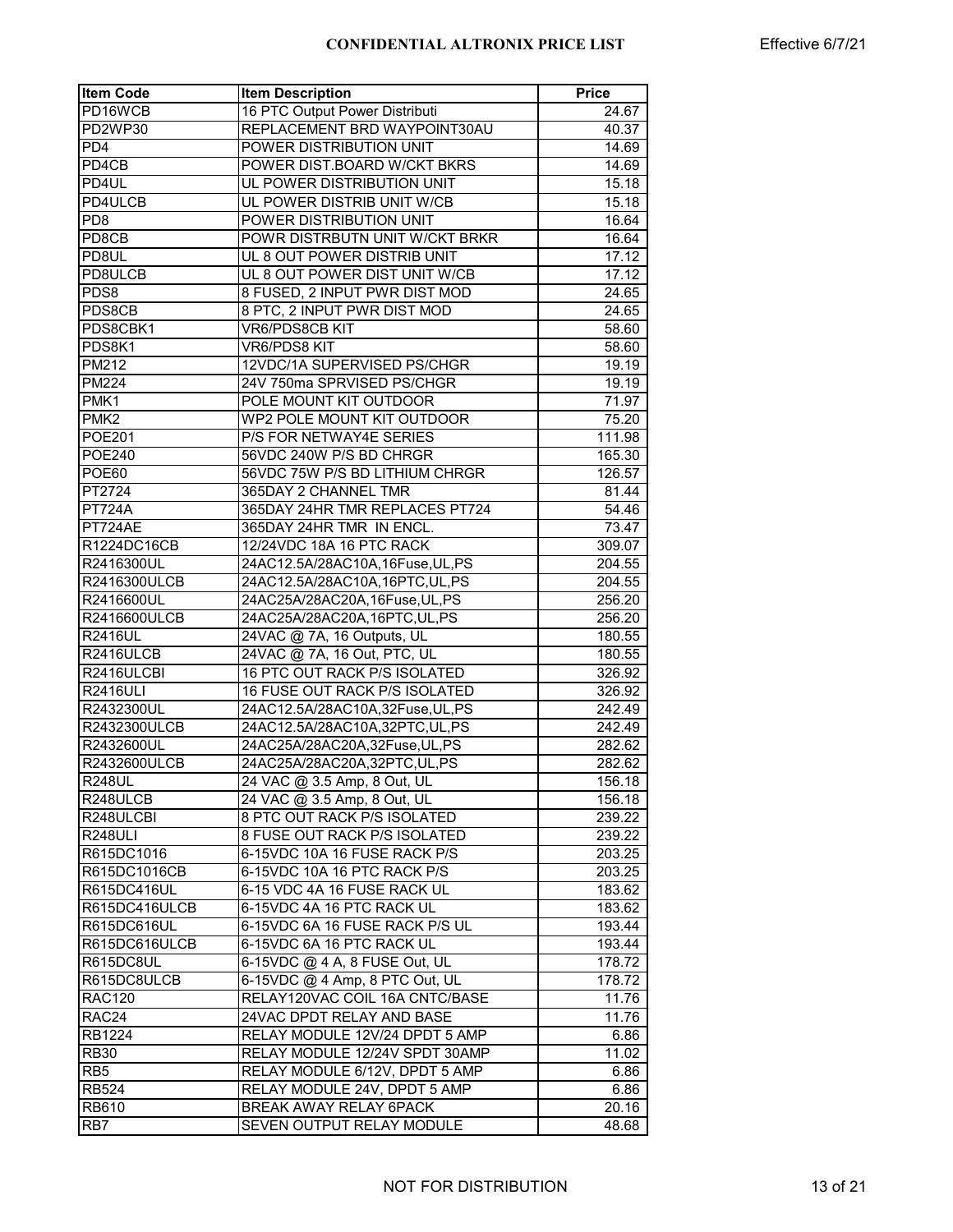| <b>Item Code</b>   | <b>Item Description</b>             | <b>Price</b> |
|--------------------|-------------------------------------|--------------|
| RBOC7              | SEVEN OUTPUT INTERFACE MODULE       | 38.98        |
| <b>RBR1224</b>     | RATCHET RELAY 12/24VDC              | 14.33        |
| <b>RBSN</b>        | SENSITIVE RELAY MOD 12V/24VDC       | 6.86         |
| <b>RBSNTTL</b>     | <b>ULTRA SENSITIVE RLY 1ma Trgr</b> | 9.29         |
| <b>RBST</b>        | 6/12/24V 2AMP RELAY MODULE          | 6.86         |
| <b>RBTUL</b>       | 12/24VDC UL LISTED SENS. RELAY      | 11.76        |
| <b>RBUL</b>        | 12/24VDC UL LISTED RELAY            | 7.20         |
| RDC12              | 12VDC 10 A DPDT RELAY W/BASE        | 11.76        |
| RDC24              | 24VDC 10A DPDT RELAY W/BASE         | 11.76        |
| RDC48              | 48VDC 10A DPDT RELAY W/BASE         | 11.76        |
| RE2                | RACK BATTERY ENCLOSURE              | 124.23       |
| <b>RES22</b>       | 2.2K RESISTOR, 30 PCS/PACK          | 6.37         |
| RESERV1            | CCTV UPS-12-24AC@4A & 4-12DC@       | 191.52       |
| RESERV1WP          | UPS-24AC@4A & 12DC@2A WP2 ENC       | 269.49       |
| RESERV2            | CCTV UPS- 16 Out, 24VAC @ 4A        | 191.52       |
| RESERV2WP          | UPS- 16 Out, 24VAC @ 4A WP2         | 269.50       |
| RESERV3            | CCTV UPS- 16 Out, 12DC @ 8A         | 191.52       |
| RESERV3WP          | UPS- 16 Out, 12DC @ 8A WP2          | 269.50       |
| RESERV4WP          | UPS-24AC@4A & 12DC@1A WP2 ENC       | 269.50       |
| RSB1               | <b>BRACKET W/1 ROCKER SWITCH</b>    | 14.40        |
| RSB <sub>2</sub>   | <b>BRACKET W/2 ROCKER SWITCHES</b>  | 20.06        |
| SAV182D            | 180UT 12VDC @ 11A PTC CCTV P/S      | 124.55       |
| SAV <sub>18D</sub> | 18OUT 12VDC @ 5A PTC CCTV P/S       | 96.54        |
| SAV36D             | 36OUT 12VDC @ 11A PTC CCTV P/S      | 152.74       |
| SAV4D              | 4OUT 12VDC @ 5A PTC CCTV P/S        | 54.18        |
| SAV9D              | 9OUT 12VDC @ 5A PTC CCTV P/S        | 61.32        |
| SMP10              | 12/24VDC, 10A PS Board              | 90.86        |
| <b>SMP10C12X</b>   | 12VDC, 10A Cab PS                   | 149.74       |
| SMP10C24X          | 24VDC, 10A Cab PS                   | 152.17       |
| SMP10PM            | 12/24VDC, 10A Spvised PS Board      | 106.13       |
| SMP10PM12P16       | 12VDC, 10A 16 Fuse Out Cab PS       | 171.90       |
| SMP10PM12P16CB     | 12VDC, 10A 16 PTC Out Cab PS        | 171.90       |
| SMP10PM12P4        | 12VDC, 10A 4 Fuse Out Cab PS        | 157.87       |
| SMP10PM12P4CB      | 12VDC, 10A 4 PTC Out Cab PS         | 157.87       |
| SMP10PM12P8        | 12VDC 10A,8 Fuse Out Cab PS         | 159.81       |
| SMP10PM12P8CB      | 12VDC, 10A 8 PTC Out Cab PS         | 159.81       |
| SMP10PM24P16       | 24VDC, 10A 16 Fuse Out Cab PS       | 191.34       |
| SMP10PM24P16CB     | 24VDC, 10A 16 PTC Out Cab P         | 191.34       |
| SMP10PM24P4        | 24VDC, 10A 4 Fuse Out Cab PS        | 177.31       |
| SMP10PM24P4CB      | 24VDC 10A SPVD 4 PTC CAB PS         | 177.31       |
| SMP10PM24P8        | 24VDC 10A,8 Fuse Out Cab PS         | 179.25       |
| SMP10PM24P8CB      | 24VDC 10A,8 PTC Out Cab PS          | 179.25       |
| SMP10PMC12X        | 12VDC, 10A Spvised Cab PS           | 152.78       |
| SMP10PMC24X        | 24VDC 10A P/S IN CAB W/SUPVIS       | 166.75       |
| SMP3               | 6/12/24V 2.5A PS/CHGR               | 22.12        |
| <b>SMP312C</b>     | SMP3 /TP1640/ 4 AH BATT             | 53.37        |
| SMP312CX           | SMP3 /TP1640/ 7 AH BATT             | 55.88        |
| SMP3CTX            | 12/24VDC 2.5A P/S IN BC300 CAB      | 90.89        |
| SMP3E              | SMP3 W/ BC 100 CABINET              | 44.19        |
| SMP3ET             | SMP3 W/ BC100 &TP1640               | 54.72        |
| SMP3PM             | 12/24VDC, 2.5A SPRVSD PS/CHGR       | 34.14        |
| SMP3PMCTX          | 12/24V,2.5A,SUPV PS,LGCAB           | 101.58       |
| SMP3ULB            | 6/12/24VDC@2.5A, P/S CHGR BD        | 22.12        |
| SMP <sub>5</sub>   | 6/12/24V 4.0A PS/CHGR               | 32.10        |
| SMP5CTX            | 12/24VDC 4A P/S IN BC300 CABT       | 104.45       |
| SMP5PM             | 12/24VDC, 4A SPRVSD PS/CHGR         | 47.37        |
| SMP5PMCTX          | 12/24V,4.0A SUPVS PS LG CAB         | 107.95       |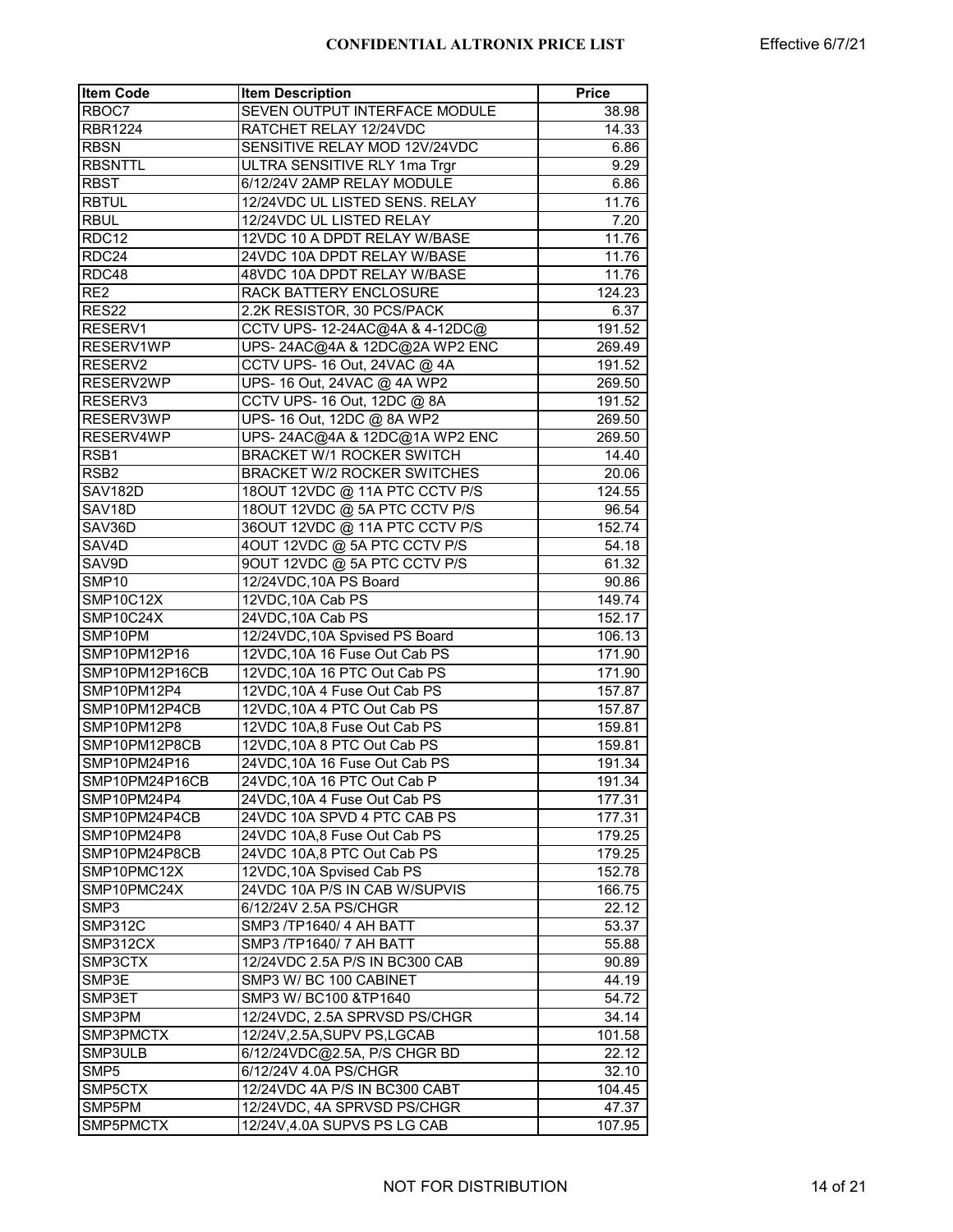| 12/24V, 6 AMP PS/CHGR<br>SMP7<br>62.00<br>SMP7CTX<br>SMP7 PS/CHGR W/LRG CBNT XFMR<br>135.17<br>12/24VDC, 6A SPRVSD PS/CHGR<br>SMP7PM<br>73.81<br>SMP7PMCTX<br>12/24V,6.0A SUPVS PS LG CAB<br>146.47<br>SPACER1<br>5/8"NYLON SPACER&SCREWS PK 25<br>3.82<br>25 PK 5/8" MALE/FEMALE SPACER<br>SPACER4<br>20.31<br>32PK 5/8" NYLON SNAP-ON SPACER<br>SPACER5<br>4.77<br>4PK 1" METAL SPACER<br>SPACER6<br>2.97<br>25PK 5/8" METAL M/F SPACER<br>25.36<br>SPACER7<br>SPACER8<br><b>4PK 1" NYLON SPACER</b><br>1.88<br>$\overline{\text{ST1}}$<br>SNAPTRACK RB-5/SN/UL/30/ST/TTL<br>1.22<br>ST2<br>SNAP-TRAC FOR RB7/RBOC7<br>3.06<br>ST <sub>3</sub><br>SNAPTRACK SMP3/5/624/6062/724A<br>4.07<br>STRIKEIT1<br>DUAL PANIC DEVICE P/S 16 A INR<br>236.40<br>STRIKEIT2<br>ONE OUTPUT PANIC DEVICE P/S UL<br>130.56<br>DUAL LOW CURR LOCK HARD DEVICE<br>STRIKEIT4<br>168.60<br>T16100<br>16 VAC 100VA OPEN FRAME XFMRat<br>28.73<br>T1618100<br>16/18VAC@100VA, 115V IN, TRANS<br>32.30<br>T1618300K<br>16/18VAC@300VA, 115V IN, TRANS<br>71.70<br>16VAC/56VA OPEN FRAME XFMR<br>T1656<br>22.05<br>TROVE1C1, 12/24VDC@6A, FUSED<br>T1CVK3F4<br>268.21<br>TROVE1DM1, 12/24VDC@6A, FUSED<br>T1DMK3F4<br>314.82<br>T1DMK3F4AD<br>TROVE1DM1, 24DC@6A, PTC, 4DR<br>322.73<br>TROVE1M1/8 AUX OUTS/PTC<br>T1M8K1<br>222.26<br><b>T1MK1F4</b><br>TROVE1M1, 12/24VDC@4A, FUSED<br>280.02<br>T1MK1F4D<br>TROVE1M1, 12/24VDC@4A, PTC<br>280.02<br>T1MK1F4S<br>TROVE1M1, 12/24VDC@4A/PDS8 FSD<br>306.16<br>T1MK1F4SD<br>TROVE1M1 4DR ALTRONIX/MERC KIT<br>306.16<br>T1MK1F4V<br>TROVE1M1/12/24V@4A/FUSE/220 IN<br>280.02<br>T1PDK7F24<br>TROVE1PD1, 24VDC@10A<br>264.08<br>T1PHK1F4S<br>TROVE1PH1 4DR ALTRNIX/OPENPATH<br>380.44<br>T1PHK3ESCK1<br>8DR ALTRNIX/OPENPATH FOR ESCS<br>324.25<br>T1PHK3F8<br>TROVE1PH1 8DR ALTRNIX/OPENPATH<br>324.25<br>ALTX/AMAG RACK/8-DOOR SYS<br>T1RAG3F8<br>663.74<br><b>T1RAL13F8P8</b><br>TROVE1AL1R, 12@4A, 24@6A, 115V<br>593.75<br>T1RAL33F16<br>ALTRONIX RACK / 16-DOOR SYS<br>654.13<br>ALTRONIX RACK / 8-DOOR SYS<br>T1RAL3F8<br>576.66<br>T1RHW3F4<br>ALTX/HONEYWELL RACK/4-DOOR SYS<br>683.38<br>T1RM3F4<br>ALTX/MERCURY RACK / 4-DOOR SYS<br>571.04<br>ALTX/MERC RACK/4-DOOR SYS/PTC<br>T1RM3F4D<br>571.04<br>T1RM3F8P<br>ALTX/MERCURY RACK/8-DOOR SYS<br>617.33<br>ALTX/SW HOUSE RACK/8-DOOR SYS<br>T1RSH3F8<br>597.14<br>T1RV3F4<br>ALTX/VERTX RACK / 4-DOOR SYS<br>565.27<br>T1RVK4F8Q<br>TROVE1VR, 12/24VDC@4A, LINQ<br>658.91<br>T1SAK3F4<br>TROVE1SA1, 12/24VDC@6A, FUSED<br>351.69<br>T1VK3F4<br>TROVE1V1, 12/24VDC@6A, FUSED<br>303.55<br>T24130D<br>24VAC/100VA 110/220V IN XFM<br>22.57<br>24VAC or 28VAC 100Va Xfmr<br>T2428100<br>22.99<br>T2428100C<br>24/28VAC 100/85VA XFMR IN ENC<br>51.30<br>T2428175<br>24VAC/7.25A, 28VAC/6.25A XFMR<br>31.44<br>T2428175C<br>24/28VAC/175VA, XFMR IN CABT<br>70.46<br>24 / 28 VAC 300W / 280W XFMR<br>T2428300<br>81.90<br>24/28 VAC 12. A XFMR IN ENCL<br>T2428300E<br>112.32<br>110/220 VAC TRANSFORMER<br>T28140D<br>36.05<br>28VAC/56VA, 120VAC input<br>T2856<br>21.78<br>28 VAC 56VA XFMR IN ENCL.<br>T2856C<br>51.48<br>28VAC/100VA OPEN FRAME XFMR<br>T2885D<br>25.08 | <b>Item Code</b> | <b>Item Description</b> | Price |
|---------------------------------------------------------------------------------------------------------------------------------------------------------------------------------------------------------------------------------------------------------------------------------------------------------------------------------------------------------------------------------------------------------------------------------------------------------------------------------------------------------------------------------------------------------------------------------------------------------------------------------------------------------------------------------------------------------------------------------------------------------------------------------------------------------------------------------------------------------------------------------------------------------------------------------------------------------------------------------------------------------------------------------------------------------------------------------------------------------------------------------------------------------------------------------------------------------------------------------------------------------------------------------------------------------------------------------------------------------------------------------------------------------------------------------------------------------------------------------------------------------------------------------------------------------------------------------------------------------------------------------------------------------------------------------------------------------------------------------------------------------------------------------------------------------------------------------------------------------------------------------------------------------------------------------------------------------------------------------------------------------------------------------------------------------------------------------------------------------------------------------------------------------------------------------------------------------------------------------------------------------------------------------------------------------------------------------------------------------------------------------------------------------------------------------------------------------------------------------------------------------------------------------------------------------------------------------------------------------------------------------------------------------------------------------------------------------------------------------------------------------------------------------------------------------------------------------------------------------------------------------------------------------------------------------------------------------------------------------------------------------------------------------------------------------------------------------------------------------------------------------------------------------------|------------------|-------------------------|-------|
|                                                                                                                                                                                                                                                                                                                                                                                                                                                                                                                                                                                                                                                                                                                                                                                                                                                                                                                                                                                                                                                                                                                                                                                                                                                                                                                                                                                                                                                                                                                                                                                                                                                                                                                                                                                                                                                                                                                                                                                                                                                                                                                                                                                                                                                                                                                                                                                                                                                                                                                                                                                                                                                                                                                                                                                                                                                                                                                                                                                                                                                                                                                                                               |                  |                         |       |
|                                                                                                                                                                                                                                                                                                                                                                                                                                                                                                                                                                                                                                                                                                                                                                                                                                                                                                                                                                                                                                                                                                                                                                                                                                                                                                                                                                                                                                                                                                                                                                                                                                                                                                                                                                                                                                                                                                                                                                                                                                                                                                                                                                                                                                                                                                                                                                                                                                                                                                                                                                                                                                                                                                                                                                                                                                                                                                                                                                                                                                                                                                                                                               |                  |                         |       |
|                                                                                                                                                                                                                                                                                                                                                                                                                                                                                                                                                                                                                                                                                                                                                                                                                                                                                                                                                                                                                                                                                                                                                                                                                                                                                                                                                                                                                                                                                                                                                                                                                                                                                                                                                                                                                                                                                                                                                                                                                                                                                                                                                                                                                                                                                                                                                                                                                                                                                                                                                                                                                                                                                                                                                                                                                                                                                                                                                                                                                                                                                                                                                               |                  |                         |       |
|                                                                                                                                                                                                                                                                                                                                                                                                                                                                                                                                                                                                                                                                                                                                                                                                                                                                                                                                                                                                                                                                                                                                                                                                                                                                                                                                                                                                                                                                                                                                                                                                                                                                                                                                                                                                                                                                                                                                                                                                                                                                                                                                                                                                                                                                                                                                                                                                                                                                                                                                                                                                                                                                                                                                                                                                                                                                                                                                                                                                                                                                                                                                                               |                  |                         |       |
|                                                                                                                                                                                                                                                                                                                                                                                                                                                                                                                                                                                                                                                                                                                                                                                                                                                                                                                                                                                                                                                                                                                                                                                                                                                                                                                                                                                                                                                                                                                                                                                                                                                                                                                                                                                                                                                                                                                                                                                                                                                                                                                                                                                                                                                                                                                                                                                                                                                                                                                                                                                                                                                                                                                                                                                                                                                                                                                                                                                                                                                                                                                                                               |                  |                         |       |
|                                                                                                                                                                                                                                                                                                                                                                                                                                                                                                                                                                                                                                                                                                                                                                                                                                                                                                                                                                                                                                                                                                                                                                                                                                                                                                                                                                                                                                                                                                                                                                                                                                                                                                                                                                                                                                                                                                                                                                                                                                                                                                                                                                                                                                                                                                                                                                                                                                                                                                                                                                                                                                                                                                                                                                                                                                                                                                                                                                                                                                                                                                                                                               |                  |                         |       |
|                                                                                                                                                                                                                                                                                                                                                                                                                                                                                                                                                                                                                                                                                                                                                                                                                                                                                                                                                                                                                                                                                                                                                                                                                                                                                                                                                                                                                                                                                                                                                                                                                                                                                                                                                                                                                                                                                                                                                                                                                                                                                                                                                                                                                                                                                                                                                                                                                                                                                                                                                                                                                                                                                                                                                                                                                                                                                                                                                                                                                                                                                                                                                               |                  |                         |       |
|                                                                                                                                                                                                                                                                                                                                                                                                                                                                                                                                                                                                                                                                                                                                                                                                                                                                                                                                                                                                                                                                                                                                                                                                                                                                                                                                                                                                                                                                                                                                                                                                                                                                                                                                                                                                                                                                                                                                                                                                                                                                                                                                                                                                                                                                                                                                                                                                                                                                                                                                                                                                                                                                                                                                                                                                                                                                                                                                                                                                                                                                                                                                                               |                  |                         |       |
|                                                                                                                                                                                                                                                                                                                                                                                                                                                                                                                                                                                                                                                                                                                                                                                                                                                                                                                                                                                                                                                                                                                                                                                                                                                                                                                                                                                                                                                                                                                                                                                                                                                                                                                                                                                                                                                                                                                                                                                                                                                                                                                                                                                                                                                                                                                                                                                                                                                                                                                                                                                                                                                                                                                                                                                                                                                                                                                                                                                                                                                                                                                                                               |                  |                         |       |
|                                                                                                                                                                                                                                                                                                                                                                                                                                                                                                                                                                                                                                                                                                                                                                                                                                                                                                                                                                                                                                                                                                                                                                                                                                                                                                                                                                                                                                                                                                                                                                                                                                                                                                                                                                                                                                                                                                                                                                                                                                                                                                                                                                                                                                                                                                                                                                                                                                                                                                                                                                                                                                                                                                                                                                                                                                                                                                                                                                                                                                                                                                                                                               |                  |                         |       |
|                                                                                                                                                                                                                                                                                                                                                                                                                                                                                                                                                                                                                                                                                                                                                                                                                                                                                                                                                                                                                                                                                                                                                                                                                                                                                                                                                                                                                                                                                                                                                                                                                                                                                                                                                                                                                                                                                                                                                                                                                                                                                                                                                                                                                                                                                                                                                                                                                                                                                                                                                                                                                                                                                                                                                                                                                                                                                                                                                                                                                                                                                                                                                               |                  |                         |       |
|                                                                                                                                                                                                                                                                                                                                                                                                                                                                                                                                                                                                                                                                                                                                                                                                                                                                                                                                                                                                                                                                                                                                                                                                                                                                                                                                                                                                                                                                                                                                                                                                                                                                                                                                                                                                                                                                                                                                                                                                                                                                                                                                                                                                                                                                                                                                                                                                                                                                                                                                                                                                                                                                                                                                                                                                                                                                                                                                                                                                                                                                                                                                                               |                  |                         |       |
|                                                                                                                                                                                                                                                                                                                                                                                                                                                                                                                                                                                                                                                                                                                                                                                                                                                                                                                                                                                                                                                                                                                                                                                                                                                                                                                                                                                                                                                                                                                                                                                                                                                                                                                                                                                                                                                                                                                                                                                                                                                                                                                                                                                                                                                                                                                                                                                                                                                                                                                                                                                                                                                                                                                                                                                                                                                                                                                                                                                                                                                                                                                                                               |                  |                         |       |
|                                                                                                                                                                                                                                                                                                                                                                                                                                                                                                                                                                                                                                                                                                                                                                                                                                                                                                                                                                                                                                                                                                                                                                                                                                                                                                                                                                                                                                                                                                                                                                                                                                                                                                                                                                                                                                                                                                                                                                                                                                                                                                                                                                                                                                                                                                                                                                                                                                                                                                                                                                                                                                                                                                                                                                                                                                                                                                                                                                                                                                                                                                                                                               |                  |                         |       |
|                                                                                                                                                                                                                                                                                                                                                                                                                                                                                                                                                                                                                                                                                                                                                                                                                                                                                                                                                                                                                                                                                                                                                                                                                                                                                                                                                                                                                                                                                                                                                                                                                                                                                                                                                                                                                                                                                                                                                                                                                                                                                                                                                                                                                                                                                                                                                                                                                                                                                                                                                                                                                                                                                                                                                                                                                                                                                                                                                                                                                                                                                                                                                               |                  |                         |       |
|                                                                                                                                                                                                                                                                                                                                                                                                                                                                                                                                                                                                                                                                                                                                                                                                                                                                                                                                                                                                                                                                                                                                                                                                                                                                                                                                                                                                                                                                                                                                                                                                                                                                                                                                                                                                                                                                                                                                                                                                                                                                                                                                                                                                                                                                                                                                                                                                                                                                                                                                                                                                                                                                                                                                                                                                                                                                                                                                                                                                                                                                                                                                                               |                  |                         |       |
|                                                                                                                                                                                                                                                                                                                                                                                                                                                                                                                                                                                                                                                                                                                                                                                                                                                                                                                                                                                                                                                                                                                                                                                                                                                                                                                                                                                                                                                                                                                                                                                                                                                                                                                                                                                                                                                                                                                                                                                                                                                                                                                                                                                                                                                                                                                                                                                                                                                                                                                                                                                                                                                                                                                                                                                                                                                                                                                                                                                                                                                                                                                                                               |                  |                         |       |
|                                                                                                                                                                                                                                                                                                                                                                                                                                                                                                                                                                                                                                                                                                                                                                                                                                                                                                                                                                                                                                                                                                                                                                                                                                                                                                                                                                                                                                                                                                                                                                                                                                                                                                                                                                                                                                                                                                                                                                                                                                                                                                                                                                                                                                                                                                                                                                                                                                                                                                                                                                                                                                                                                                                                                                                                                                                                                                                                                                                                                                                                                                                                                               |                  |                         |       |
|                                                                                                                                                                                                                                                                                                                                                                                                                                                                                                                                                                                                                                                                                                                                                                                                                                                                                                                                                                                                                                                                                                                                                                                                                                                                                                                                                                                                                                                                                                                                                                                                                                                                                                                                                                                                                                                                                                                                                                                                                                                                                                                                                                                                                                                                                                                                                                                                                                                                                                                                                                                                                                                                                                                                                                                                                                                                                                                                                                                                                                                                                                                                                               |                  |                         |       |
|                                                                                                                                                                                                                                                                                                                                                                                                                                                                                                                                                                                                                                                                                                                                                                                                                                                                                                                                                                                                                                                                                                                                                                                                                                                                                                                                                                                                                                                                                                                                                                                                                                                                                                                                                                                                                                                                                                                                                                                                                                                                                                                                                                                                                                                                                                                                                                                                                                                                                                                                                                                                                                                                                                                                                                                                                                                                                                                                                                                                                                                                                                                                                               |                  |                         |       |
|                                                                                                                                                                                                                                                                                                                                                                                                                                                                                                                                                                                                                                                                                                                                                                                                                                                                                                                                                                                                                                                                                                                                                                                                                                                                                                                                                                                                                                                                                                                                                                                                                                                                                                                                                                                                                                                                                                                                                                                                                                                                                                                                                                                                                                                                                                                                                                                                                                                                                                                                                                                                                                                                                                                                                                                                                                                                                                                                                                                                                                                                                                                                                               |                  |                         |       |
|                                                                                                                                                                                                                                                                                                                                                                                                                                                                                                                                                                                                                                                                                                                                                                                                                                                                                                                                                                                                                                                                                                                                                                                                                                                                                                                                                                                                                                                                                                                                                                                                                                                                                                                                                                                                                                                                                                                                                                                                                                                                                                                                                                                                                                                                                                                                                                                                                                                                                                                                                                                                                                                                                                                                                                                                                                                                                                                                                                                                                                                                                                                                                               |                  |                         |       |
|                                                                                                                                                                                                                                                                                                                                                                                                                                                                                                                                                                                                                                                                                                                                                                                                                                                                                                                                                                                                                                                                                                                                                                                                                                                                                                                                                                                                                                                                                                                                                                                                                                                                                                                                                                                                                                                                                                                                                                                                                                                                                                                                                                                                                                                                                                                                                                                                                                                                                                                                                                                                                                                                                                                                                                                                                                                                                                                                                                                                                                                                                                                                                               |                  |                         |       |
|                                                                                                                                                                                                                                                                                                                                                                                                                                                                                                                                                                                                                                                                                                                                                                                                                                                                                                                                                                                                                                                                                                                                                                                                                                                                                                                                                                                                                                                                                                                                                                                                                                                                                                                                                                                                                                                                                                                                                                                                                                                                                                                                                                                                                                                                                                                                                                                                                                                                                                                                                                                                                                                                                                                                                                                                                                                                                                                                                                                                                                                                                                                                                               |                  |                         |       |
|                                                                                                                                                                                                                                                                                                                                                                                                                                                                                                                                                                                                                                                                                                                                                                                                                                                                                                                                                                                                                                                                                                                                                                                                                                                                                                                                                                                                                                                                                                                                                                                                                                                                                                                                                                                                                                                                                                                                                                                                                                                                                                                                                                                                                                                                                                                                                                                                                                                                                                                                                                                                                                                                                                                                                                                                                                                                                                                                                                                                                                                                                                                                                               |                  |                         |       |
|                                                                                                                                                                                                                                                                                                                                                                                                                                                                                                                                                                                                                                                                                                                                                                                                                                                                                                                                                                                                                                                                                                                                                                                                                                                                                                                                                                                                                                                                                                                                                                                                                                                                                                                                                                                                                                                                                                                                                                                                                                                                                                                                                                                                                                                                                                                                                                                                                                                                                                                                                                                                                                                                                                                                                                                                                                                                                                                                                                                                                                                                                                                                                               |                  |                         |       |
|                                                                                                                                                                                                                                                                                                                                                                                                                                                                                                                                                                                                                                                                                                                                                                                                                                                                                                                                                                                                                                                                                                                                                                                                                                                                                                                                                                                                                                                                                                                                                                                                                                                                                                                                                                                                                                                                                                                                                                                                                                                                                                                                                                                                                                                                                                                                                                                                                                                                                                                                                                                                                                                                                                                                                                                                                                                                                                                                                                                                                                                                                                                                                               |                  |                         |       |
|                                                                                                                                                                                                                                                                                                                                                                                                                                                                                                                                                                                                                                                                                                                                                                                                                                                                                                                                                                                                                                                                                                                                                                                                                                                                                                                                                                                                                                                                                                                                                                                                                                                                                                                                                                                                                                                                                                                                                                                                                                                                                                                                                                                                                                                                                                                                                                                                                                                                                                                                                                                                                                                                                                                                                                                                                                                                                                                                                                                                                                                                                                                                                               |                  |                         |       |
|                                                                                                                                                                                                                                                                                                                                                                                                                                                                                                                                                                                                                                                                                                                                                                                                                                                                                                                                                                                                                                                                                                                                                                                                                                                                                                                                                                                                                                                                                                                                                                                                                                                                                                                                                                                                                                                                                                                                                                                                                                                                                                                                                                                                                                                                                                                                                                                                                                                                                                                                                                                                                                                                                                                                                                                                                                                                                                                                                                                                                                                                                                                                                               |                  |                         |       |
|                                                                                                                                                                                                                                                                                                                                                                                                                                                                                                                                                                                                                                                                                                                                                                                                                                                                                                                                                                                                                                                                                                                                                                                                                                                                                                                                                                                                                                                                                                                                                                                                                                                                                                                                                                                                                                                                                                                                                                                                                                                                                                                                                                                                                                                                                                                                                                                                                                                                                                                                                                                                                                                                                                                                                                                                                                                                                                                                                                                                                                                                                                                                                               |                  |                         |       |
|                                                                                                                                                                                                                                                                                                                                                                                                                                                                                                                                                                                                                                                                                                                                                                                                                                                                                                                                                                                                                                                                                                                                                                                                                                                                                                                                                                                                                                                                                                                                                                                                                                                                                                                                                                                                                                                                                                                                                                                                                                                                                                                                                                                                                                                                                                                                                                                                                                                                                                                                                                                                                                                                                                                                                                                                                                                                                                                                                                                                                                                                                                                                                               |                  |                         |       |
|                                                                                                                                                                                                                                                                                                                                                                                                                                                                                                                                                                                                                                                                                                                                                                                                                                                                                                                                                                                                                                                                                                                                                                                                                                                                                                                                                                                                                                                                                                                                                                                                                                                                                                                                                                                                                                                                                                                                                                                                                                                                                                                                                                                                                                                                                                                                                                                                                                                                                                                                                                                                                                                                                                                                                                                                                                                                                                                                                                                                                                                                                                                                                               |                  |                         |       |
|                                                                                                                                                                                                                                                                                                                                                                                                                                                                                                                                                                                                                                                                                                                                                                                                                                                                                                                                                                                                                                                                                                                                                                                                                                                                                                                                                                                                                                                                                                                                                                                                                                                                                                                                                                                                                                                                                                                                                                                                                                                                                                                                                                                                                                                                                                                                                                                                                                                                                                                                                                                                                                                                                                                                                                                                                                                                                                                                                                                                                                                                                                                                                               |                  |                         |       |
|                                                                                                                                                                                                                                                                                                                                                                                                                                                                                                                                                                                                                                                                                                                                                                                                                                                                                                                                                                                                                                                                                                                                                                                                                                                                                                                                                                                                                                                                                                                                                                                                                                                                                                                                                                                                                                                                                                                                                                                                                                                                                                                                                                                                                                                                                                                                                                                                                                                                                                                                                                                                                                                                                                                                                                                                                                                                                                                                                                                                                                                                                                                                                               |                  |                         |       |
|                                                                                                                                                                                                                                                                                                                                                                                                                                                                                                                                                                                                                                                                                                                                                                                                                                                                                                                                                                                                                                                                                                                                                                                                                                                                                                                                                                                                                                                                                                                                                                                                                                                                                                                                                                                                                                                                                                                                                                                                                                                                                                                                                                                                                                                                                                                                                                                                                                                                                                                                                                                                                                                                                                                                                                                                                                                                                                                                                                                                                                                                                                                                                               |                  |                         |       |
|                                                                                                                                                                                                                                                                                                                                                                                                                                                                                                                                                                                                                                                                                                                                                                                                                                                                                                                                                                                                                                                                                                                                                                                                                                                                                                                                                                                                                                                                                                                                                                                                                                                                                                                                                                                                                                                                                                                                                                                                                                                                                                                                                                                                                                                                                                                                                                                                                                                                                                                                                                                                                                                                                                                                                                                                                                                                                                                                                                                                                                                                                                                                                               |                  |                         |       |
|                                                                                                                                                                                                                                                                                                                                                                                                                                                                                                                                                                                                                                                                                                                                                                                                                                                                                                                                                                                                                                                                                                                                                                                                                                                                                                                                                                                                                                                                                                                                                                                                                                                                                                                                                                                                                                                                                                                                                                                                                                                                                                                                                                                                                                                                                                                                                                                                                                                                                                                                                                                                                                                                                                                                                                                                                                                                                                                                                                                                                                                                                                                                                               |                  |                         |       |
|                                                                                                                                                                                                                                                                                                                                                                                                                                                                                                                                                                                                                                                                                                                                                                                                                                                                                                                                                                                                                                                                                                                                                                                                                                                                                                                                                                                                                                                                                                                                                                                                                                                                                                                                                                                                                                                                                                                                                                                                                                                                                                                                                                                                                                                                                                                                                                                                                                                                                                                                                                                                                                                                                                                                                                                                                                                                                                                                                                                                                                                                                                                                                               |                  |                         |       |
|                                                                                                                                                                                                                                                                                                                                                                                                                                                                                                                                                                                                                                                                                                                                                                                                                                                                                                                                                                                                                                                                                                                                                                                                                                                                                                                                                                                                                                                                                                                                                                                                                                                                                                                                                                                                                                                                                                                                                                                                                                                                                                                                                                                                                                                                                                                                                                                                                                                                                                                                                                                                                                                                                                                                                                                                                                                                                                                                                                                                                                                                                                                                                               |                  |                         |       |
|                                                                                                                                                                                                                                                                                                                                                                                                                                                                                                                                                                                                                                                                                                                                                                                                                                                                                                                                                                                                                                                                                                                                                                                                                                                                                                                                                                                                                                                                                                                                                                                                                                                                                                                                                                                                                                                                                                                                                                                                                                                                                                                                                                                                                                                                                                                                                                                                                                                                                                                                                                                                                                                                                                                                                                                                                                                                                                                                                                                                                                                                                                                                                               |                  |                         |       |
|                                                                                                                                                                                                                                                                                                                                                                                                                                                                                                                                                                                                                                                                                                                                                                                                                                                                                                                                                                                                                                                                                                                                                                                                                                                                                                                                                                                                                                                                                                                                                                                                                                                                                                                                                                                                                                                                                                                                                                                                                                                                                                                                                                                                                                                                                                                                                                                                                                                                                                                                                                                                                                                                                                                                                                                                                                                                                                                                                                                                                                                                                                                                                               |                  |                         |       |
|                                                                                                                                                                                                                                                                                                                                                                                                                                                                                                                                                                                                                                                                                                                                                                                                                                                                                                                                                                                                                                                                                                                                                                                                                                                                                                                                                                                                                                                                                                                                                                                                                                                                                                                                                                                                                                                                                                                                                                                                                                                                                                                                                                                                                                                                                                                                                                                                                                                                                                                                                                                                                                                                                                                                                                                                                                                                                                                                                                                                                                                                                                                                                               |                  |                         |       |
|                                                                                                                                                                                                                                                                                                                                                                                                                                                                                                                                                                                                                                                                                                                                                                                                                                                                                                                                                                                                                                                                                                                                                                                                                                                                                                                                                                                                                                                                                                                                                                                                                                                                                                                                                                                                                                                                                                                                                                                                                                                                                                                                                                                                                                                                                                                                                                                                                                                                                                                                                                                                                                                                                                                                                                                                                                                                                                                                                                                                                                                                                                                                                               |                  |                         |       |
|                                                                                                                                                                                                                                                                                                                                                                                                                                                                                                                                                                                                                                                                                                                                                                                                                                                                                                                                                                                                                                                                                                                                                                                                                                                                                                                                                                                                                                                                                                                                                                                                                                                                                                                                                                                                                                                                                                                                                                                                                                                                                                                                                                                                                                                                                                                                                                                                                                                                                                                                                                                                                                                                                                                                                                                                                                                                                                                                                                                                                                                                                                                                                               |                  |                         |       |
|                                                                                                                                                                                                                                                                                                                                                                                                                                                                                                                                                                                                                                                                                                                                                                                                                                                                                                                                                                                                                                                                                                                                                                                                                                                                                                                                                                                                                                                                                                                                                                                                                                                                                                                                                                                                                                                                                                                                                                                                                                                                                                                                                                                                                                                                                                                                                                                                                                                                                                                                                                                                                                                                                                                                                                                                                                                                                                                                                                                                                                                                                                                                                               |                  |                         |       |
|                                                                                                                                                                                                                                                                                                                                                                                                                                                                                                                                                                                                                                                                                                                                                                                                                                                                                                                                                                                                                                                                                                                                                                                                                                                                                                                                                                                                                                                                                                                                                                                                                                                                                                                                                                                                                                                                                                                                                                                                                                                                                                                                                                                                                                                                                                                                                                                                                                                                                                                                                                                                                                                                                                                                                                                                                                                                                                                                                                                                                                                                                                                                                               |                  |                         |       |
|                                                                                                                                                                                                                                                                                                                                                                                                                                                                                                                                                                                                                                                                                                                                                                                                                                                                                                                                                                                                                                                                                                                                                                                                                                                                                                                                                                                                                                                                                                                                                                                                                                                                                                                                                                                                                                                                                                                                                                                                                                                                                                                                                                                                                                                                                                                                                                                                                                                                                                                                                                                                                                                                                                                                                                                                                                                                                                                                                                                                                                                                                                                                                               |                  |                         |       |
|                                                                                                                                                                                                                                                                                                                                                                                                                                                                                                                                                                                                                                                                                                                                                                                                                                                                                                                                                                                                                                                                                                                                                                                                                                                                                                                                                                                                                                                                                                                                                                                                                                                                                                                                                                                                                                                                                                                                                                                                                                                                                                                                                                                                                                                                                                                                                                                                                                                                                                                                                                                                                                                                                                                                                                                                                                                                                                                                                                                                                                                                                                                                                               |                  |                         |       |
|                                                                                                                                                                                                                                                                                                                                                                                                                                                                                                                                                                                                                                                                                                                                                                                                                                                                                                                                                                                                                                                                                                                                                                                                                                                                                                                                                                                                                                                                                                                                                                                                                                                                                                                                                                                                                                                                                                                                                                                                                                                                                                                                                                                                                                                                                                                                                                                                                                                                                                                                                                                                                                                                                                                                                                                                                                                                                                                                                                                                                                                                                                                                                               |                  |                         |       |
|                                                                                                                                                                                                                                                                                                                                                                                                                                                                                                                                                                                                                                                                                                                                                                                                                                                                                                                                                                                                                                                                                                                                                                                                                                                                                                                                                                                                                                                                                                                                                                                                                                                                                                                                                                                                                                                                                                                                                                                                                                                                                                                                                                                                                                                                                                                                                                                                                                                                                                                                                                                                                                                                                                                                                                                                                                                                                                                                                                                                                                                                                                                                                               |                  |                         |       |
|                                                                                                                                                                                                                                                                                                                                                                                                                                                                                                                                                                                                                                                                                                                                                                                                                                                                                                                                                                                                                                                                                                                                                                                                                                                                                                                                                                                                                                                                                                                                                                                                                                                                                                                                                                                                                                                                                                                                                                                                                                                                                                                                                                                                                                                                                                                                                                                                                                                                                                                                                                                                                                                                                                                                                                                                                                                                                                                                                                                                                                                                                                                                                               |                  |                         |       |
|                                                                                                                                                                                                                                                                                                                                                                                                                                                                                                                                                                                                                                                                                                                                                                                                                                                                                                                                                                                                                                                                                                                                                                                                                                                                                                                                                                                                                                                                                                                                                                                                                                                                                                                                                                                                                                                                                                                                                                                                                                                                                                                                                                                                                                                                                                                                                                                                                                                                                                                                                                                                                                                                                                                                                                                                                                                                                                                                                                                                                                                                                                                                                               |                  |                         |       |
|                                                                                                                                                                                                                                                                                                                                                                                                                                                                                                                                                                                                                                                                                                                                                                                                                                                                                                                                                                                                                                                                                                                                                                                                                                                                                                                                                                                                                                                                                                                                                                                                                                                                                                                                                                                                                                                                                                                                                                                                                                                                                                                                                                                                                                                                                                                                                                                                                                                                                                                                                                                                                                                                                                                                                                                                                                                                                                                                                                                                                                                                                                                                                               |                  |                         |       |
|                                                                                                                                                                                                                                                                                                                                                                                                                                                                                                                                                                                                                                                                                                                                                                                                                                                                                                                                                                                                                                                                                                                                                                                                                                                                                                                                                                                                                                                                                                                                                                                                                                                                                                                                                                                                                                                                                                                                                                                                                                                                                                                                                                                                                                                                                                                                                                                                                                                                                                                                                                                                                                                                                                                                                                                                                                                                                                                                                                                                                                                                                                                                                               |                  |                         |       |
|                                                                                                                                                                                                                                                                                                                                                                                                                                                                                                                                                                                                                                                                                                                                                                                                                                                                                                                                                                                                                                                                                                                                                                                                                                                                                                                                                                                                                                                                                                                                                                                                                                                                                                                                                                                                                                                                                                                                                                                                                                                                                                                                                                                                                                                                                                                                                                                                                                                                                                                                                                                                                                                                                                                                                                                                                                                                                                                                                                                                                                                                                                                                                               |                  |                         |       |
|                                                                                                                                                                                                                                                                                                                                                                                                                                                                                                                                                                                                                                                                                                                                                                                                                                                                                                                                                                                                                                                                                                                                                                                                                                                                                                                                                                                                                                                                                                                                                                                                                                                                                                                                                                                                                                                                                                                                                                                                                                                                                                                                                                                                                                                                                                                                                                                                                                                                                                                                                                                                                                                                                                                                                                                                                                                                                                                                                                                                                                                                                                                                                               |                  |                         |       |
|                                                                                                                                                                                                                                                                                                                                                                                                                                                                                                                                                                                                                                                                                                                                                                                                                                                                                                                                                                                                                                                                                                                                                                                                                                                                                                                                                                                                                                                                                                                                                                                                                                                                                                                                                                                                                                                                                                                                                                                                                                                                                                                                                                                                                                                                                                                                                                                                                                                                                                                                                                                                                                                                                                                                                                                                                                                                                                                                                                                                                                                                                                                                                               |                  |                         |       |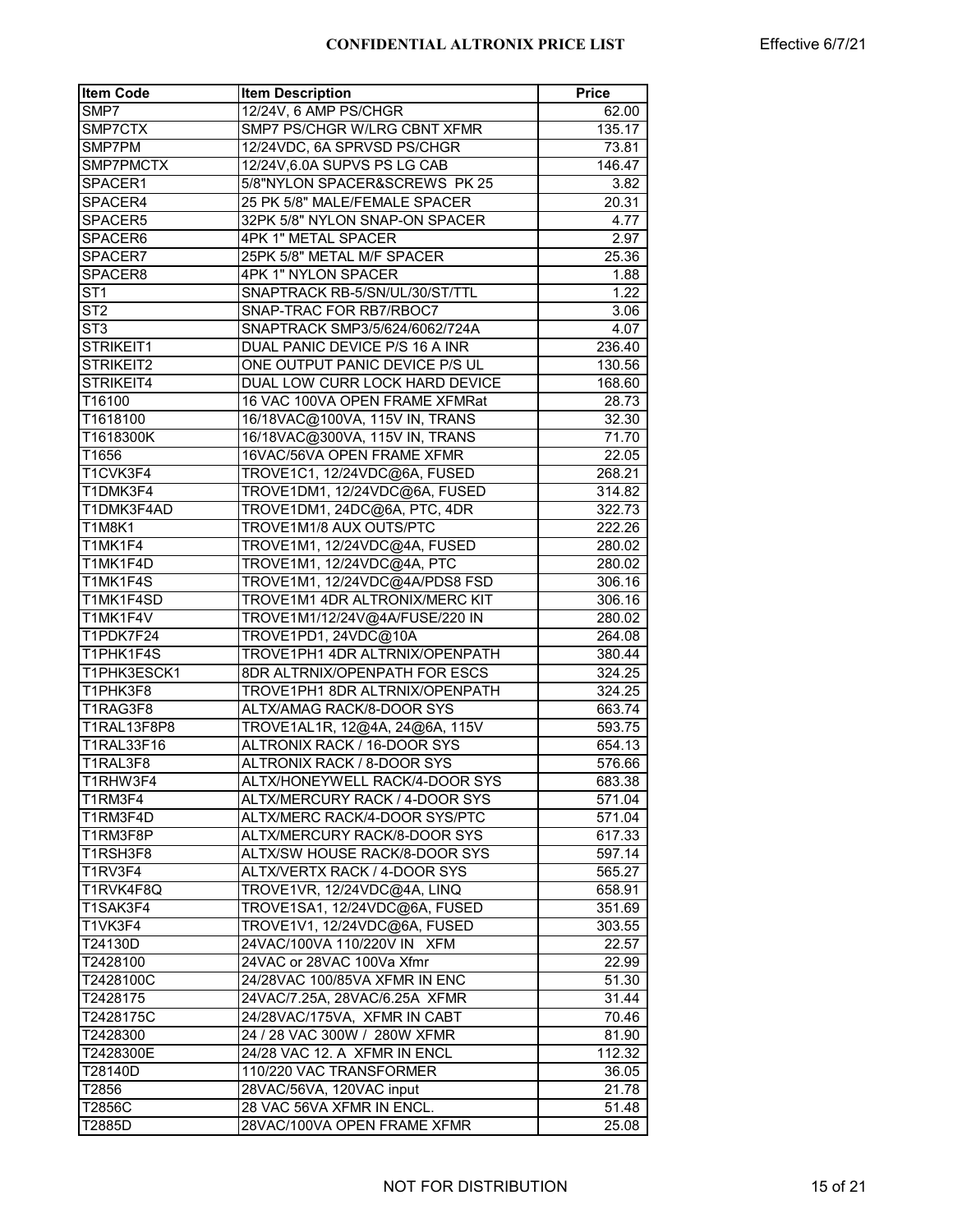| <b>Item Code</b>   | <b>Item Description</b>         | <b>Price</b> |
|--------------------|---------------------------------|--------------|
| T2AGK75F12         | TROVE2AG2, 12-DR, 10A, FUSE     | 545.18       |
| T2AGK7F12          | TROVE2AG2, 12-DR, 10A, FUSE     | 485.52       |
| T2AMK7F8           | TROVE2AM2, 8-DR, 10A, FUSE      | 457.44       |
| T2CVK33F10         | TROVE2CV2, 10-DR, 12A, PTC      | 412.41       |
| T2CVK33F10Q        | TROVE2CV2, 10-DR, 12A, PTC, LQ2 | 494.71       |
| T2CVK7F10          | TROVE2CV2, 10-DR, 10A, FUSE     | 456.13       |
| T2DMK7F8           | TROVE2DM2, 8-DR, 10A, FUSE      | 504.97       |
| T2DMK7F8D          | TROVE2DM2, 8-DR, 10A, PTC       | 504.97       |
| T2HNK7F8           | TROVE2HN2, 8-DR, 10A, FUSE      | 508.69       |
| <b>T2HW16Q</b>     | TROVE2HW2/THWD2/24V@10A/LINQ    | 948.58       |
| T2HWK7F16Q         | TROVE2HW2/10A/PTC/16-DR LINQ    | 680.05       |
| T2HWK7F8           | TROVE2HW2, 8-DR, 10A, FUSE      | 460.60       |
| T2HWK7F8D          | TROVE2HW2, 8-DR, 10A, PTC       | 460.60       |
| T2KHK3F12          | TROVE2KH2, 12-DR, 6A, FUSE      | 515.54       |
| T2KHK3F12D         | TROVE2KH2, 12-DR, 6A, PTC       | 515.54       |
| T2KK3F8            | TROVE2KA2, 8-DR, 6A, FUSE       | 316.40       |
| T2KK3F8D           | TROVE2KA2, 8-DR, 6A, PTC        | 316.40       |
|                    |                                 |              |
| T2KK3F8DQ          | TROVE2KA2, 8-DR, 6A, PTC, LQ2   | 375.77       |
| T2KK3F8Q           | TROVE2KA2, 8-DR, 6A, FUSE, LQ2  | 375.77       |
| T2KSK3F8           | TROVE2KS2, 8-DR, 6A, FUSE       | 493.57       |
| T2KSK7F12          | TROVE2KS2, 12-DR, 10A, FUSE     | 545.50       |
| T2M7N5QCWK1        | TROVE2M2/8DR/10A/FUSED/WIRED    | 902.61       |
| T2MDK3F8           | TROVE2M2/TMV2/6A/8DR/FUSED      | 450.74       |
| T2MDK3F8D          | TROVE2M2/TMV2/6A/8DR/PTC        | 450.74       |
| T2MDK5F            | TROVE2M2/TMV2/10A@12V           | 385.05       |
| T2MDK5F12PD        | TROVE2M2/TMV2/10A/12DR/PTC      | 513.74       |
| T2MDK5F8PD         | TROVE2M2/TMV2/8DR/10A@12V       | 401.49       |
| T2MDK7F8D          | TROVE2M2/TMV2/10A/8DR           | 583.37       |
| T2MK3F4            | TROVE2M2, 4-DR, 6A, FUSED       | 384.18       |
| T2MK3F4D           | TROVE2M2, 4-DR, 6A, PTC         | 384.18       |
| T2MK3F4DQ          | TROVE2M2, 4-DR, 6A, PTC, LQ2    | 493.36       |
| T2MK3F4Q           | TROVE2M2, 4-DR, 6A, FUSE, LQ2   | 493.36       |
| T2MK3F8            | TROVE2M2, 8-DR, 6A, FUSED       | 388.81       |
| T2MK3F8AQ          | TROVE2M2, 8DR, 6A, FUSED        | 567.92       |
| T2MK3F8D           | TROVE2M2, 8-DR, 6A, PTC         | 388.80       |
| T2MK3F8DQ          | TROVE2M2, 8-DR, 6A, PTC, LQ2    | 497.56       |
| T2MK3F8PD          | TROVE2M2/8DR/6A                 | 344.79       |
| T2MK3F8Q           | TROVE2M2, 8-DR, 6A, FUSE, LQ2   | 497.56       |
| T2MK3F8Q2          | T2M2, 8DR, 6A, FUSE, LQ2        | 464.37       |
| T2MK3F8QZB         | TROVE2M2/8DR/6A/PTC/ZBETA       | 587.70       |
| T2MK5F8            | TROVE2M2/TMV2/12V@10A/8OUT      | 438.16       |
| T2MK75F16          | TROVE2M2, 12/24VDC, 20A, FUSED  | 563.66       |
| T2MK75F16D         | TROVE2M2, 12/24VDC, 20A, PTC    | 563.66       |
| <b>T2MK75F16DQ</b> | TROVE2M2, 12/24, 20A, PTC, LQ   | 652.03       |
| T2MK75F16Q         | TROVE2M2, 12/24, 20A, FUSE, LQ  | 652.03       |
| <b>T2MK77F16</b>   | TROVE2M2, 16-DR, 20A, FUSED     | 624.55       |
| <b>T2MK77F16D</b>  | TROVE2M2, 16-DR, 20A, PTC       | 624.55       |
| T2MK77F16DQ        | TROVE2M2, 16-DR, 20A, PTC, LQ2  |              |
|                    | TROVE2M2/16DR/20A@24V           | 727.29       |
| <b>T2MK77F16PS</b> |                                 | 547.21       |
| T2MK77F16Q         | TROVE2M2, 16-DR/20A, FUSE, LQ2  | 712.81       |
| T2MK7F4D           | TROVE2M2, MERC 4-DR, 10A PTC    | 398.14       |
| T2MK7F8            | TROVE2M2, 8-DR, 10A, FUSED      | 434.75       |
| T2MK7F8D           | TROVE2M2 8DR ALTRONIX/MERC KIT  | 434.75       |
| T2MK7F8DQ          | TROVE2M2, 8-DR, 10A, PTC, LQ2   | 509.85       |
| T2MK7F8PS          | TROVE2M2/10A/8-12V OR 24V       | 423.82       |
| T2MK7F8Q           | TROVE2M2, 8-DR, 10A, FUSE, LQ2  | 509.85       |
| T2MK7F8SD          | TROVE2 MERC 8-DR DUAL VOLT PTC  | 580.16       |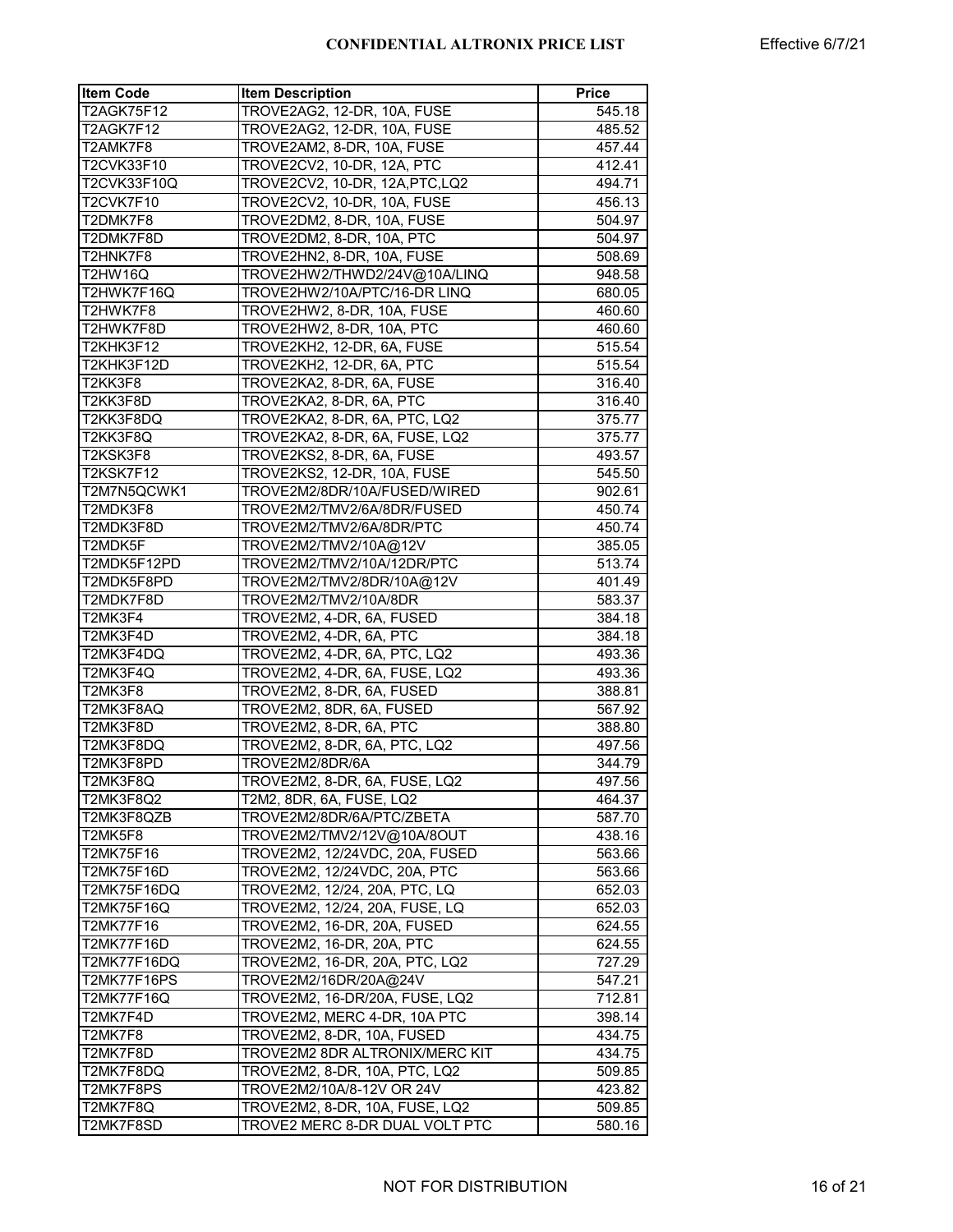| <b>Item Code</b>    | <b>Item Description</b>          | <b>Price</b> |
|---------------------|----------------------------------|--------------|
| T2PHK33ESCK1        | 16DR ALTRNX/OPENPATH FOR ESCS    | 606.99       |
| T2PHK33F16          | TROVE2PH2 16DR ALTRNX/OPENPATH   | 606.99       |
| T2PXK7F8            | TROVE2PX2, 8-DR, 10A, FUSE       | 451.27       |
| T2PXK7F8D           | TROVE2PX2, 8-DR, 10A, PTC        | 451.27       |
| T2PXK7F8Q           | TROVE2PX2/8DR/10A/FUSE/LINQ      | 805.57       |
| T2SAK5F10Q          | TROVE2SA2, 12V@10A, LINQ, FUSE   | 510.77       |
| T2SAK75F12          | TROVE2SA2, 12&24VDC@20A, FUSED   | 593.19       |
| T2SAK7F8            | TROVE2SA2, 24VDC@10A, FUSED      | 474.12       |
| T2SK33F8Q           | TROVE2SH2, FUSED 8-DR LINQ       | 654.73       |
| T2SK75F16Q          | TROVE2SH2, FUSED 16-DR LINQ      | 814.23       |
| <b>T2SK7F8</b>      | TROVE2SH2, FUSED 8-DR            | 430.80       |
| T2SK7F8D            | TROVE2SH <sub>2</sub> , PTC 8-DR | 430.80       |
| <b>T2SSK75F14</b>   | 24V@10A&12V@10A 14DR S2 TROVE    | 653.39       |
| T2SSK7F8            | 24V@10A 8-DOOR S2 TROVE KIT      | 517.43       |
| $T2VK$ <sup>1</sup> | TROVE2V2, 4-DR, 10A, FUSED       | 384.94       |
| <b>T2VK7F8</b>      | TROVE2V2, 8-DR, 10A, FUSE        | 452.92       |
| T2ZK7F16            | TROVE2Z2, 16-DR, 10A, FUSE       | 582.16       |
| T2ZK7F8             | TROVE2Z2, 8-DR, 10A, FUSE        | 527.24       |
| T3AMK1              | TROVE3AM3/16DR/20A               | 1,081.52     |
| T3CVK77F20          | TROVE3CV3, CDVI 20-DR FUSE       | 880.29       |
| T3HWK75F16          | TROVE3HW3, HW 16-DR FUSE         | 891.63       |
| T3HWK75F16D         | TROVE3HW3, HW 16-DR PTC          | 891.63       |
| T3HWK7F12           | TROVE3HW3, HW 12-DR FUSE         | 881.63       |
| T3KAK33F16          | TROVE3KA3, 16-DR, 12A, FUSE      | 881.97       |
| T3KAK33F16V         | TROVE3KA3, 16-DR/12A/FUSE/220V   | 885.21       |
| T3M77N5QCWK1        | TROVE3M3/16DR/20A/FUSE/WIRED     | 1,461.21     |
| T3M77XK1            | T3MK77F16S/PWX/KIT1              | 1,378.16     |
| T3M77XK3            | T3MK77F16S/PWX/KIT3              | 1,378.16     |
| T3MK75F16           | TROVE3M3, MERCURY 16-DR, FUSED   | 779.45       |
| T3MK75F16D          | TROVE3M3, MERCURY 16-DR, PTC     | 779.45       |
| T3MK75F8SD          | TROVE3 MERC 8-DR DUAL VOLT PTC   | 960.72       |
| T3MK77F16           | TROVE3M3, TMV2, MER 16-DR FUSE   | 826.97       |
| T3MK77F16D          | TROVE3M3 16DR ALTRONIX/MERC KT   | 911.83       |
| <b>T3SK75F16</b>    | TROVE3SH3, SOFTWAREHOUSE 16-DR   | 805.95       |
| T3SK75F16D          | TROVE3SH3, SOFTWAREHOUSE 16-DR   | 805.95       |
| T3SK75F8            | TROVE3SH3, SOFTWAREHOUSE 8-DR    | 778.54       |
| <b>T3SK75F8D</b>    | TROVE3SH3, SOFTWAREHOUSE 8-DR    | 778.54       |
| <b>T3SSK75F28</b>   | TROVE3SS3, S2 28-DR, FUSED       | 1,052.31     |
| T3SSK75F28D         | TROVE3SS3, S2 28-DR, PTC         | 1,052.31     |
| T3VK75F20           | TROVE3V3, VERTX 20-DR FUSE       | 922.41       |
| TAG2                | TROVE2 ALTRONIX/AMAG M4000 BP    | 67.49        |
| TAM2                | AMAG BACKPLANE FITS TROVE2       | 94.86        |
| TAM3                | TROVE3 ALTRONIX/AMAG BACKPLANE   | 110.81       |
| TANGO1B             | POE DRIVE P/S LIFEPO4 CHARGER    | 181.06       |
| TANGO8A             | TANGO1B WITH ACMS8/ENCL          | 323.95       |
| TANGO8ACB           | TANGO1B WITH ACMS8CB/ENCL        | 323.95       |
| TANGO8AP            | TANGO1B WITH ACMS8&PDS8/ENCL     | 349.82       |
| TANGO8APCB          | TANGO1B W/ ACMS8CB&PDS8CB/ENCL   | 349.82       |
| TANGO8AQ            | TANGO1B WITH LINQ8ACM/ENCL       | 457.38       |
| TANGO8AQCB          | TANGO1B WITH LINQ8ACMCB/ENCL     | 457.38       |
| TANGO8AQP           | TANGO1B W/ LINQ8ACM&PDS8/ENCL    | 477.29       |
| TANGO8AQPCB         | TANGO1 W/LINQ8ACMCB&PDS8CB/ENC   | 477.29       |
| TANGO8P             | TANGO1B/8FUSED 12/24VDCOUT/ENC   | 280.05       |
| TANGO8PCB           | TANGO1B/8PTC 12/24VDCOUT/ENC     | 280.05       |
| TAPE1               | <b>ADHESIVE PADS PK25</b>        | 5.60         |
| TBH <sub>2</sub>    | TROVE2 ALTRONIX/BOSCH BKPLANE    | 55.21        |
| TBHD2               | TROVE2 BOSCH DOOR BACKPLANE      | 52.74        |
|                     |                                  |              |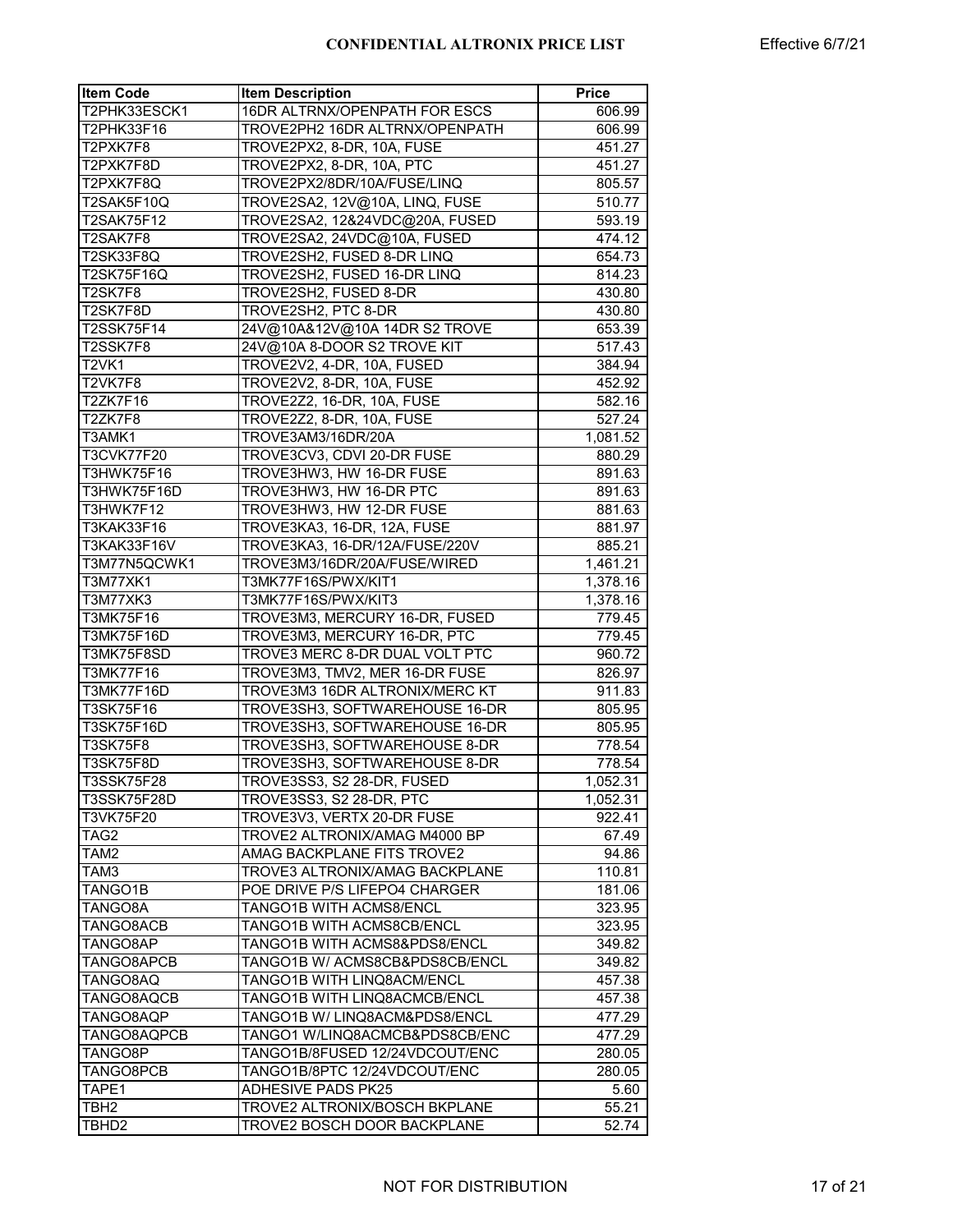| <b>Item Code</b>   | <b>Item Description</b>               | <b>Price</b> |
|--------------------|---------------------------------------|--------------|
| TBL2               | <b>TROVE2 BLANK BACKPLANE</b>         | 63.39        |
| TBL3               | <b>TROVE3 BLANK BACKPLANE</b>         | 96.60        |
| TC <sub>1</sub>    | CDVI BACKPLANE FITS TROVE1            | 42.97        |
| TCV <sub>2</sub>   | <b>CDVI BACKPLANE FITS TROVE2</b>     | 59.00        |
| TCV3               | TROVE3 ALTRONIX/CDVI BACKPLANE        | 103.64       |
| TDM1               | TROVE1 ALTRONIX/DMP BACKPLANE         | 44.41        |
| TDM2               | TROVE2 ALTRONIX/DMP BACKPLANE         | 91.25        |
| TDMD2              | DMP DOOR BACKPLANE                    | 58.73        |
| TEMPO2             | <b>DIGITAL TEST/TRIGGER TIMER</b>     | 30.24        |
| THN2               | TROVE2 ALTRONIX/HN BACKPLANE          | 100.46       |
| THW <sub>2</sub>   | TROVE2 ALTRONIX/HW BACKPLANE          | 101.16       |
| THW3               | TROVE3 ALTRONIX/HW BACKPLANE          | 142.14       |
| THWD2              | HW PROWATCH/WINPAK DR BKPLANE         | 67.36        |
| TJC1               | TROVE1 ALTRONIX/JCI BACKPLANE         | 38.04        |
| TJC2               | TROVE2 ALTRONIX/JCI BACKPLANE         | 60.01        |
| TJC3               | TROVE3 ALTRONIX/JCI BACKPLANE         | 95.01        |
| TKA <sub>2</sub>   | KEYSCAN BACKPLANE FITS TROVE2         | 57.64        |
| TKA3               | TROVE3 ALTRONIX/KEYSCAN BPLANE        | 116.41       |
| TKH2               | TROVE2 ALTRONIX/KANTECH BPLANE        | 63.49        |
| TKS2               | TROVE2 ALTRONIX/KERI BACKPLANE        | 87.88        |
| TM1                | MERCURY BACKPLANE FITS TROVE1         | 68.92        |
| TM1X               | MERCURY OUTDOOR BACKPLANE             | 76.97        |
| TM <sub>2</sub>    | MERCURY BACKPLANE FITS TROVE2         | 78.35        |
| TM250              | MERCURY/ALTRONIX P/S ENCLOSURE        | 70.77        |
| TM3                | TROVE3 ALTRONIX/MERC BACKPLANE        | 152.78       |
| TM400              | <b>MERCURY BOARD ENCLOSURE</b>        | 92.52        |
| TMV2               | MERCURY/VERTX DOOR BACKPLANE F        | 59.72        |
| TP1220             | 12VAC/20VA PLUGABLE XFMR              | 7.63         |
| TP1620             | 16VAC/20VA PLUGABLE XFMR              | 7.63         |
| TP1640             | 16VAC/40VA PLUG IN XFMR               | 10.02        |
| TP1650             | 16VAC 50VA PLUG IN XFMR               | 10.40        |
| TP2420             | 24VAC/20VA PLUGABLE XFMR              | 7.63         |
| TP2440             | 24VAC 40VA PLUG-IN XFMR               | 10.02        |
| TP2450             | 24VAC 50 VA PLUG IN XFMR              | 10.40        |
| TPD1               | TROVE1 ALTRONIX/PDK BACKPLANE         | 41.06        |
| TPX2               | TROVE2 ALTRONIX/PAXT BACKPLANE        | 89.50        |
| TROVE1             | TROVE1 ACCESS ENCLOSURE ONLY          | 106.06       |
| TROVE1AG1R         | TROVE RACK AND ALTX/AMAG BP           | 490.84       |
| TROVE1AL1R         | TROVE RACK W/ALTRONIX BACPLANE        | 405.31       |
| TROVE1BL1R         | TROVE RACK W/BLANK BACKPLANE          | 384.14       |
| TROVE1C1           | TROVE1 & CDVI BACKPLANE               | 126.96       |
| TROVE1DM1          | <b>TROVE1 W/DMP BACKPLANE</b>         | 141.47       |
| TROVE1HW1R         | TROVE RACK AND ALTX/HW BP             | 497.29       |
| TROVE1M1           | <b>TROVE1 &amp; MERCURY BACKPLANE</b> | 166.74       |
| TROVE1M1R          | TROVE RACK AND ALTX/MERCURY BP        | 432.58       |
| TROVE1M1WP         | WP2 WITH MERCURY BACKPLANE            | 244.91       |
| TROVE1PD1          | <b>TROVE1 W/PDK BACKPLANE</b>         | 142.03       |
| TROVE1PH1          | TROVE1 W/OPENPATH BACKPLANE           | 156.00       |
| TROVE1SA1          | TROVE1 W/SALTO BACKPLANE              | 145.23       |
| TROVE1SH1R         | TROVE RACK AND ALTX/SWHOUSE BP        | 446.58       |
| TROVE1V1           | <b>TROVE1 &amp; VERTX BACKPLANE</b>   | 136.80       |
| TROVE1V1R          | TROVE RACK AND ALTX/VERTX BP          | 426.19       |
| TROVE <sub>2</sub> | TROVE2 ACCESS ENCLOSURE ONLY          | 149.32       |
| TROVE2AG2          | TROVE2 W/AMAG M4000 BACKPLANE         | 220.05       |
| TROVE2AM2          | <b>TROVE2 &amp; AMAG BACKPLANE</b>    | 225.97       |
| TROVE2BH2          | TROVE2 W/BOSCH BACKPLANE              | 219.90       |
| TROVE2BL2          | TROVE2 W/TBL2 BACKPLANE               | 213.31       |
|                    |                                       |              |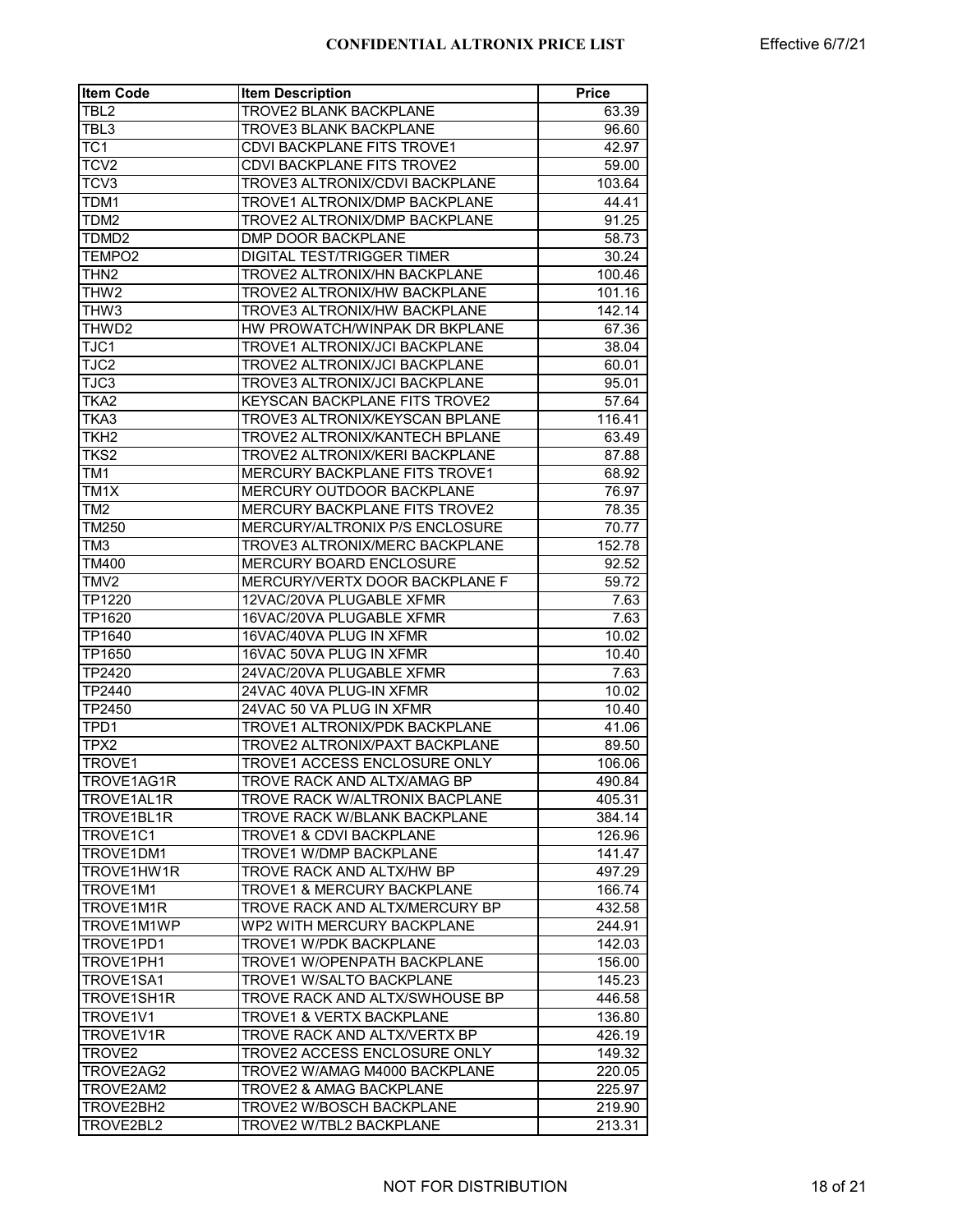| <b>Item Code</b>        | <b>Item Description</b>              | <b>Price</b> |
|-------------------------|--------------------------------------|--------------|
| TROVE2CV2               | TROVE2 & CDVI BACKPLANE              | 218.32       |
| TROVE2DM2               | TROVE2 W/DMP BACKPLANE               | 248.41       |
| TROVE2HN2               | TROVE2 W/HW NETAXS BACKPLANE         | 261.89       |
| TROVE2HW2               | TROVE2 W/HONEYWELL BACKPLANE         | 230.75       |
| TROVE2JC2               | TROVE2 W/TJC2 BACKPLANE              | 286.86       |
| TROVE2KA2               | TROVE2 & KEYSPAN BACKPLANE           | 206.35       |
| TROVE2KH2               | TROVE2 W/KANTECH BACKPLANE           | 216.05       |
| TROVE2KS2               | TROVE2 W/ALTRONIX/KERI BKPLNE        | 265.45       |
| TROVE2M2                | TROVE2 & MERCURY BACKPLANE           | 209.23       |
| TROVE2PH2               | TROVE2 W/OPENPATH BACKPLANE          | 287.81       |
| TROVE2PX2               | <b>TROVE2 W/PAXTON BACKPLANE</b>     | 219.96       |
| TROVE2SA2               | TROVE2 W/ALTRONIX/SALTO BKPLNE       | 230.80       |
| TROVE2SH2               | TROVE2 & SOFTWRE HSE BACKPLANE       | 236.91       |
| TROVE2SS2               | TROVE2 W/TSS2 BACKPLANE              | 249.71       |
| TROVE2V2                | TROVE2 & VERTX BACKPLANE             | 221.27       |
| TROVE2Z2                | TROVE2 W/ZKTECO BACKPLANE            | 265.44       |
| TROVE3                  | LG ENCL FOR VARIOUS BACKPLANES       | 332.05       |
| TROVE3AM3               | TROVE3 W/TAM3 BACKPLANE              | 463.87       |
| TROVE3BL3               | TROVE3 W/ TBL3 BACKPLANE             | 427.33       |
| TROVE3CV3               | TROVE3 W/ TCV3 BACKPLANE             |              |
|                         |                                      | 477.52       |
| TROVE3HW3               | TROVE3 W/ THW3 BACKPLANE             | 487.82       |
| TROVE3JC3               | TROVE3 W/TJC3 BACKPLANE              | 518.00       |
| TROVE3KA3               | TROVE3 W/ TKA3 BACKPLANE             | 486.97       |
| TROVE3M3                | TROVE3 W/ TM3 BACKPLANE              | 475.02       |
| TROVE3SH3               | TROVE3 W/ TSH3 BACKPLANE             | 460.96       |
| TROVE3SS3               | TROVE3 W/TSS3 BACKPLANE              | 521.07       |
| TROVE3V3                | TROVE3 W/ TV3 BACKPLANE              | 458.65       |
| TSA1                    | TROVE1 ALTRONIX/SALTO BACKPLNE       | 47.60        |
| TSA2                    | <b>TROVE2 ALTRONIX/SALTO BKPLANE</b> | 79.08        |
| TSH2                    | SOFT HSE BACKPLANE FITS TROVE        | 107.87       |
| TSH3                    | TROVE3 ALTRONIX/SWH BACKPLANE        | 134.04       |
| TSS <sub>2</sub>        | TROVE2 ALTRONIX/S2 BACKPLANE         | 73.62        |
| TSS3                    | TROVE3 ALTRONIX/S2 BACKPLANE         | 136.05       |
| $\overline{\text{TV1}}$ | <b>VERTX BACKPLANE FITS TROVE1</b>   | 42.85        |
| $\overline{\text{TV2}}$ | <b>VERTX BACKPLANE FITS TROVE2</b>   | 89.87        |
| $\overline{\text{TV3}}$ | TROVE3 ALTRNIX/VERTX BACKPLANE       | 142.26       |
| TZ <sub>2</sub>         | TROVE2 ALTRONIX/ZKT BACKPLANE        | 112.39       |
| VB <sub>1</sub>         | 12-24VDC to 24VDC .75A               | 18.93        |
| VB1T                    | 12-24VDC to 24VDC .75A, Term B       | 17.56        |
| VB <sub>6</sub>         | 24VAC/VDC to 2-56VDC OUT             | 35.63        |
| <b>VERTILINE12DCBV</b>  | REPLACE BD VERTILINE 12VDC 230       | 101.32       |
| <b>VERTILINE16</b>      | 16Out @ 10A, 24/28VAC, 1U Fuse       | 322.15       |
| VERTILINE166            | 16Out @ 14A, 24/28VAC, 1U Fuse       | 378.98       |
| VERTILINE166C           | 16Out @ 14A, 24/28VAC, 1U Fuse       | 378.98       |
| VERTILINE166CD          | 16Out @ 14A, 24/28VAC, 1U PTC        | 378.98       |
| VERTILINE166D           | 16Out @ 14A, 24/28VAC, 1U PTC        | 378.98       |
| VERTILINE16C            | 16Out @ 10A, 24/28VAC, 1U Fuse       | 322.15       |
| <b>VERTILINE16CD</b>    | 16Out @ 10A, 24/28VAC, 1U PTC        | 322.15       |
| VERTILINE16D            | 16Out @ 10A, 24/28VAC, 1U PTC        | 322.15       |
| <b>VERTILINE16DI</b>    | 16 Out 16A, 24/28V, 1U PTC Iso       | 445.41       |
| <b>VERTILINE16I</b>     | 16 Out 16A, 24/28V, 1U Fuse Iso      | 445.41       |
| <b>VERTILINE24</b>      | 24Out @ 10A, 24/28VAC, 1U Fuse       |              |
|                         | 24Out @ 17A, 24/28VAC, 1U Fuse       | 367.85       |
| VERTILINE246            |                                      | 422.43       |
| VERTILINE246C           | 24Out @ 17A, 24/28VAC, 1U Fuse       | 422.43       |
| VERTILINE246CD          | 24Out @ 14A, 24/28VAC, 1U PTC        | 422.43       |
| VERTILINE246D           | 24Out @ 17A, 24/28VAC, 1U PTC        | 422.43       |
| <b>VERTILINE24C</b>     | 24Out @ 10A, 24/28VAC, 1U Fuse       | 367.85       |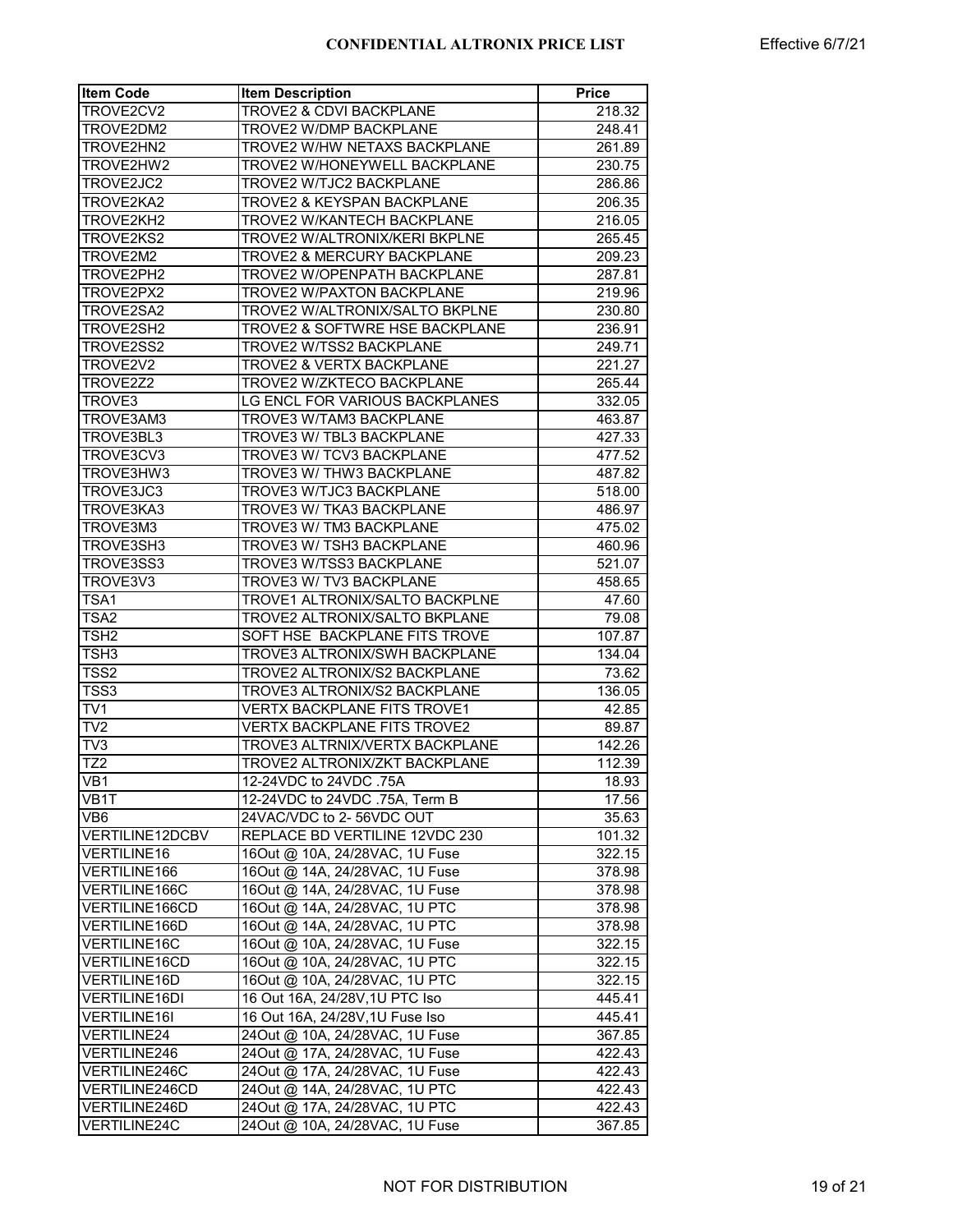| <b>Item Code</b>     | <b>Item Description</b>        | <b>Price</b> |
|----------------------|--------------------------------|--------------|
| <b>VERTILINE24CD</b> | 24Out @ 10A, 24/28VAC, 1U PTC  | 367.85       |
| <b>VERTILINE24D</b>  | 24Out @ 10A, 24/28VAC, 1U PTC  | 367.85       |
| VERTILINE33D         | 16 Out @ 8A, 12VDC, 1U PTC     | 245.52       |
| <b>VERTILINE33TD</b> | 16 Out @ 16A, 12VDC, 1U PTC    | 312.82       |
| <b>VERTILINE3D</b>   | 8 Out @ 8A, 12VDC, 1U PTC      | 220.16       |
| VERTILINE563         | 56VDC RACK P/S BATTERY/CHARGER | 243.66       |
| VERTILINE63D         | 16 Out @ 8A, 24VDC, 1U PTC     | 244.67       |
| VERTILINE63TD        | 16 Out @ 16A, 24VDC, 1U PTC    | 312.93       |
| <b>VERTILINE6D</b>   | 8 Out @ 8A, 24VDC, 1U PTC      | 219.16       |
| <b>VERTILINE8</b>    | 8 Out @ 5A, 24/28VAC, 1U Fuse  | 237.75       |
| <b>VERTILINE83</b>   | 8 Out @ 10A, 24/28VAC, 1U Fuse | 277.61       |
| <b>VERTILINE83C</b>  | 8 Out @ 10A, 24/28VAC, 1U Fuse | 277.61       |
| <b>VERTILINE83CD</b> | 8 Out @ 10A, 24/28VAC, 1U PTC  | 277.61       |
| <b>VERTILINE83D</b>  | 8 Out @ 10A, 24/28VAC, 1U PTC  | 277.61       |
| <b>VERTILINE8C</b>   | 8 Out @ 5A, 24/28VAC, 1U Fuse  | 237.75       |
| <b>VERTILINE8CD</b>  | 8 Out @ 5A, 24/28VAC, 1U PTC   | 237.75       |
| <b>VERTILINE8D</b>   | 8 Out @ 5A, 24/28VAC, 1U PTC   | 237.75       |
| <b>VERTILINE8DI</b>  | 8 Out 5A, 24/28V, 1U PTC Iso   | 311.06       |
| <b>VERTILINE8I</b>   | 8 Out 5A, 24/28V, 1U Fuse Iso  | 311.06       |
| VR <sub>1</sub>      | 24VAC/VDC - 12VDC@1A CABLE     | 18.93        |
| VR <sub>1</sub> T    | 24VAC/VDC - 12VDC@1A TERMINL   | 17.56        |
| VR1TM5               | 24VAC/VDC - 5VDC@1A TERMINL    | 18.39        |
| VR <sub>2</sub> T    | 24VAC/VDC - 12VDC@0.5A TERMINL | 13.59        |
| VR3T                 | 24VDC - 12VDC@2A TERMINL       | 25.96        |
| VR3TM14              | 24VDC TO 14VDC@2A/TERMINAL     | 29.32        |
| VR <sub>4</sub> T    | 24VDC - 12VDC@3A TERMINL       | 29.88        |
| VR <sub>5</sub> BT   | 24VAC/VDC-12VDC@3A CHG TERMINL | 33.95        |
| VR <sub>5</sub> T    | 24VAC/VDC - 12VDC@3A TERMINL   | 32.43        |
| VR <sub>6</sub>      | 24VDC IN - 5VDC / 12VDC@6A OUT | 33.59        |
| WAYPOINT102          | PWR SPLY 12VDC @ 10A, OUT ENCL | 256.65       |
| WAYPOINT10A          | 24/28AC@4/3.5A/FUSE/NEMA4/4X   | 127.42       |
| WAYPOINT10A4DU       | 24/28AC@4/3.5A, 4 PTC, NEMA4X  | 139.44       |
| WAYPOINT10A4U        | 24/28AC@4/3.5A, 4 FUSE, NEMA4X | 139.44       |
| WAYPOINT10A8DU       | 24/28AC@4/3.5A, 8 PTC, NEMA4X  | 141.08       |
| WAYPOINT10A8U        | 24/28AC@4/3.5A, 8 FUSE, NEMA4X | 141.08       |
| WAYPOINT10AU         | 24/28AC@4/3.5A, PTC, NEMA4/4X  | 142.26       |
| WAYPOINT17A4DU       | 24/28AC@7.25/6.25A,4PTC,UL,OUT | 160.67       |
| WAYPOINT17A4U        | 24/28AC@7.25/6.25A,4Fuse,UL,OU | 160.67       |
| WAYPOINT17A8DU       | 8OUT/24/28AC@7.25/6.25A,NEMA4X | 161.97       |
| WAYPOINT17A8U        | 8OUT/24/28AC@7.25/6.25A,NEMA4X | 161.97       |
| WAYPOINT17ADU        | 24/28AC@7.25/6.25A, NEMA 4/4X  | 163.20       |
| WAYPOINT17AU         | 24/28AC@7.25/6.25A, NEMA 4/4X  | 163.20       |
| <b>WAYPOINT3</b>     | 12/24VDC @ 2.5A, NEMA 4/4X, 11 | 140.87       |
| WAYPOINT307A         | 2 OUT 24/28AC @ 12.5/10A, NEMA | 193.89       |
| WAYPOINT30A          | 24/28AC @ 12.5/10A, NEMA 4/4X, | 173.48       |
| WAYPOINT30A4DU       | 24/28AC@12.5/10A,4PTC,UL,OUTDO | 180.62       |
| WAYPOINT30A4U        | 24/28AC@12.5/10A,4FUSE,UL,OUTD | 180.62       |
| WAYPOINT30A8DU       | 24/28AC@12.5/10A,8PTC,UL,OUTDO | 183.68       |
| WAYPOINT30A8U        | 24/28AC@12.5/10A,8FUSE,UL,OUTD | 183.68       |
| WAYPOINT30ADU        | 24/28AC@12.5/10A, NEMA 4/4X    | 178.58       |
| WAYPOINT30AU         | 24/28AC@12.5/10A, NEMA 4/4X    | 178.58       |
| <b>WAYPOINT5</b>     | 12/24VDC @ 4A, NEMA 4/4X, 115/ | 147.96       |
| WAYPOINT562          | 48VDC@2A, BAT CHARGE, NEMA4/4X | 213.79       |
| <b>WAYPOINT5CEV</b>  | 12/24VDC @ 4A, NEMA, 220, CE   | 240.53       |
| <b>WAYPOINT7</b>     | 12/24VDC @ 6A, NEMA 4/4X, 115V | 188.53       |
| WM100                | MAGNETIC CABLE MOUNT, 100PK    | 187.84       |
| <b>WM25</b>          | MAGNETIC CABLE MOUNT, 25PK     | 46.96        |